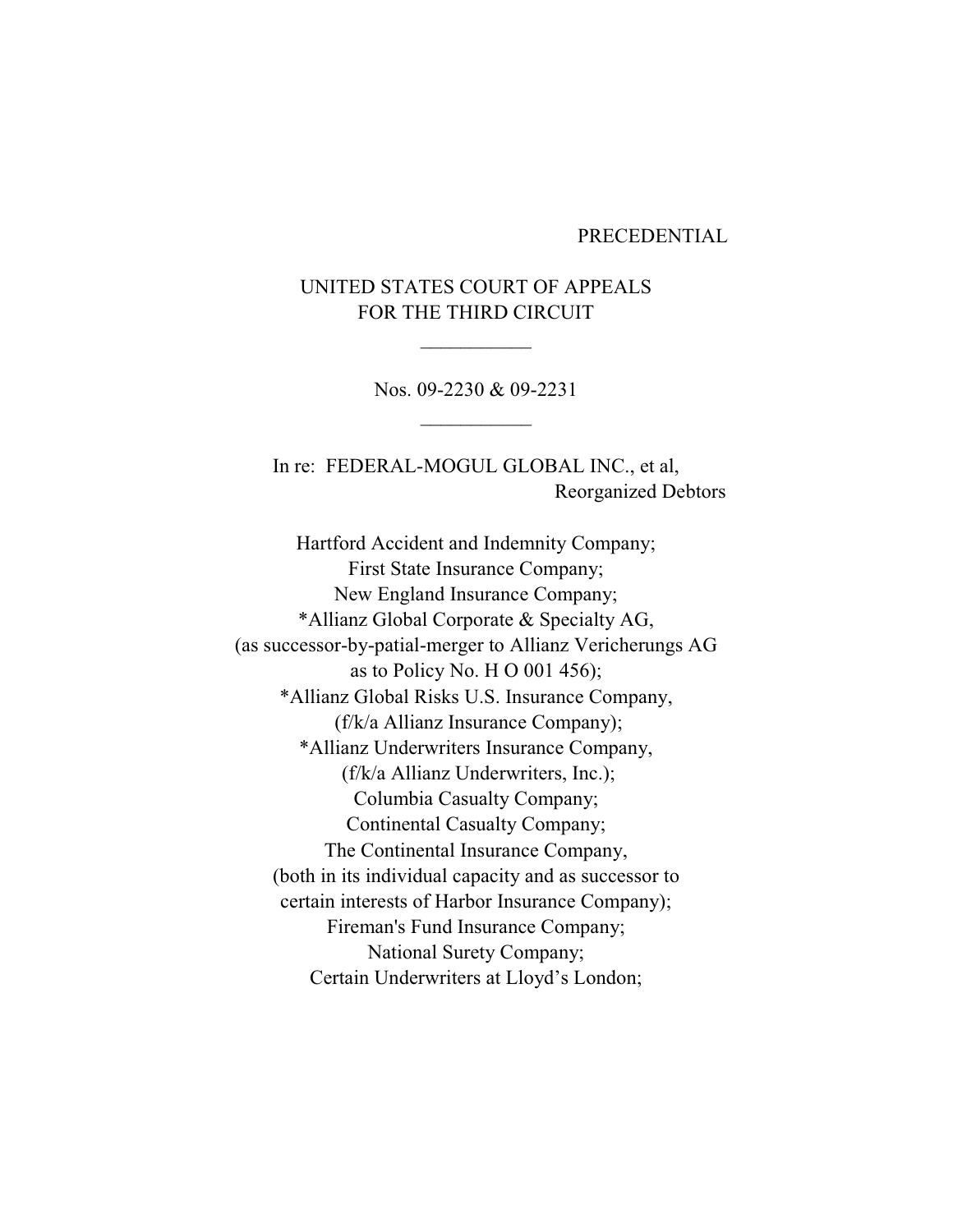Certain London Market Companies, Appellants

(\*Dismissed pursuant to Court Order dated 12/28/10)  $\overline{\phantom{a}}$  , where  $\overline{\phantom{a}}$  , where  $\overline{\phantom{a}}$  , where  $\overline{\phantom{a}}$ 

On Appeal from the United States District Court for the District of Delaware D.C. Civil Action Nos. 08-cv-00229 & 08-cv-00230 (Honorable Joseph H. Rodriguez)

 $\overline{\phantom{a}}$  , where  $\overline{\phantom{a}}$ 

Argued November 9, 2011 Before: SCIRICA, SMITH and JORDAN, *Circuit Judges*.

(Filed: May 1, 2012)

DANIELLE M. SPINELLI, ESQUIRE (ARGUED) CRAIG GOLDBLATT, ESQUIRE Wilmer Cutler Pickering Hale & Dorr 1875 Pennsylvania Avenue, N.W. Washington, D.C. 20006 Attorneys for Appellants, Hartford Accident and Indemnity Company; First State Insurance Company; New England Insurance Company

DAVID C. CHRISTIAN II, ESQUIRE Seyfarth Shaw 131 South Dearborn Street, Suite 2400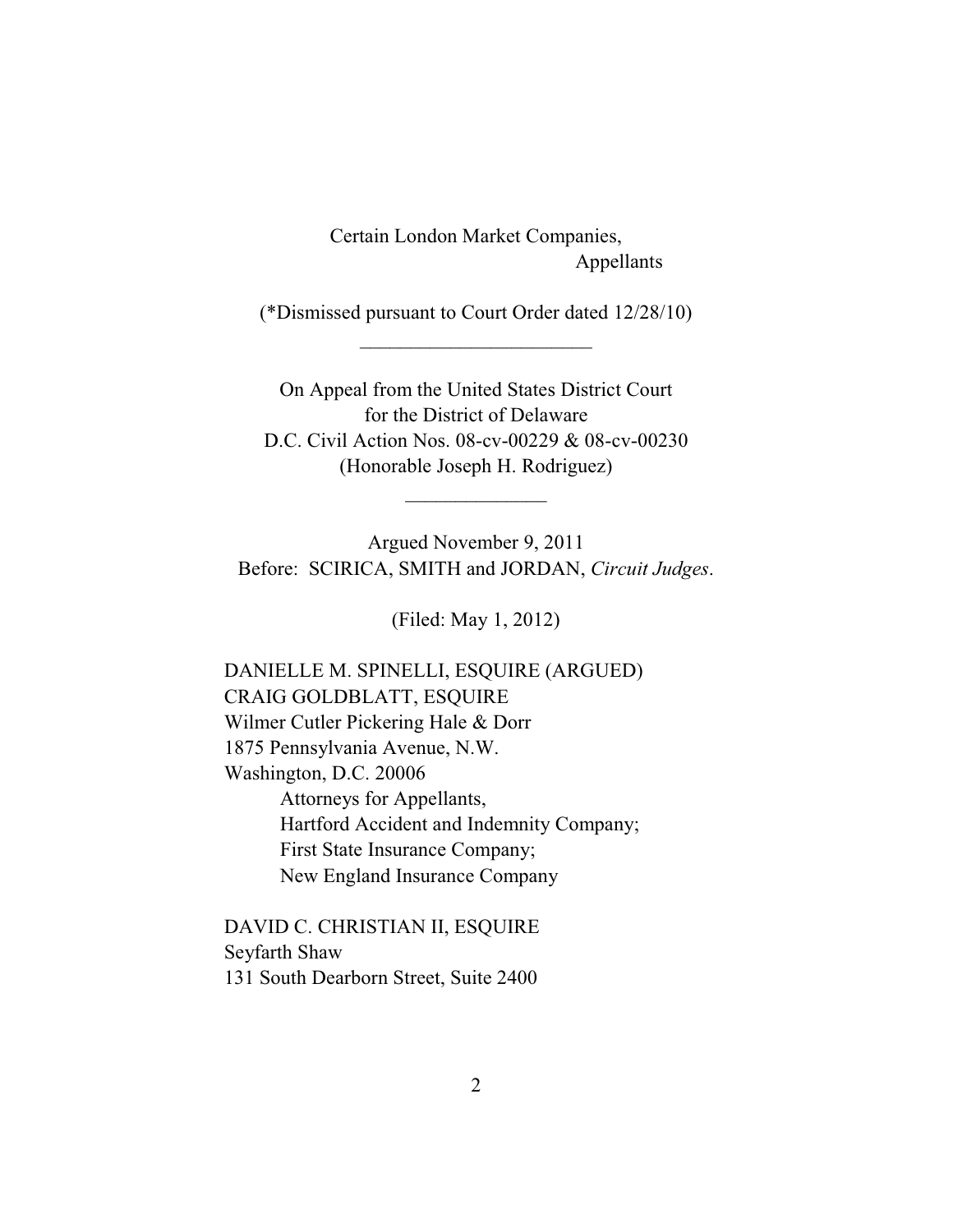Chicago, Illinois 60603 Attorney for Appellants, Columbia Casualty Company; Continental Casualty Company; The Continental Insurance Company

JOHN D. DEMMY, ESQUIRE

Stevens & Lee 1105 North Market Street, Suite 700 Wilmington, Delaware 19801 Attorney for Appellants, Fireman's Fund Insurance Company; National Surety Company

EILEEN T. McCABE, ESQUIRE Mendes & Mount 750 Seventh Avenue New York, New York 10019

MICHAEL A. SHINER, ESQUIRE Tucker Arensberg 1500 One PPG Place Pittsburgh, Pennsylvania 15222

RUSSELL W. ROTEN, ESQUIRE (ARGUED) Duane Morris 865 South Figueroa Street, Suite 3100 Los Angeles, California 90017

RICHARD W. RILEY, ESQUIRE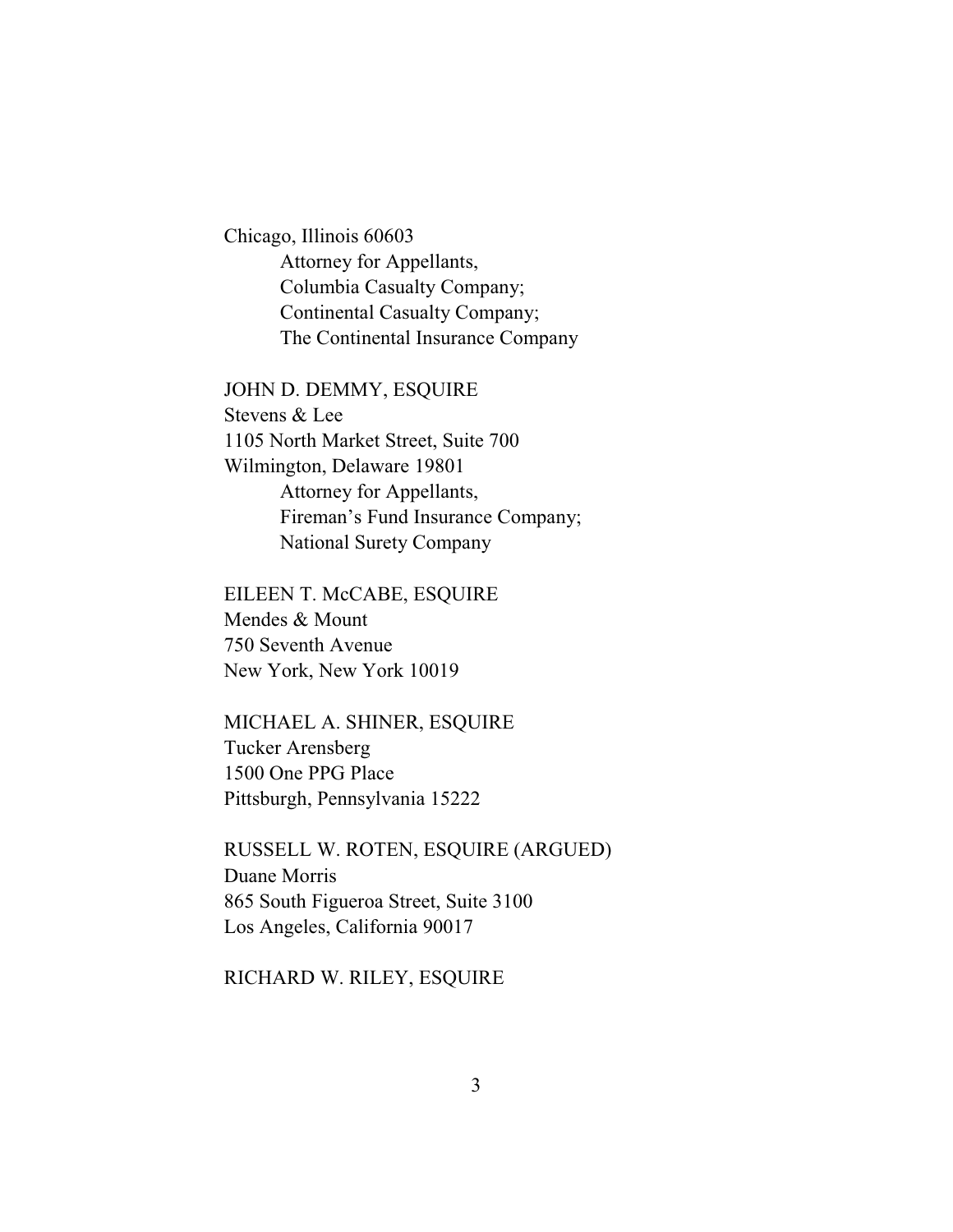Duane Morris 222 Delaware Avenue, Suite 1600 Wilmington, Delaware 19801 Attorneys for Appellants, Certain Underwriters at Lloyd's London; Certain London Market Companies

WILLIAM A. EVANOFF, ESQUIRE JEFFREY C. STEEN, ESQUIRE Sidley Austin One South Dearborn Street Chicago, Illinois 60603

LAURA D. JONES, ESQUIRE JAMES E. O'NEILL, III, ESQUIRE Pachulski Stang Ziehl & Jones 919 North Market Street,  $17<sup>th</sup>$  Floor P.O. Box 8705 Wilmington, Delaware 19801 Attorneys for Appellees, Federal-Mogul Global, Inc., et al.

KATHLEEN C. DAVIS, ESQUIRE Campbell & Levine 800 North King Street, Suite 300 Wilmington, Delaware 19801

PETER VAN N. LOCKWOOD, ESQUIRE (ARGUED) Caplin & Drysdale One Thomas Circle, N.W., Suite 1100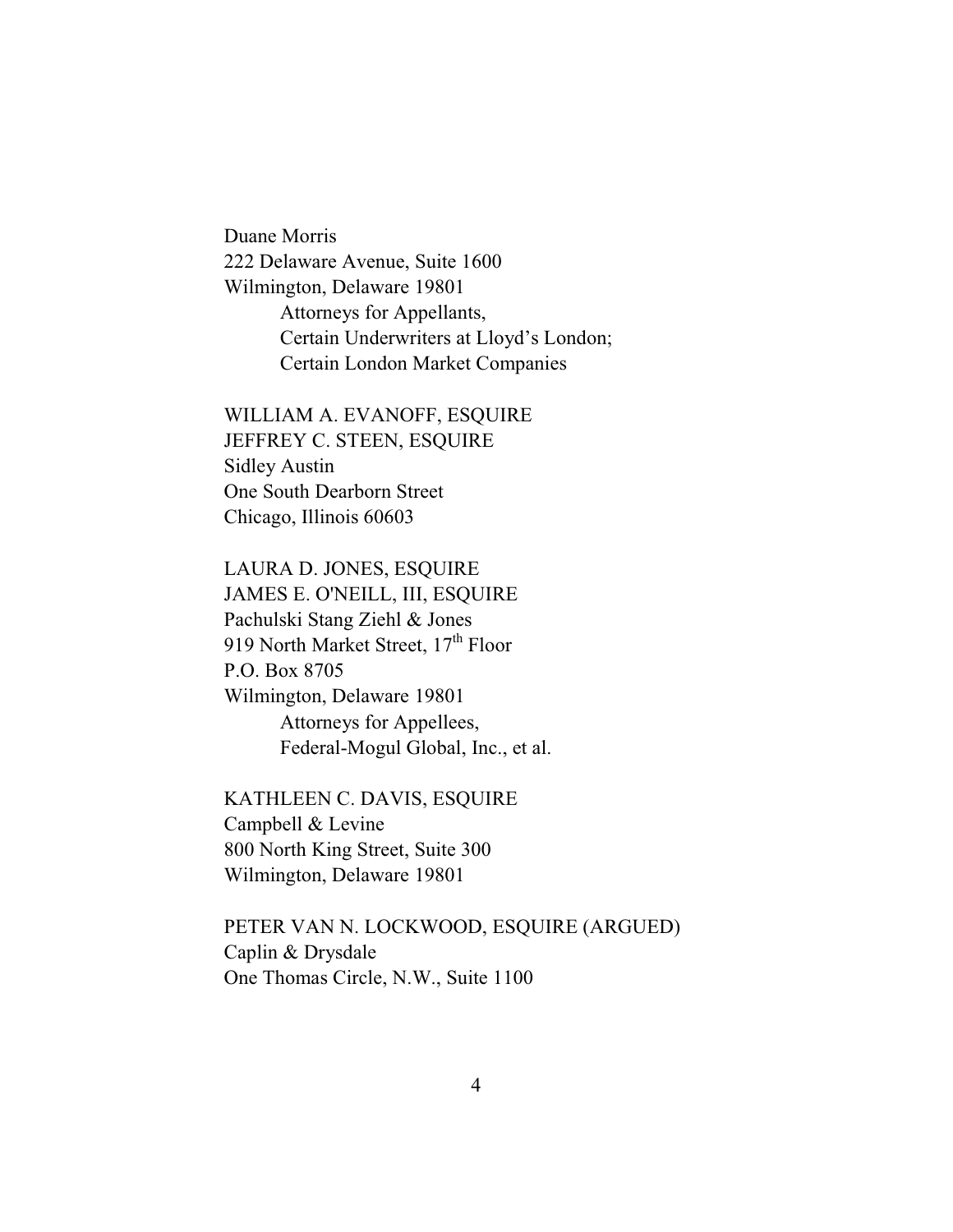Washington, D.C. 20005 Attorneys for Appellee, Official Committee of Asbestos Claimants

EDWIN J. HARRON, ESQUIRE SHARON M. ZIEG, ESQUIRE Young Conaway Stargatt & Taylor 1000 North King Street Rodney Square Wilmington, Delaware 19801 Attorneys for Appellee, Eric D. Green, Legal Representative for Future Asbestos Claimants of Federal-Mogul Global Inc., et al.

# OPINION OF THE COURT  $\frac{1}{2}$

 $\frac{1}{2}$ 

SCIRICA, *Circuit Judge*.

Federal-Mogul Global and its affiliates filed for Chapter 11 bankruptcy and sought to resolve asbestos-related liability through the creation of a personal-injury trust under 11 U.S.C. §  $524(g)$ .<sup>1</sup> As part of its reorganization plan, it

 $1$  Besides the Reorganized-Debtors Federal-Mogul, there are two additional Appellees: the Official Committee of Asbestos Claimants and the Legal Representative for Future Asbestos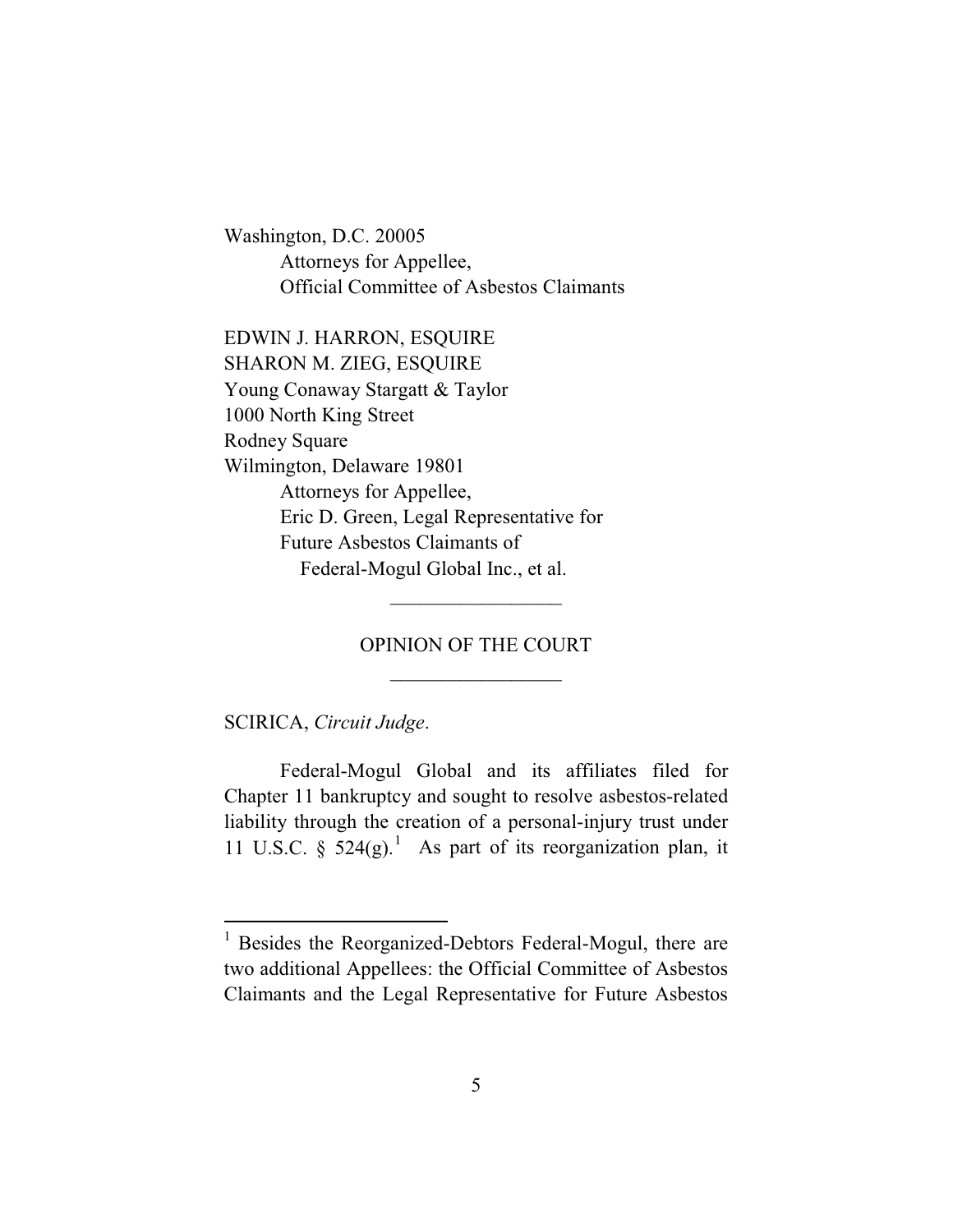sought to transfer rights under insurance liability policies to the trust. Appellants  $In\: <sup>2</sup>$  had provided liability policies to the debtors prior to bankruptcy and objected that the transfer violated the policies' anti-assignment provisions. Federal-Mogul contended that 11 U.S.C.  $\S$  1123(a)(5)(B) preempts those provisions, and the bankruptcy and district courts agreed. We will affirm.

## **I.**

#### **A.**

Claimants. For the sake of brevity, we will refer to the Appellees collectively as "Federal-Mogul."

 $2$  Appellants are five groups of insurers: (1) Hartford Accident and Indemnity Company, First State Insurance Company, and New England Insurance Company; (2) Allianz Global Corporate & Specialty AG, Allianz Global Risks U.S. Insurance Company (formerly known as Allianz Insurance Company), and Allianz Underwriters Insurance Company (formerly known as Allianz Underwriters, Inc.); (3) Columbia Casualty Company, Continental Casualty Company, and the Continental Insurance Company (both in its individual capacity and as successor to certain interests of Harbor Insurance Company); (4) Fireman's Fund Insurance Company and National Surety Company; and (5) Certain Underwriters at Lloyd's, London and Certain London Market Companies. Briefs were filed on behalf of the first four groups under the caption "Certain Appellants," and on behalf of the fifth under the caption "London Market Insurers" ("LMI"). We refer to Appellants collectively as "Insurers."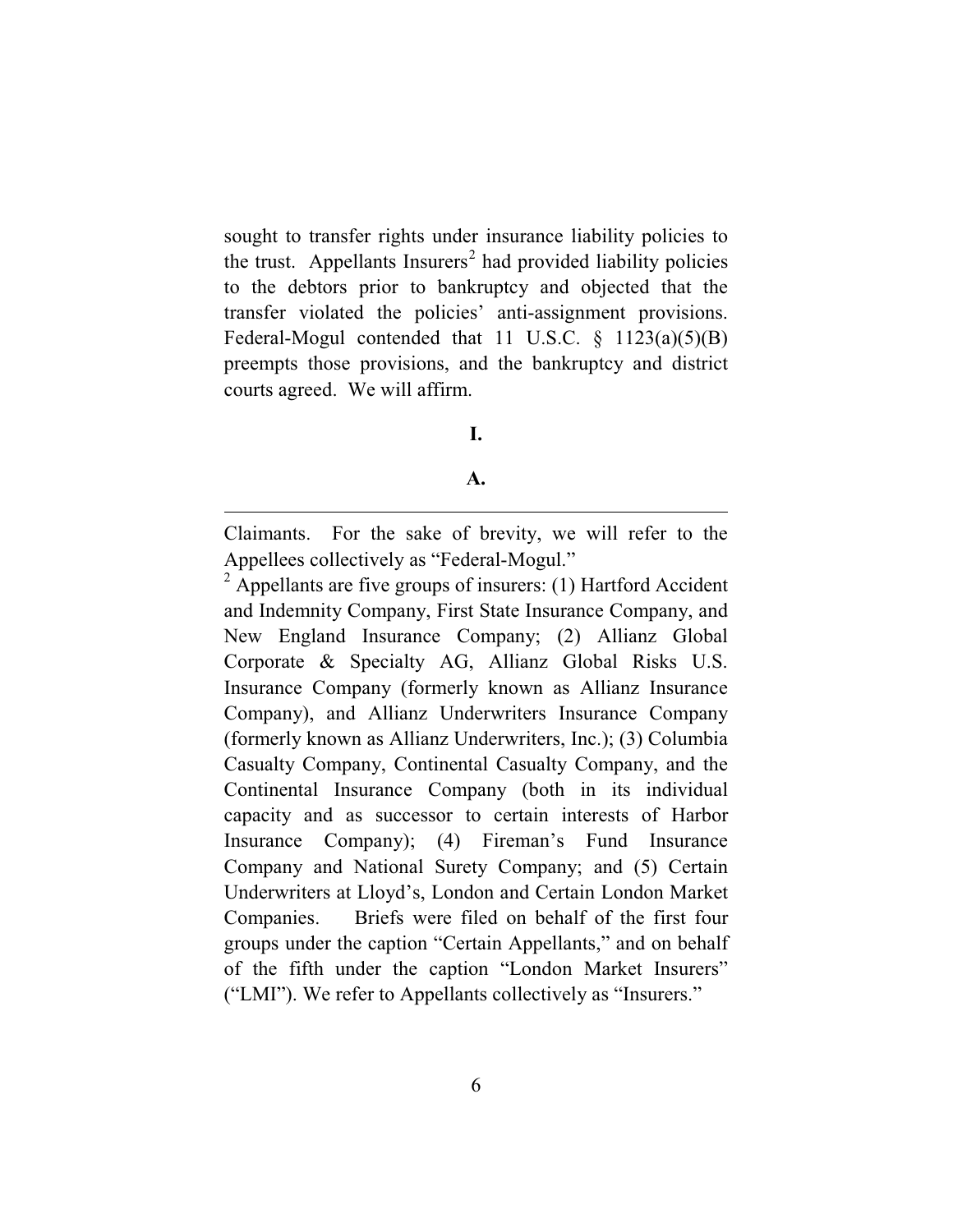For almost two decades, Chapter 11 bankruptcies have employed a statutory mechanism created by 11 U.S.C. § 524(g) to resolve massive asbestos liability and to evaluate claims and allocate payments to current and future asbestos claimants. When this provision's requirements are satisfied, the bankruptcy court may issue an injunction channeling all current and future claims based on the debtor's asbestos liability to a personal injury trust. This case centers on these trusts.

The salience of  $\S$  524(g) trusts stems from the ongoing dilemma of asbestos liability, "the longest-running mass tort litigation in the United States." Stephen J. Carroll et al., RAND Inst. for Civil Justice, *Asbestos Litigation* 21-24  $(2005).$ <sup>3</sup> As courts and commentators have noted, a just and efficient resolution of asbestos claims has often eluded the

<sup>&</sup>lt;sup>3</sup> By the end of 2002, over 730,000 claimants had sought relief from over 8,400 defendants. Carroll, *supra*, at 70-79. More recent data demonstrates that asbestos filings peaked in 2003 and have fallen significantly since then, with the annual number of filings at around 20% of 2001 levels. Mary Elizabeth C. Stern et al., NERA Econ. Consulting, *Snapshot of Recent Trends in Asbestos Litigation: 2011 Update* fig. 1 (2011), *available at* http://www.nera.com/nerafiles/PUB\_Recent\_Trends\_Asbestos\_Litigation\_0711.pdf. The number of pending claims has also fallen below 2001 levels after peaking mid-decade, while the value of each resolved claim rose, likely due to a larger proportion of malignant over non-malignant claims. *Id*. at 4-7.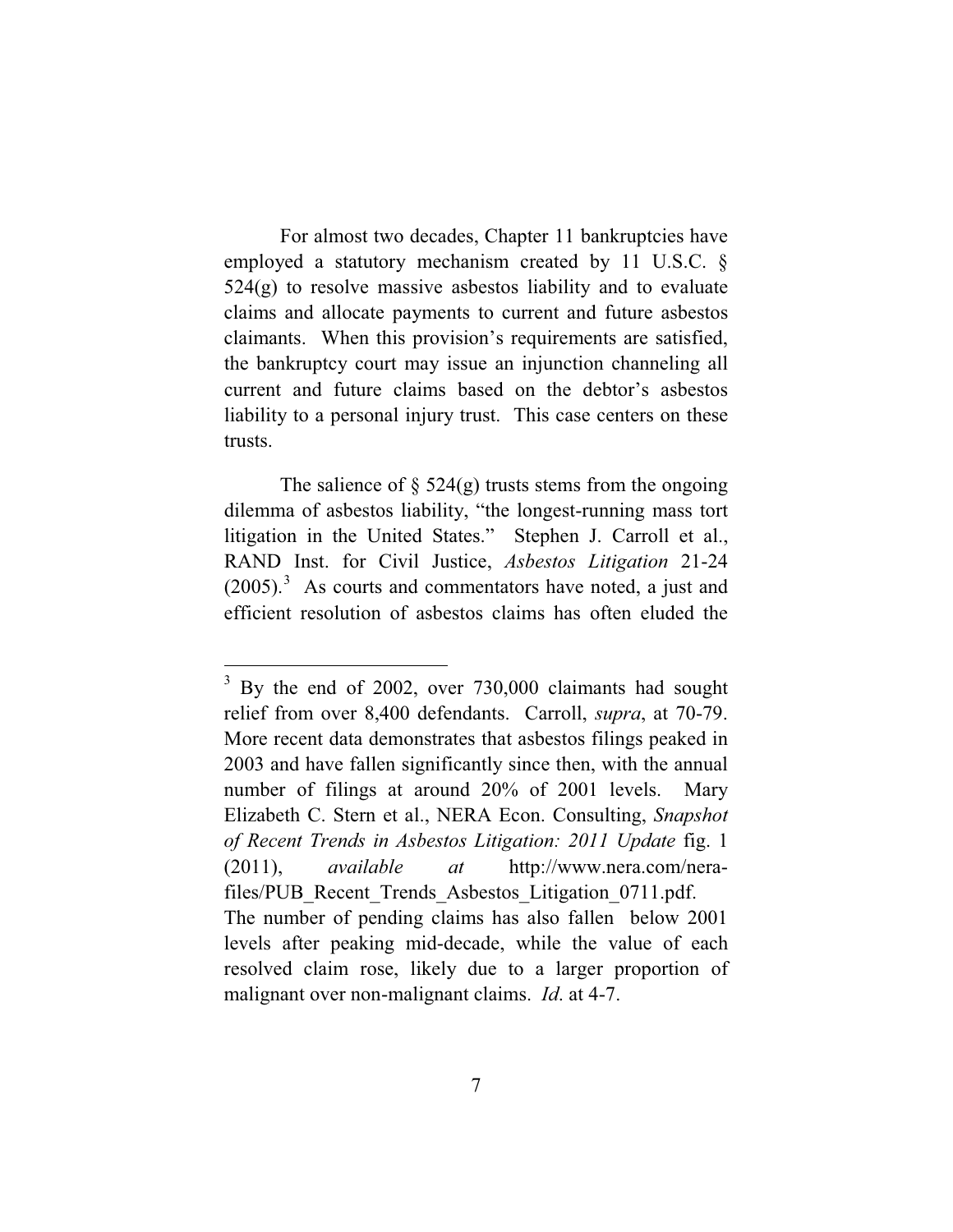traditional tort system.<sup>4</sup> *See In re Congoleum Corp*., 426 F.3d 675, 693 (3d Cir. 2005); *In re Combustion Eng'g, Inc.*,

The result of the continuous trigger rule has been the apportionment of liability among numerous insurers, often posing difficult questions of allocation and likely incentivizing policyholders to file suit against all insurers who sold them coverage during the trigger period. Abraham, *supra*, at 2106-07. Further complicating the situation is the distorting effect of multiple insurance layers on insurers'

<sup>&</sup>lt;sup>4</sup> Asbestos liability has also fit poorly into the usual dynamics of insurance coverage. While the dangers of asbestos were becoming known when insurers drafted comprehensive general liability policies in the 1950s and 1960s, they likely did not foresee the rise of enormous mass tort liability decades later. *See* Kenneth S. Abraham, *The Maze of Mega-Coverage Litigation*, 97 Colum. L. Rev. 2102, 2105 (1997). Written on an injury- or occurrence-basis, the policies were ill-fitted to address long-latency diseases based on prolonged exposure. *Id*. Courts interpreted the policies' coverage language to impose a "continuous trigger" of insurance coverage for asbestos liability, holding that every policy on the risk between first exposure to manifestation—often a period of decades—was triggered. *See Keene Corp. v. Ins. Co. of N. Am.*, 667 F.2d 1034, 1042-47 (D.C. Cir. 1981); James M. Fischer, *Insurance Coverage for Mass Exposure Tort Claims: The Debate over the Appropriate Trigger Rule*, 45 Drake L. Rev. 625, 646-50 (1997) (summarizing the development and justifications for the continuous trigger of coverage).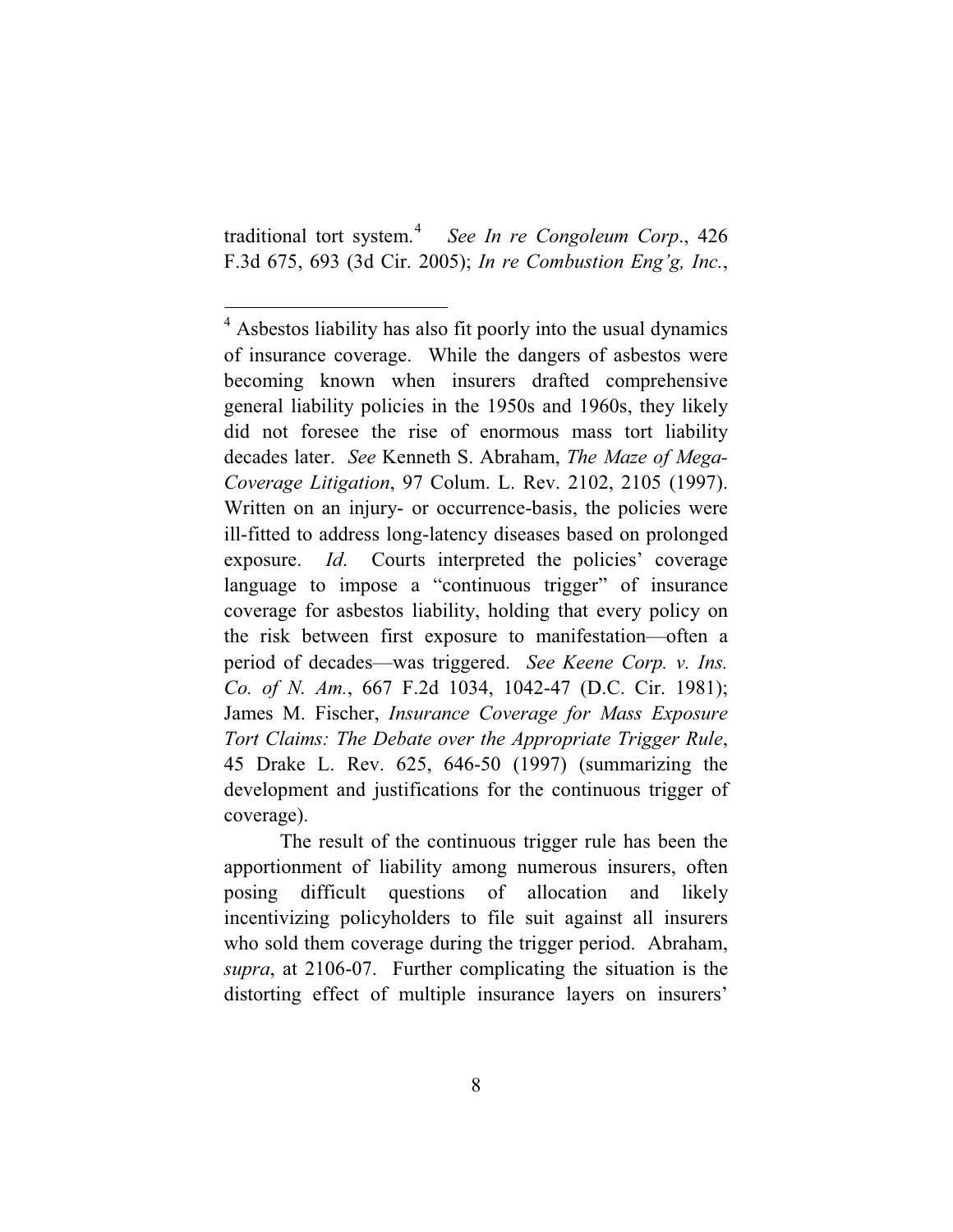391 F.3d 190, 200 (3d Cir. 2004); *see also* Richard A. Nagareda, *Mass Torts in a World of Settlement* x-xiii (2007). The aggregate pressure of such claims has led to a variety of quasi-administrative approaches to asbestos liability,<sup>5</sup> but

incentives. Primary insurers had the duty to defend against claims that exceeded their policy limits, so they allegedly minimized defense costs by rushing into aggregate settlements that included claims of dubious value while passing the settlements' cost onto excess insurers. Richard A. Nagareda, *Mass Torts in a World of Settlement* 27-28 (2007); Michelle J. White, *Why the Asbestos Genie Won't Stay in the Bankruptcy Bottle*, 70 U. Cin. L. Rev. 1319, 1334-36 (2002). <sup>5</sup> Both courts and corporations have attempted to implement innovative solutions to remedy the perceived deficiencies of the tort system to address the flood of asbestos claims, but these have proved unsuccessful because of the limitations on the powers of courts and of private parties. In the Eastern District of Texas, Judge Robert Parker sought to implement a three-part trial procedure for addressing three thousand asbestos claims by using statistical sampling and test trials to create a compensation grid that would be extrapolated to all pending claims. *Cimino v. Raymark Indus.*, *Inc*., 751 F. Supp. 649 (E.D. Tex. 1990). This plan was overturned on appeal for violating the defendants' Seventh Amendment rights. *Cimino v. Raymark Indus.*, *Inc.*, 151 F.3d 297 (5th Cir. 1998). Owens Corning, a major asbestos manufacturer, sought to create a "National Settlement Program" outside the judicial system by entering private contracts with plaintiffs' firms that would have settled the claims of the firms' clients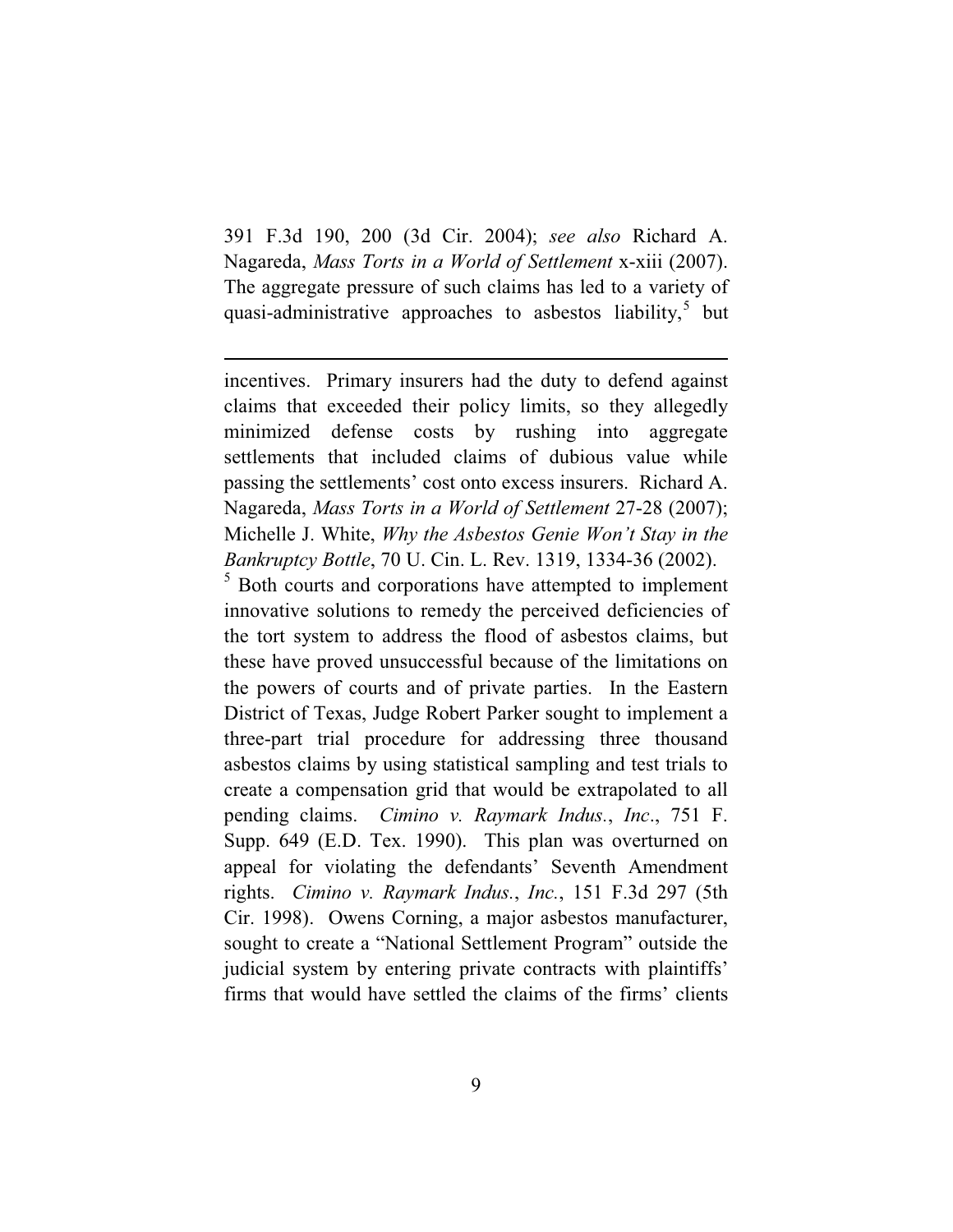Congress has yet to create the "national asbestos disputeresolution scheme" requested by the Supreme Court, *Amchem Prods., Inc. v. Windsor,* 521 U.S. 591, 598 (1997) (citing Judicial Conference of the U.S., *Report of the Judicial Conference Ad Hoc Committee on Asbestos Litigation* 3, 27- 35 (1991)); *see also Ortiz v. Fibreboard Corp.*, 527 U.S. 815, 821 & n.1 (1999).<sup>6</sup> Initial attempts to employ the class action device to resolve the claims of present and future asbestos victims failed to adequately protect the interests of absent class members. *Amchem*, 521 U.S. at 625-28; *Ortiz*, 527 U.S. at 848-59.

A consequence of the failure to create a comprehensive resolution to asbestos litigation has been a reliance on the Bankruptcy Code to provide some

based on an administrative grid. Nagareda, *supra*, 108-13. But Owens Corning could not create a universal binding system through private contract, and so the innovation failed. *Id.* The company filed for bankruptcy, creating a  $\S$  524(g) trust to address its asbestos liability. *Id*.

<sup>6</sup> Various alternatives have been proposed in Congress, including several proposals along the lines of the administrative scheme adopted for black lung compensation, but they have not been enacted. *See* U.S. Gov't Accountability Office, GAO-11-819, *Asbestos Injury Compensation: The Role and Administration of Asbestos Trusts* app'x I (2011), *available at*  http://www.gao.gov/new.items/d11819.pdf (summarizing congressional proposals to address asbestos litigation since 1973).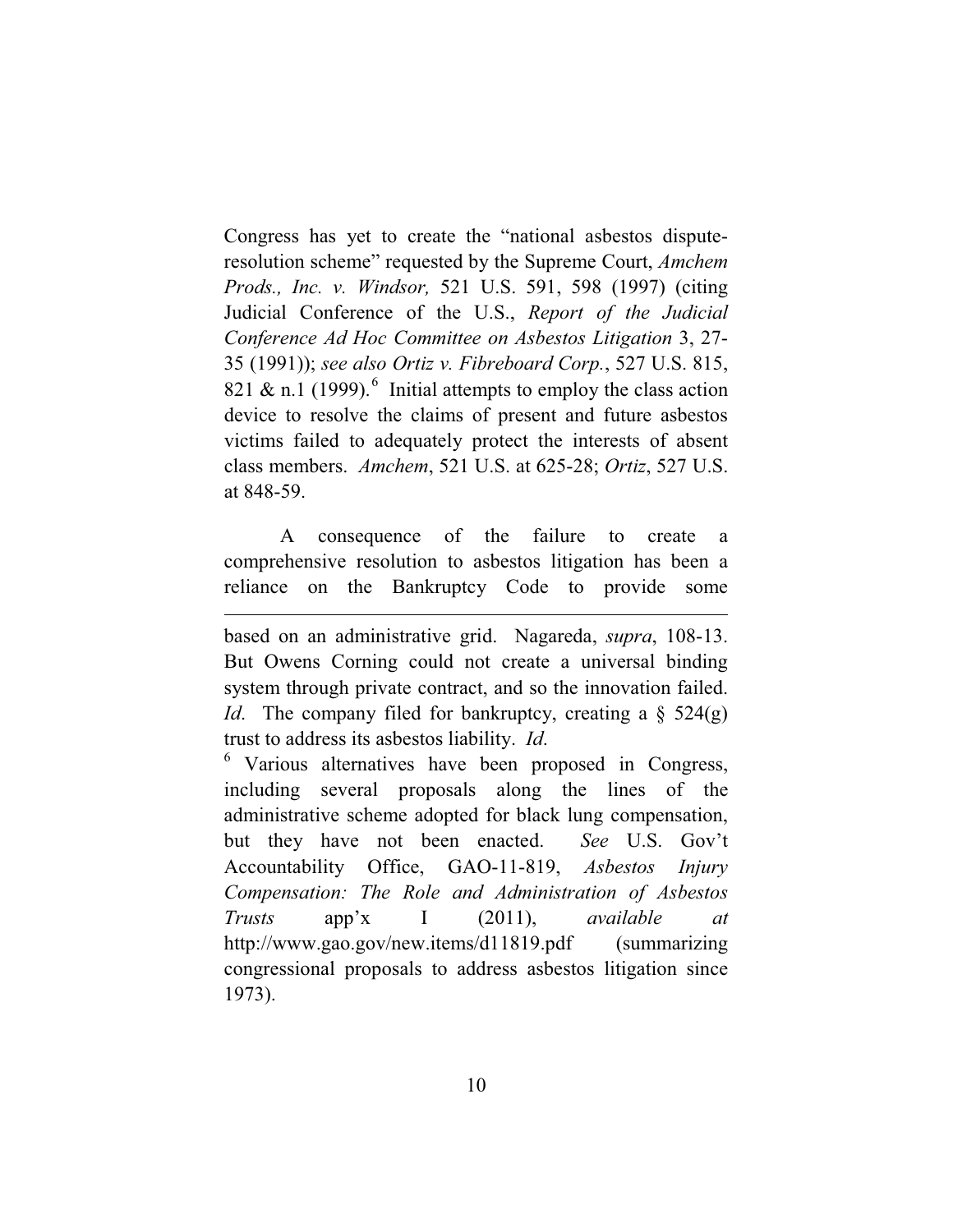predictability and regularity in addressing mass tort liability. Bankruptcy has proven an attractive alternative to the tort system for corporations because it permits a global resolution and discharge of current and future liability, while claimants' interests are protected by the bankruptcy court's power to use future earnings to compensate similarly situated tort claimants equitably. S. Elizabeth Gibson, Fed. Judicial Ctr., *Judicial Management of Mass Tort Bankruptcy Cases* 1-2 (2005). The primary bankruptcy innovation for addressing mass tort liability has been the post-confirmation trust, which first appeared in the bankruptcy proceedings of the Johns-Manville Corporation, the largest producer of asbestoscontaining products. Lloyd Dixon et al., RAND Inst. for Civil Justice, *Asbestos Bankruptcy Trusts: An Overview of Trust Structure and Activity with Detailed Reports on the Largest Trusts* 5 (2010) [hereinafter *RAND Trust Report*]. In that case, the bankruptcy court issued a channeling injunction under 11 U.S.C. § 105 requiring future asbestos claims be brought against a trust created to compensate victims, and barring actions against the reorganized debtor, its subsidiaries, or any settling insurance company.<sup>7</sup> In re Johns-*Manville Corp.*, 68 B.R. 618, 624-28 (Bankr. S.D.N.Y. 1986),

 $\frac{7}{7}$  Initially, the Johns-Manville trust paid claimants the full value of their claims. *RAND Trust Report*, *supra*, at 5-6. The number of claims quickly exceeded projections, and in 1995 the trust was reorganized to pay less than the full value of claims, to give priority to seriously-ill claimants, and to create an administrative role for a representative to protect future claimants' interests. *Id*.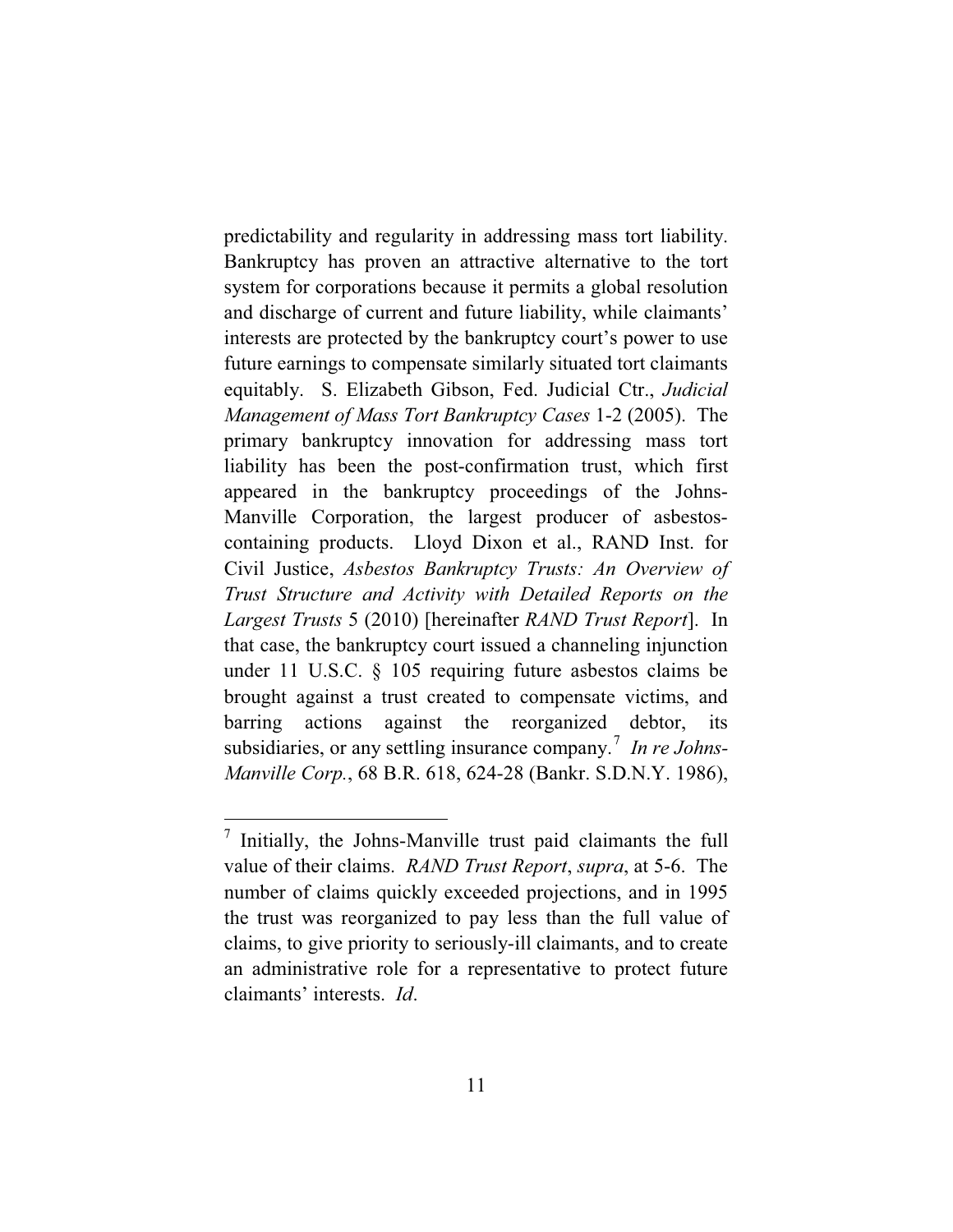*aff'd*, 78 B.R. 407 (S.D.N.Y. 1987), *aff'd sub nom. Kane v. Johns-Manville Corp.* (*In re Johns-Manville Corp.*), 843 F.2d 636 (2d Cir. 1988).

Congress codified the Johns-Manville trust mechanism as a "creative solution to help protect . . . future asbestos claimants," H.R. Rep. No. 103-835, at 47 (1994), *reprinted in*  1994 U.S.C.C.A.N. 3340, 3348, in the Bankruptcy Reform Act of 1994, Pub. L. 103-394, § 111, 108 Stat. 4106, 4113-17 (codified at 11 U.S.C. § 524(g)-(h)). Congress intended the trusts as a means to give "full consideration" to the interests of future claimants by ensuring their claims would be compensated comparably to present claims, while simultaneously enabling corporations saddled with asbestos liability to obtain the "fresh start" promised by bankruptcy.<sup>8</sup> H.R. Rep. No. 103-835, at 46-48. To achieve these goals and "protect the due process rights of future claimants," section  $524(g)$  imposed "many statutory prerequisites" that must be

<sup>&</sup>lt;sup>8</sup> As one senator described it,  $\S$  524(g) "affirm[s] what Chapter 11 reorganization is supposed to be about: allowing an otherwise viable business to quantify, consolidate, and manage its debt so that it can satisfy its creditors to the maximum extent feasible, but without threatening its continued existence and the thousands of jobs that it provides." 140 Cong. Rec. 28,358 (1994) (statement of Sen. Brown).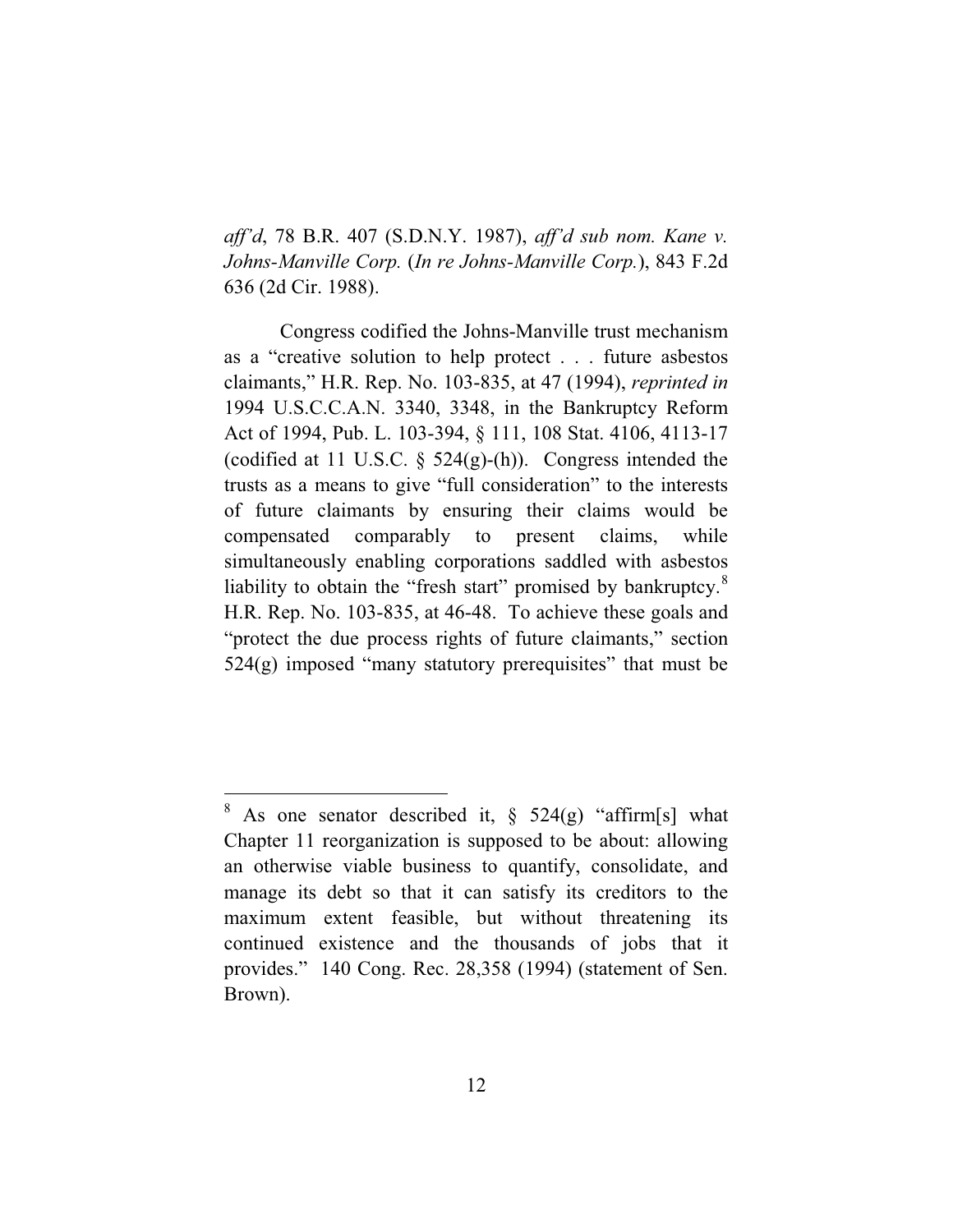satisfied before a channeling injunction may issue.<sup>9</sup> *Combustion Eng'g*, 391 F.3d at 234 n.45.

As of May 2011, there were fifty-six asbestos personal-injury trusts, with several more in process. Lloyd Dixon & Geoffrey McGovern, RAND Inst. for Civil Justice, *Asbestos Bankruptcy Trusts and Tort Compensation* 1 n.1 (2011). Through 2010, the trusts have paid about 3.3 million claims valued at roughly \$17.5 billion. U.S. Gov't Accountability Office, *supra*, at 16. There is substantial similarity among the various trusts in structure and function. Nearly all the trusts are governed by trustees who manage financial affairs, while a committee of advocates, consisting of representatives of current and future claimants, must approve substantial trust activities. 10 *RAND Trust Report*,

 $10$  Although there are usually more representatives of current than future claimants, they possess equal authority and must

 $9$  Under the law, the bankruptcy court may grant a channeling injunction only if (1) the debtor is subject to substantial and uncertain future asbestos liability, (2) the trust owns a majority of the voting shares of the debtor or corporate parent, (3) seventy-five percent of current claimants vote to approve the plan, and (4) the trust operates through mechanisms that assure the plan will pay "present claims and future demands . . . in substantially the same manner." 11 U.S.C.  $\frac{1}{2}$  524(g)(2)(B). The injunction may bind future claimants only if a future claims representative is appointed during the reorganization and the bankruptcy court determines the injunction is "fair and equitable" with respect to future claimants. *Id.*  $\S$  524(g)(4)(B).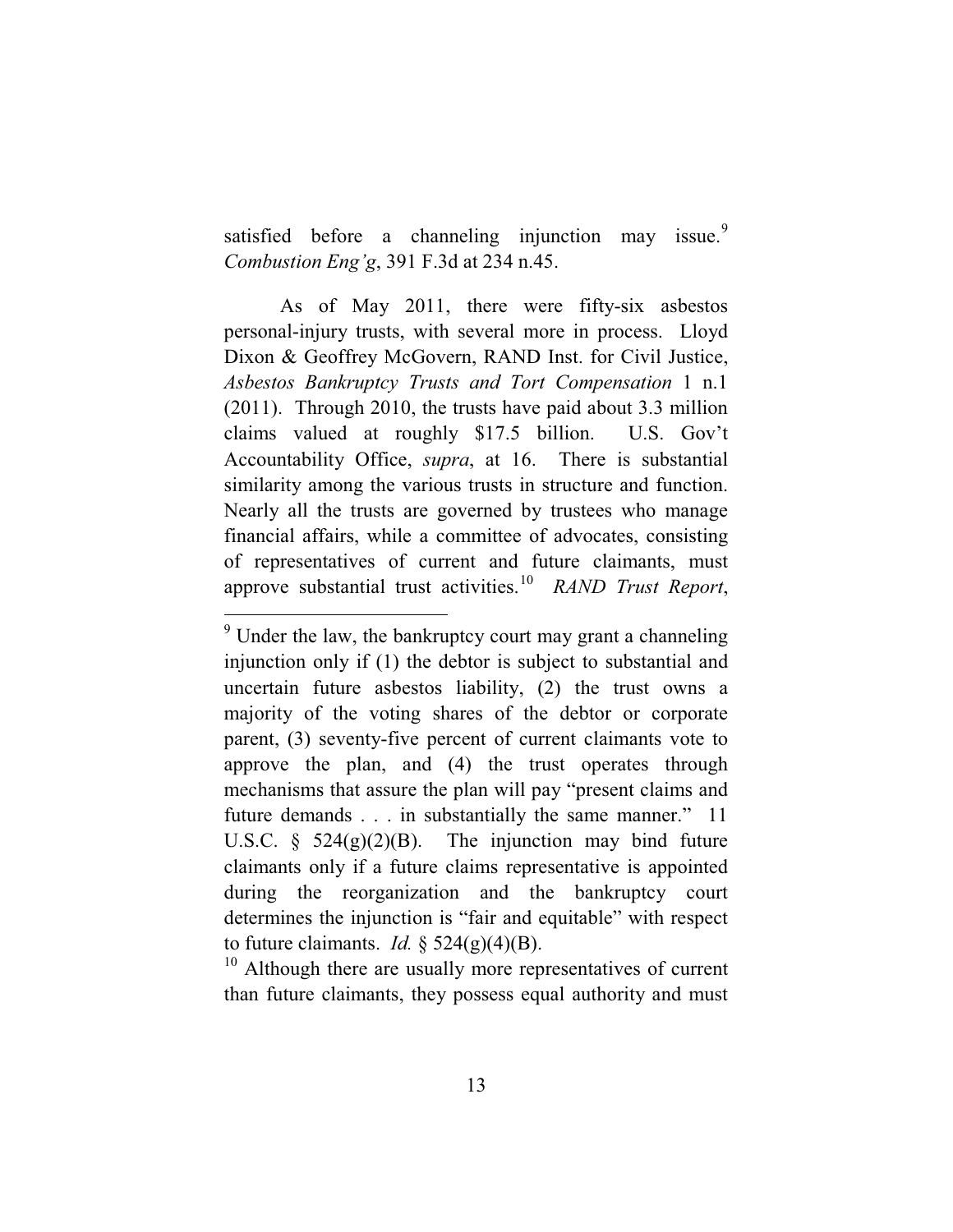*supra*, at 11-14. Moreover, like the Johns-Manville trust on which they are modeled,  $11$  asbestos personal-injury trusts receive funding from three primary sources: debtor cash, debtor stock, and insurance settlements. *See id.* at app. B (categorizing the initial funding of the 26 largest asbestos trusts as "Cash from debtor(s)," "Stock from debtors(s) [sic]," "Insurance settlements," or "Other assets"). While some trusts have been funded primarily with an initial infusion of cash from the debtor, *id.* at 65, 105, 137, and others have consisted primarily of funds obtained from insurance, *id.* at 55, 79, 115, 123, most rely on a mix of assets. Finally, all trusts have Trust Distribution Protocols (TDPs) to govern

<sup>11</sup> When drafting § 524(g), Congress observed that the Johns-Manville trust was funded "through stock of the emerging debtor company and a portion of future profits, along with contributions from Johns-Manville's insurers." H.R. Rep. No. 103-835, at 47. The insurers' contributions to the Johns-Manville trust consisted of a negotiated settlement with Johns-Manville following protracted litigation. The insurers ultimately agreed to pay \$770 million in return for injunctive protection against all future claims. *MacArthur Co. v. Johns-Manville Corp.* (*In re Johns-Manville Corp.*), 837 F.2d 89, 90 (2d Cir. 1988). This funding constituted "most of the initial corpus of the Trust," and was considered the "cornerstone of the Manville reorganization." *Travelers Indem. Co. v. Bailey*, 557 U.S. 137, ----, 129 S. Ct. 2195, 2199 (2009) (internal quotation marks omitted).

both consent to substantial modifications of the trust. *RAND Trust Report*, *supra*, at 13-14.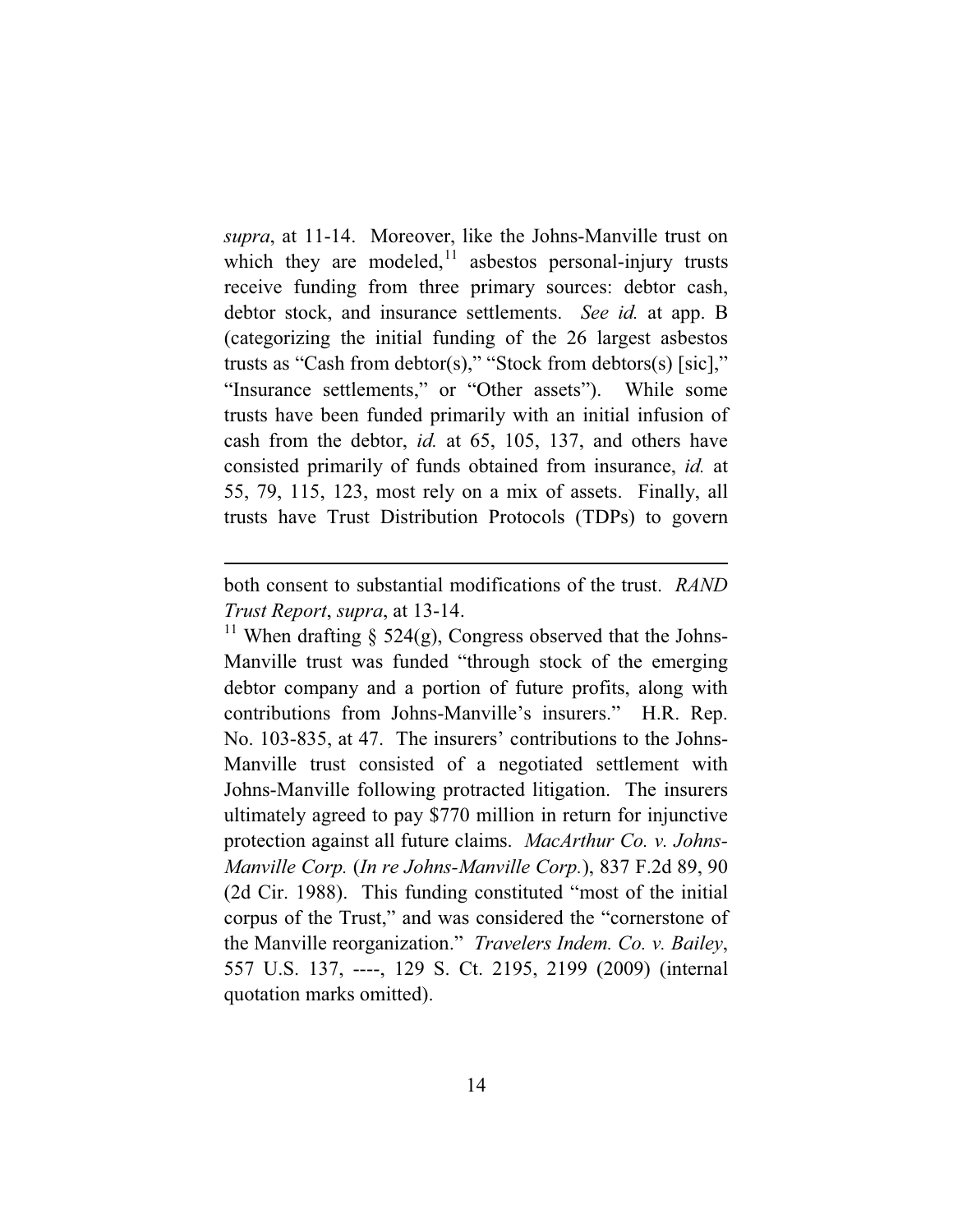how claims are processed and compensated.<sup>12</sup> These procedures are approved as part of the bankruptcy reorganization plan but may later be modified. *Id.* at 14.

<sup>&</sup>lt;sup>12</sup> TDP procedures are similar across most trusts, including the Federal-Mogul trust. Claimants generally select between expedited or individual review. *RAND Trust Report, supra*, at 15. Under expedited review, a claimant presents evidence to satisfy pre-established medical and exposure criteria. *Id*. at 17-19. Once met, the claim is liquidated according to a compensation grid based on eight disease levels that provide the highest payment to those suffering from mesothelioma and other malignant diseases. *Id*. If a claimant seeks individual review—mandated when medical and exposure criteria are not satisfied, but also used to assess whether special circumstances might warrant greater compensation the processing facility determines whether the claim would be compensable in the tort system, with valuation based on historical tort awards for similarly situated plaintiffs. *Id.* at 19-20. In the event of a dispute, claims are submitted to nonbinding arbitration, or, if that fails, to the courts, although such resolutions are reportedly rare. *Id.* at 21. Finally, after valuation, claims are paid based on a payment percentage on a first-in-first-out basis, subject to an annual cap on total compensation and, in some trusts, a claim ratio that reserves a certain percentage of annual compensation to claimants with the most serious diseases. *Id.* at 21-22. Under the TDPs, few trusts pay the full value of submitted claims: current payment percentages range widely, but the median is 25%, with most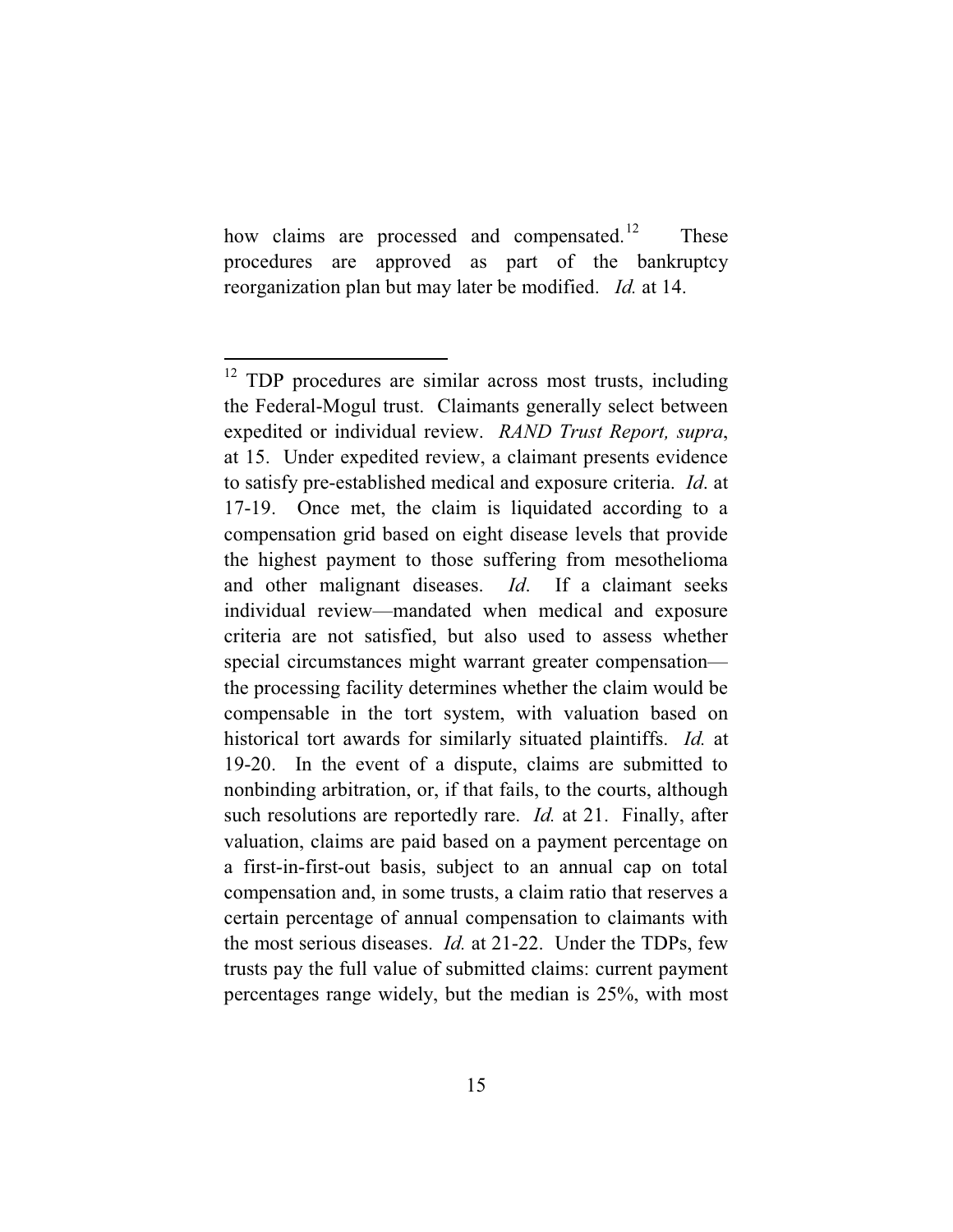As a quasi-administrative scheme, § 524(g) trusts have drawn considerable commentary.<sup>13</sup> While Congress sought to protect the interests of current claimants by requiring that 75% of them approve the trust, some have suggested that this provision, without the "cram down" otherwise available in bankruptcy, grants plaintiffs' attorneys a *de facto* veto over reorganization, allowing them to leverage concessions at the expense of other stakeholders.<sup>14</sup> S. Todd Brown, Section

 $14$  Another significant question that has received attention is the relationship between tort and trust compensation, which are linked in complex ways that vary from state to state. *See*  Dixon & McGovern, *Asbestos Bankruptcy Trusts and Tort Compensation*, *supra*, at 3-7 (outlining the linkages between the trusts and tort claims). Some have contended that the confidentiality of the trust system allows claimants to "double-dip" in both the tort and trust system and permits reliance on dubious medical reports, while others have disagreed with this assessment. *See How Fraud and Abuse in the Asbestos Compensation System Affect Victims, Jobs, the* 

trusts paying between ten and forty-six percent of a claim's liquidated value. *Id*. tbl. 4.4.

<sup>13</sup> *See, e.g.*, Todd R. Snyder & Deanne C. Siemer*, Asbestos Pre-Packaged Bankruptcies: Apply the Brakes Carefully and Retain Flexibility for Debtors,* 13 Am. Bankr. Inst. L. Rev. 801 (2005); Ronald Barliant et al.*, From Free-Fall to Freefor-All: The Rise of Pre-Packaged Asbestos Bankruptcies,* 12 Am. Bankr. Inst. L. Rev. 441 (2004); Mark D. Plevin et al., *Pre-Packaged Asbestos Bankruptcies: A Flawed Solution,* 44 S. Tex. L. Rev. 883 (2003).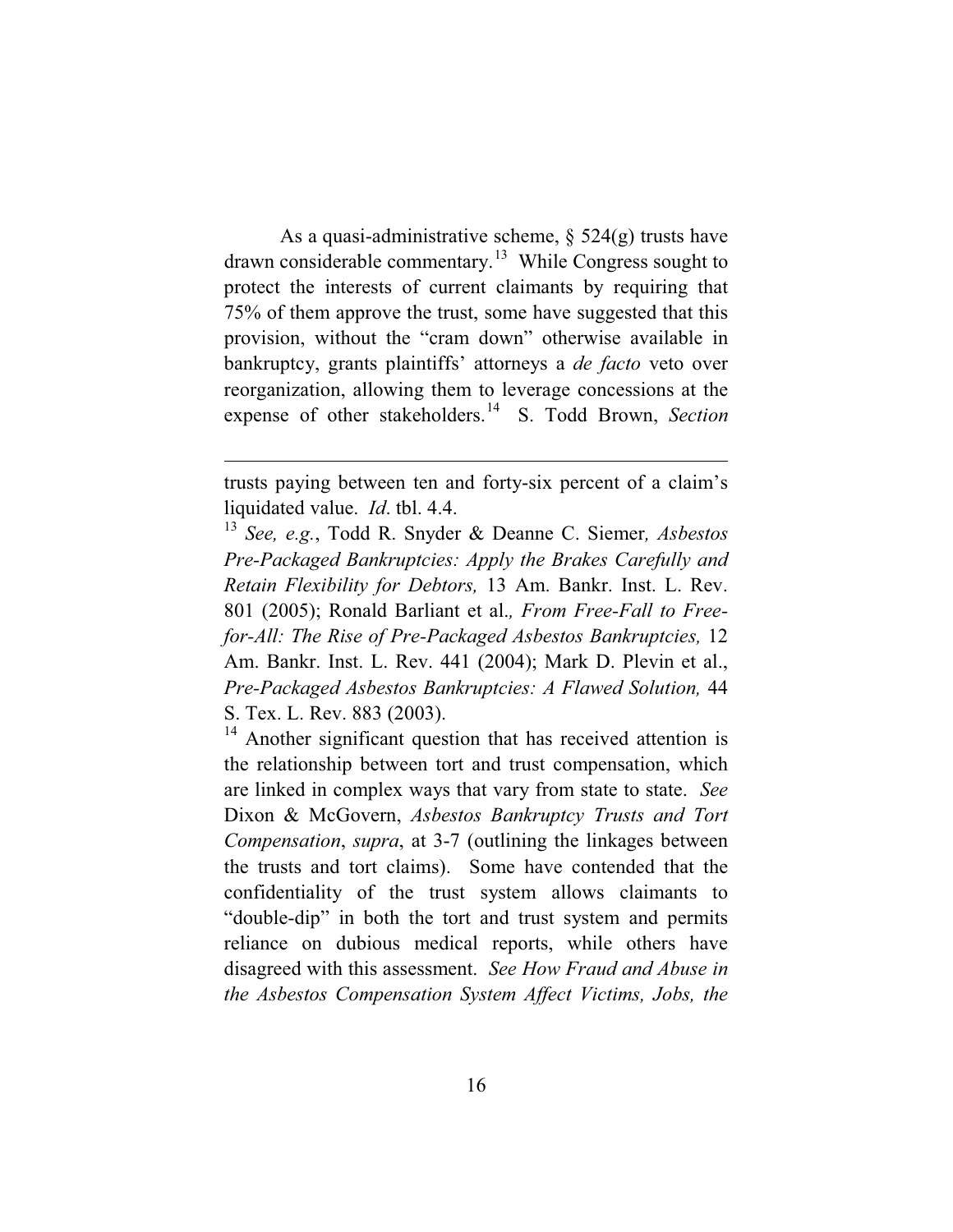*524(g) Without Compromise: Voting Rights and the Asbestos Bankruptcy Paradox*, 2008 Colum. Bus. L. Rev. 841, 856-70; *cf. In re Congoleum Corp.*, 426 F.3d at 680 & n.4 (noting that, in the absence of a cramdown provision, "[t]he realities of securing favorable votes from thousands of claimants to meet the 75% approval requirement [in 11 U.S.C.  $\S$  524(g)] forc[e] debtors to work closely with the few attorneys who represent large numbers of injured claimants."). Others criticize the voting procedure because it allows the more numerous holders of small claims to outvote those with mesothelioma and other serious injuries, who, unlike in a class action settlement, cannot opt out of the trust mechanism. *See* Nagareda, *supra*, at 20-21, 171-73. Our case law has acknowledged some of these concerns. In *Combustion Engineering*, we held that the use of a two-trust structure that granted current asbestos claimants "privileged treatment" prior to voting on the reorganization plan may have lacked both the "good faith" and "indicia of support" among creditors required by the Bankruptcy Code, as well as likely contravening the constitutional guarantee of procedural due process. 391 F.3d at 244-47. We also noted that the apparent preferential treatment granted to slightly impaired claimants

*Economy, and the Legal System: Hearing Before the Subcomm. on the Constitution of the H. Comm. on the Judiciary*, 112th Cong. (2011) (presenting testimony on both sides of this question); U.S. Gov't Accountability Office, *supra*, at 29-33 (summarizing differing views and various proposals on whether and how trust claimant information should be made available to outside parties) .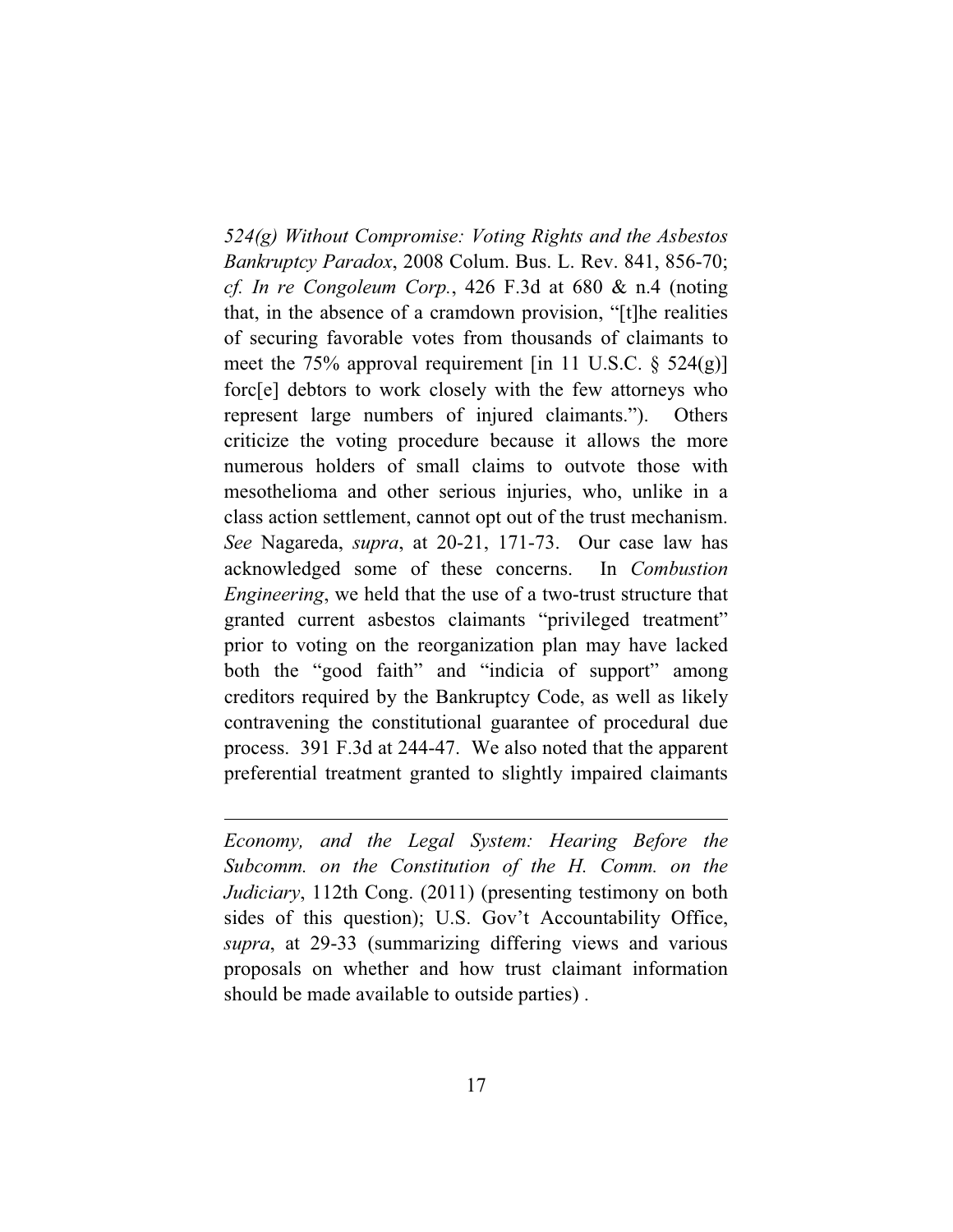was "especially problematic in the asbestos context, where a voting majority can be made to consist of non-malignant claimants whose interests may be adverse to those of claimants with more severe injuries." *Id.* at 244. A later case presented an allegation "of collusion between [the debtor] and the asbestos' claimants counsel" suggesting that the debtor had "sold out . . . insurers by setting up a system in which they would pay newly ginned-up silica claims in exchange for the asbestos claimants casting their votes in favor of the [Reorganization] Plan." *In re Global Indus. Techs., Inc.*, 645 F.3d 201, 214 (3d Cir. 2011) (en banc). We characterized this assertion as a "profoundly serious charge . . . not without record support." *Id.* 

Unlike in our earlier cases, these issues are not properly before us. Conflicts of interest or other procedural and structural deficiencies are properly raised in proceedings to confirm the reorganization plan. Nevertheless, London Market Insurers contend the plan here did not satisfy the confirmation requirements of 11 U.S.C. § 524(g) because the debtor employed complicated financial maneuvers to avoid adequate trust funding. But no objection was raised before the bankruptcy court in the confirmation proceedings, and we decline to entertain a collateral attack on a final, nonappealable judgment. Moreover, none of the parties here allege, nor does the record provide, evidence of collusion of the sort that was so troubling in *Combustion Engineering* and *Global Technologies*.

Furthermore, the trusts appear to have fulfilled Congress's expectation that they would serve the interests of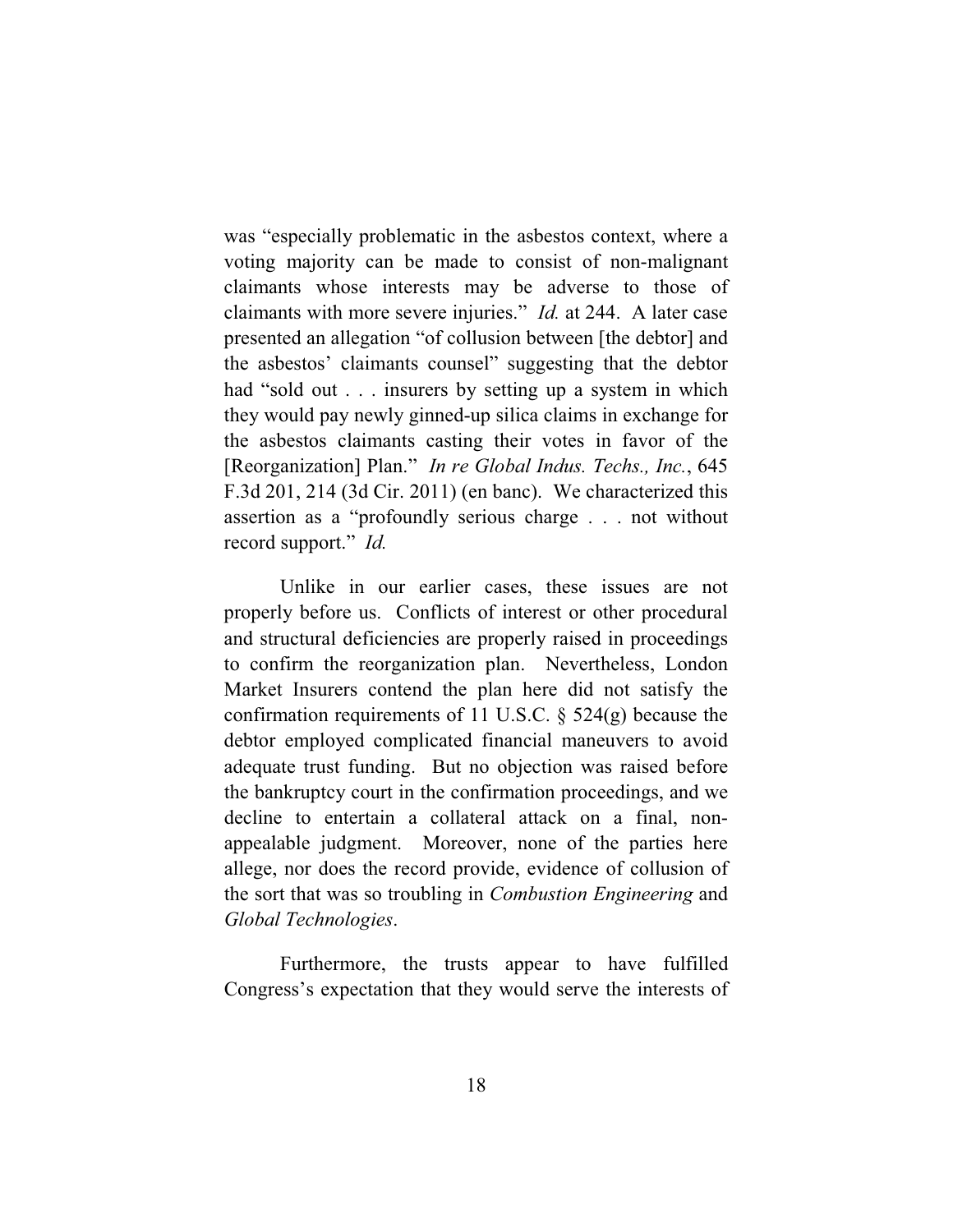both current and future asbestos claimants and corporations saddled with asbestos liability. In particular, observers have noted the trusts' effectiveness in remedying some of the intractable pathologies of asbestos litigation, especially given the continued lack of a viable alternative providing a just and comprehensive resolution. Empirical research suggests the trusts considerably reduce transaction costs and attorneys' fees over comparable rates in the tort system. *Compare RAND Trust Report, supra,* at xiv & n. 1 (citing evidence that the claimants received 95% of trust expenditures, while limiting attorneys' contingent fees at around 25%), *with*  Carroll, *supra*, at 98-103 (determining that in the tort system claimants ultimately received 42% of total spending on asbestos litigation, with contingency fee rates averaging 34% of claimants' recoveries), *and* Judicial Conference of the U.S., *supra*, at 3, 12-14 (noting that transaction costs in asbestos litigation exceeded victims' recoveries by nearly two to one). Recently, the trusts have required more rigorous medical evidence, and significantly reduced the valuation for non-malignant claims. Francis E. McGovern, *The Evolution of Asbestos Bankruptcy Trust Distribution Plans*, 62 N.Y.U. Ann. Surv. Am. L. 163, 171-74 (2006). Others have stressed that problems over the difficulty of reconciling competing interests of present and future claimants are not limited to the creation of  $\S$  524(g) trusts, but extend to the current state of asbestos and mass tort litigation generally. *See* Nagareda, *supra*, at 182 (observing that the "challenge" raised in *Combustion Engineering* of setting terms for both present and future claimants "is not limited to the bankruptcy context but . . . forms the fundamental problem posed by any peace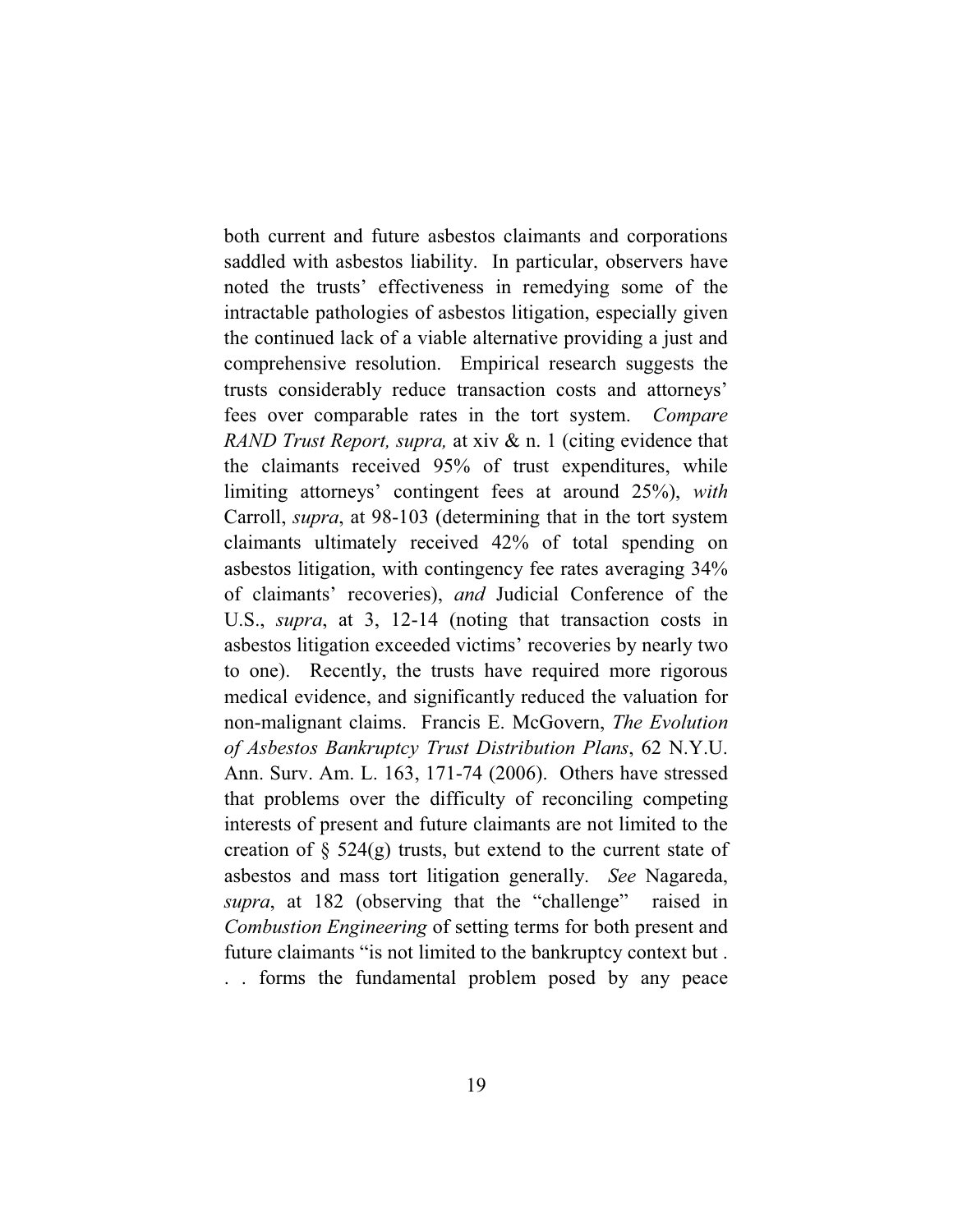arrangement for mass tort litigation."). Nevertheless, we leave such systemic public policy questions to Congress.

In sum, section 524 trusts are the only national statutory scheme extant to resolve asbestos litigation through a quasi-administrative process. In function, the trusts are similar to workers' compensation or other administrative remedies that employ valuation grids to compensate injuries, subject to individualized and judicial review. Unlike those schemes, the trusts place the authority to adjudicate claims in private rather than public hands, a difference that has at times given us and other observers pause, since it endows potentially interested parties with considerable authority.

With this context, we turn to the specific facts of this case.

### **B.**

On October 1, 2001, Federal-Mogul Global, Inc., one of the world's largest manufacturers of automobile parts, and over 150 affiliates filed Chapter 11 bankruptcy petitions in the District of Delaware. The principal purpose of the petitions was the resolution of Federal-Mogul's enormous asbestos-related liabilities. The company alleges that 500,000 personal-injury claims were pending on the petition date, with many more anticipated in the future, and asserts it expended over \$350 million in the preceding year defending and indemnifying asbestos claims. *See generally In re Federal-Mogul Global, Inc.*, 300 F.3d 368, 372-73 (3d Cir. 2002) (describing the origins of the Federal-Mogul bankruptcy and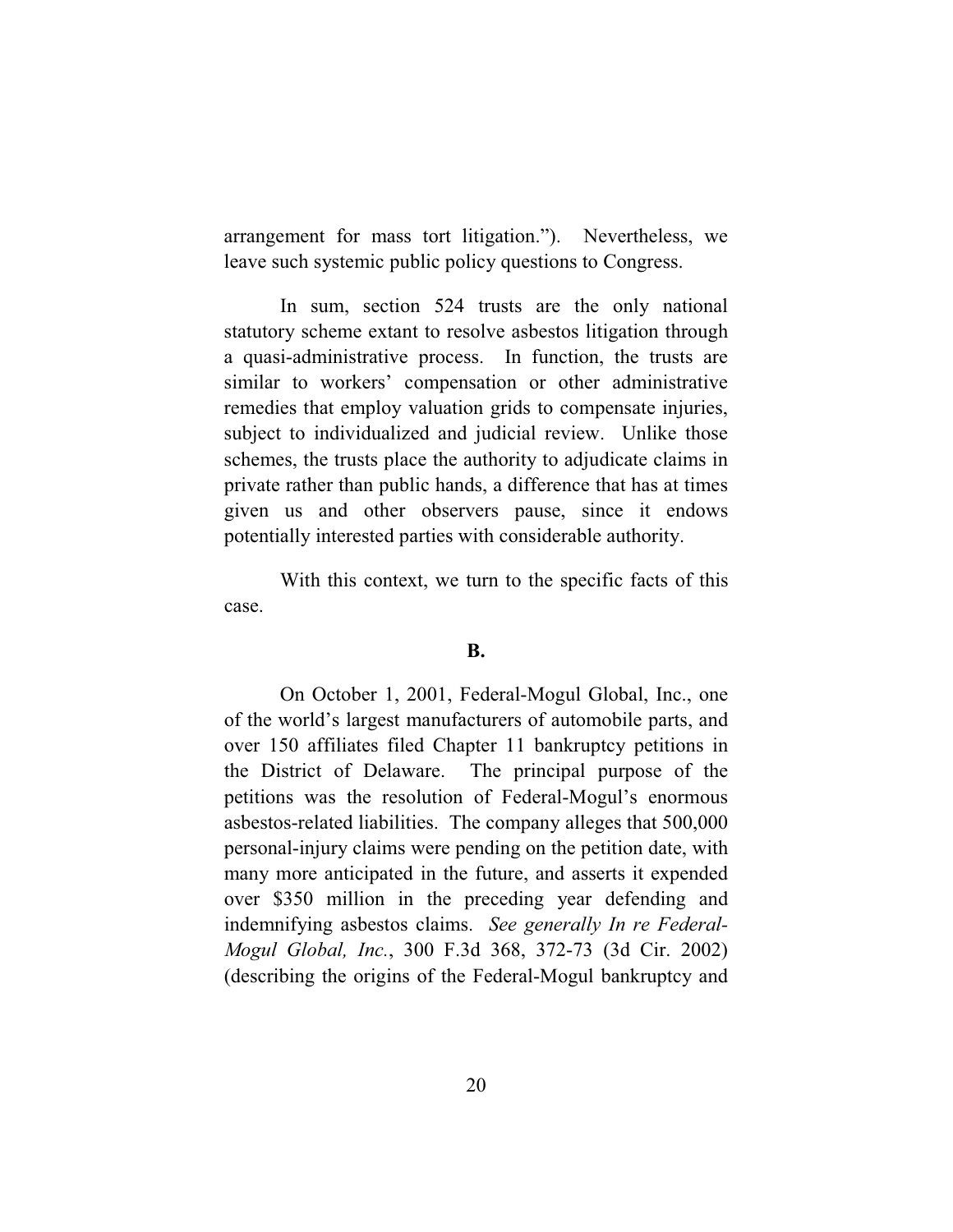the "[t]ens of thousands" of asbestos claims against the debtor at issue on appeal).

In its proposed plan for reorganization, Federal-Mogul sought to obtain an injunction under 11 U.S.C.  $\S$  524(g) to channel present and future asbestos-related claims to a postconfirmation trust. The plan assigned various assets to the trust, including Federal-Mogul's rights to recovery under liability insurance. The plan also contained "insurance neutrality" provisions granting insurers the right to assert against the trust any defense to coverage already available under the policies, excepting only the defense that the transfer to the trust violated the policies' anti-assignment provisions.

Insurers here had issued liability policies to Federal-Mogul prior to bankruptcy. They objected to the plan's confirmation, asserting the plan violated the policies' antiassignment provisions—standard clauses in liability policies that bar the insured from transferring the policies or insurance rights without the insurers' consent. *See* 2 Lee R. Russ, *Couch on Insurance* § 34:25 (3d ed. 2011). Federal-Mogul argued the anti-assignment provisions were preempted under 11 U.S.C.  $\S$  1123(a)(5)(B), which provides that a Chapter 11 reorganization plan shall provide adequate means for its implementation, potentially including transfer of estate property, "notwithstanding otherwise applicable nonbankruptcy law." The parties agreed to bifurcate the proceedings and resolve this issue separately, with the right to appeal the bankruptcy court's preemption judgment. On November 8, 2007, with all other objections resolved, the Bankruptcy Court confirmed the plan of reorganization, and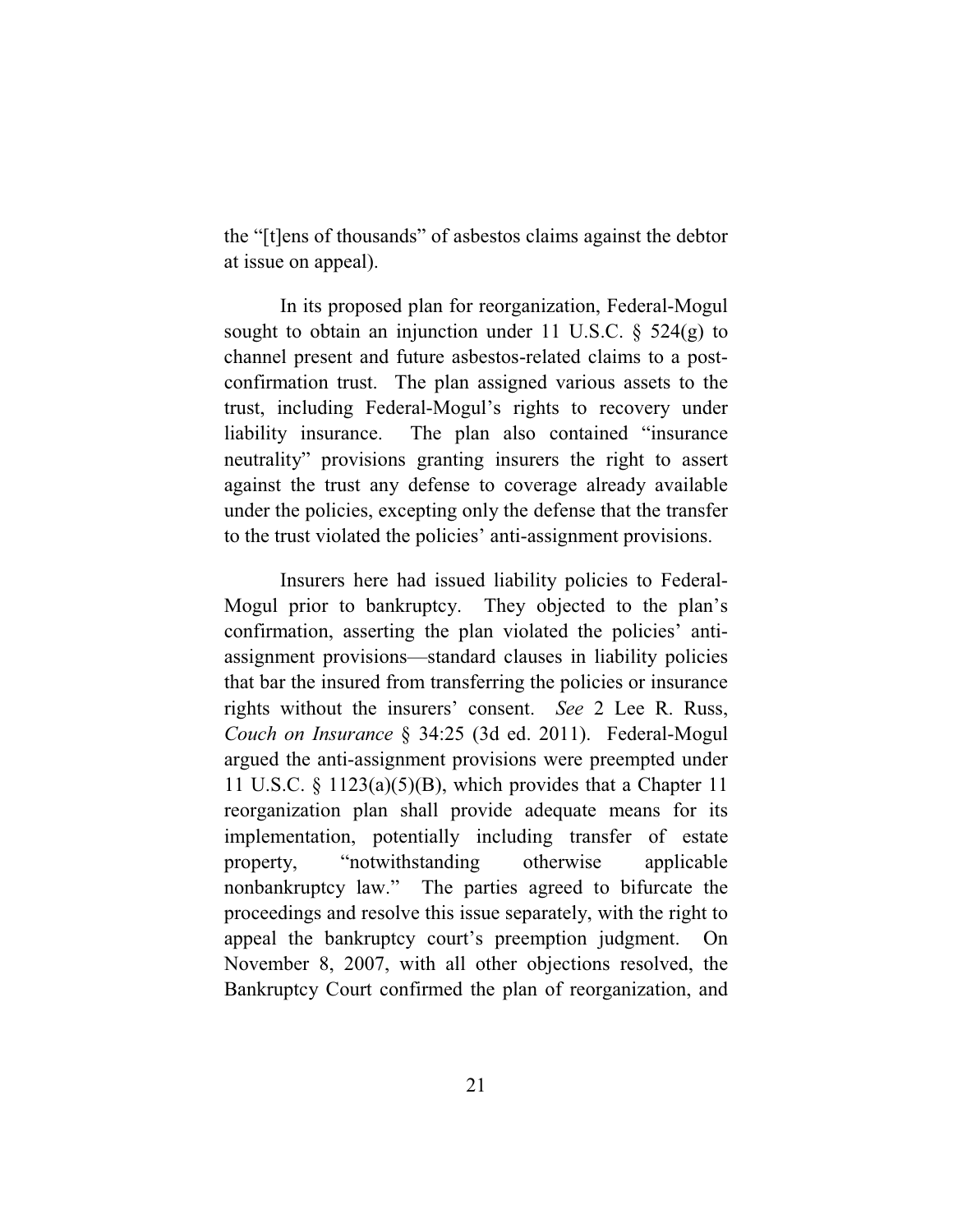the District Court affirmed. The plan went into effect on December 27, 2007.

On March 19, 2008, the Bankruptcy Court issued its Preemption Order and Memorandum Opinion, holding the Bankruptcy Code preempted the anti-assignment provisions within the insurers' policies. *In re Federal-Mogul Global Inc*., 385 B.R. 560 (Bankr. D. Del. 2008). It reasoned that 11 U.S.C. § 541 permitted the assignment of the insurance rights to the bankruptcy estate, and 11 U.S.C. § 1123(a)(5) allowed transfer of the rights to the  $\S$  524(g) trust. *Id.* at 566-67 (citing *In re Combustion Eng'g*, 391 F.3d at 219 & n.27). It also relied on state insurance-law doctrine that assignment after the occurrence giving rise to liability does not violate anti-assignment provisions, since "there will be no additional risk to the insurance companies by virtue of the assignments." *Id*. at 567-71. The court also rejected a number of the insurers' contentions, holding that the presumption against preemption was inapplicable given the plain meaning of § 1123(a), that the preemptive scope of  $\S$  1123(a)(5) reaches private contracts, and that the asbestos insurance policies were not executory contracts subject to 11 U.S.C. § 365. *Id.* at 571-76.

The District Court affirmed. *In re Federal-Mogul Global*, 402 B.R. 625 (D. Del 2009). The Court first determined that the "notwithstanding" clause in  $\S$  1123(a) evinced clear congressional intent to expressly preempt conflicting state law. *Id.* at 631-32. It then turned to the scope of preemption, declining to entertain the insurers' various arguments to distinguish the holding in *Combustion*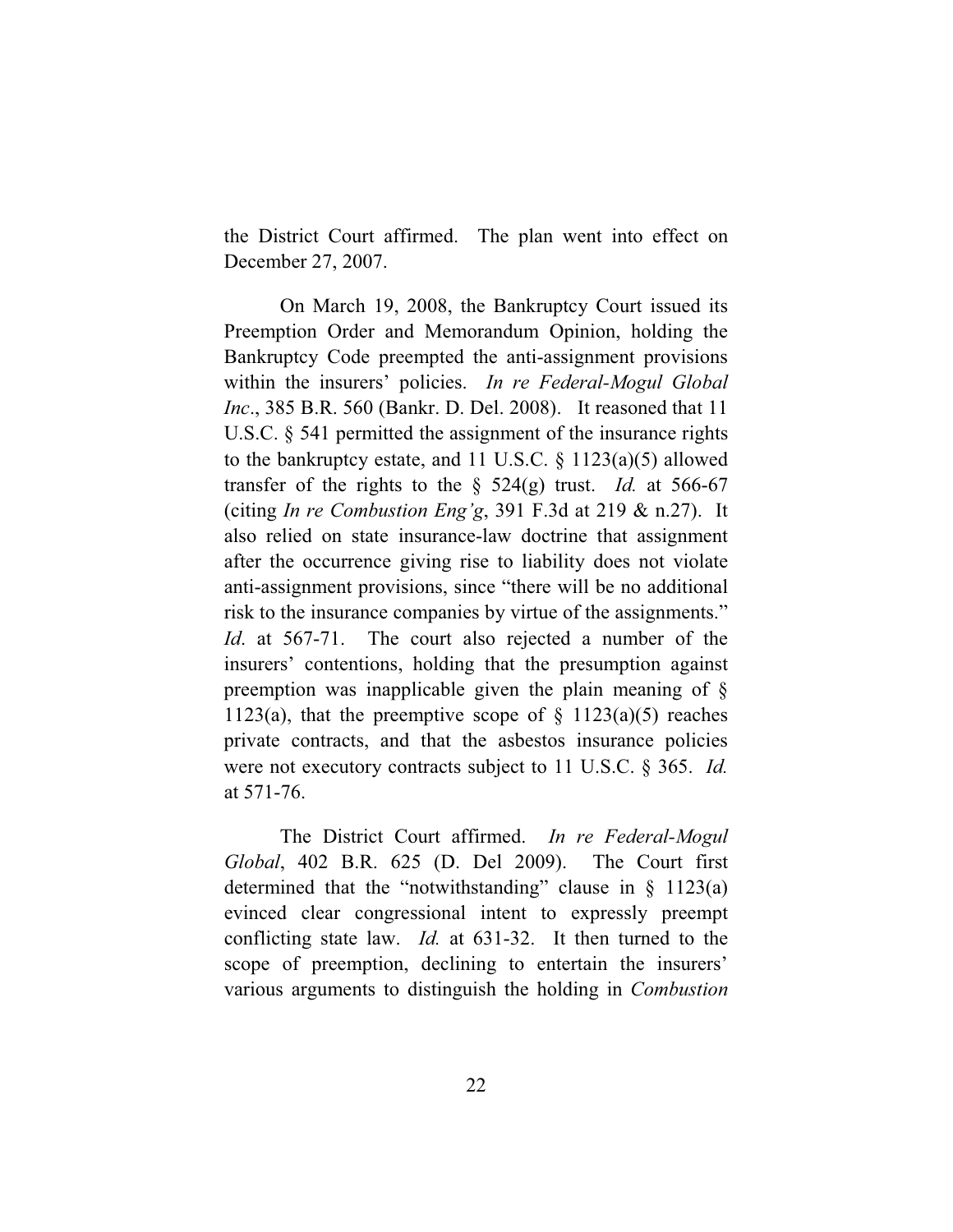*Engineering* and agreeing with the Bankruptcy Court that the case was dispositive on the question of whether  $\S$  1123(a) preempted insurance policies' anti-assignment provisions. *Id.*  at 632-38. Although the court believed that this conclusion "effectively ends the matter," it went on to address insurers' statutory interpretation claims. *Id.* at 638. It distinguished as contrary to circuit precedent and plain statutory meaning a Ninth Circuit holding, rooted in legislative history, that limited the scope of  $\S 1123(a)$  to that of a similar clause in 11 U.S.C. § 1142(a) preempting only nonbankruptcy law "relating to financial condition." *Id.* at 640-44 (citing *Pac. Gas & Elec. Co. v. Cal. ex. rel. Cal. Dep't of Toxic Substances Control*, 350 F.3d 932 (9th Cir. 2003)). Turning to the "parade of horribles" the insurers claimed would ensue from a broad preemptive reading,<sup>15</sup> the Court dismissed them as speculative and declined to construct a limiting principle when the relief sought fell "within the heartland of 1123(a)." *Id.* at 642-44 (citing *Nat'l Cable & Telecomms. Ass'n v. Gulf Power Co.*, 534 U.S. 327, 341-342 (2002)). The court concluded by noting that the assignment of the insurance policies was consistent with public policy, since the contrary result would grant the insurers a windfall because "debtors with sizeable insurance assets could never avail themselves of

<sup>&</sup>lt;sup>15</sup> The insurers alleged that a broad reading of  $\S$  1123(a) "would allow selling liquor to minors, trading with foreign enemies, dumping toxic wastes, retaining unlawful controlled substances such as drugs or explosives, or creating monopolies—all in contravention to federal or state laws." *In re Federal-Mogul Global, Inc.*, 402 B.R. at 642.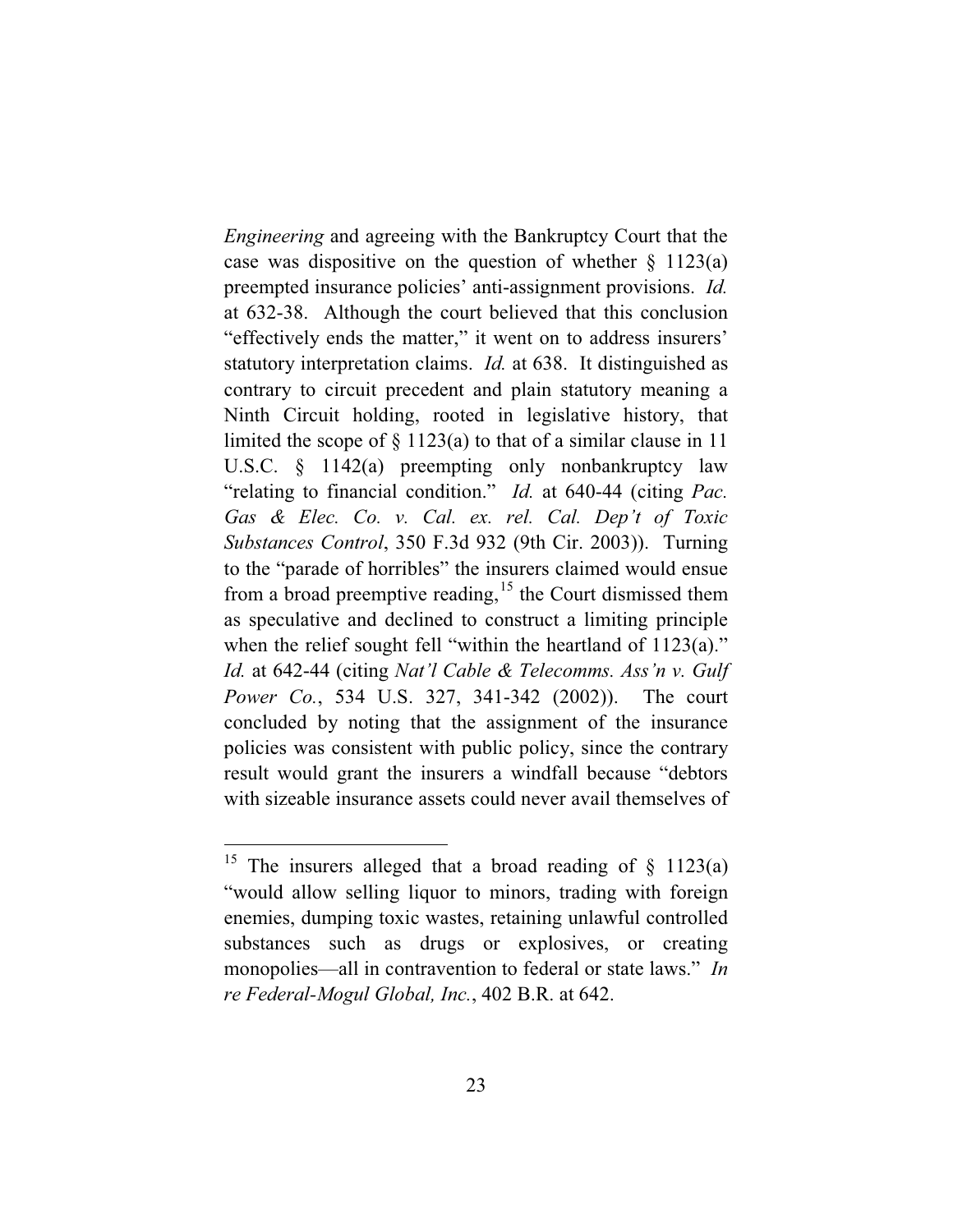the very trust meant to alleviate" crushing asbestos liability. *Id.* at 644-45.

Certain Appellants and London Market Insurers timely appealed, and we consolidated their appeals.<sup>16</sup>

<sup>&</sup>lt;sup>16</sup> We have jurisdiction over final judgments of a district court under 28 U.S.C. § 1291, and over district court judgments on appeal from a bankruptcy court under 28 U.S.C. § 158(d)(1). We review the bankruptcy court's order using the same standard the district court applies. *In re Cont'l Airlines*, 203 F.3d 203, 208 (3d Cir. 2000). The scope of preemption presents a pure question of law, which we review *de novo*. *Horn v. Thoratec Corp.*, 376 F.3d 163, 166 (3d Cir. 2004).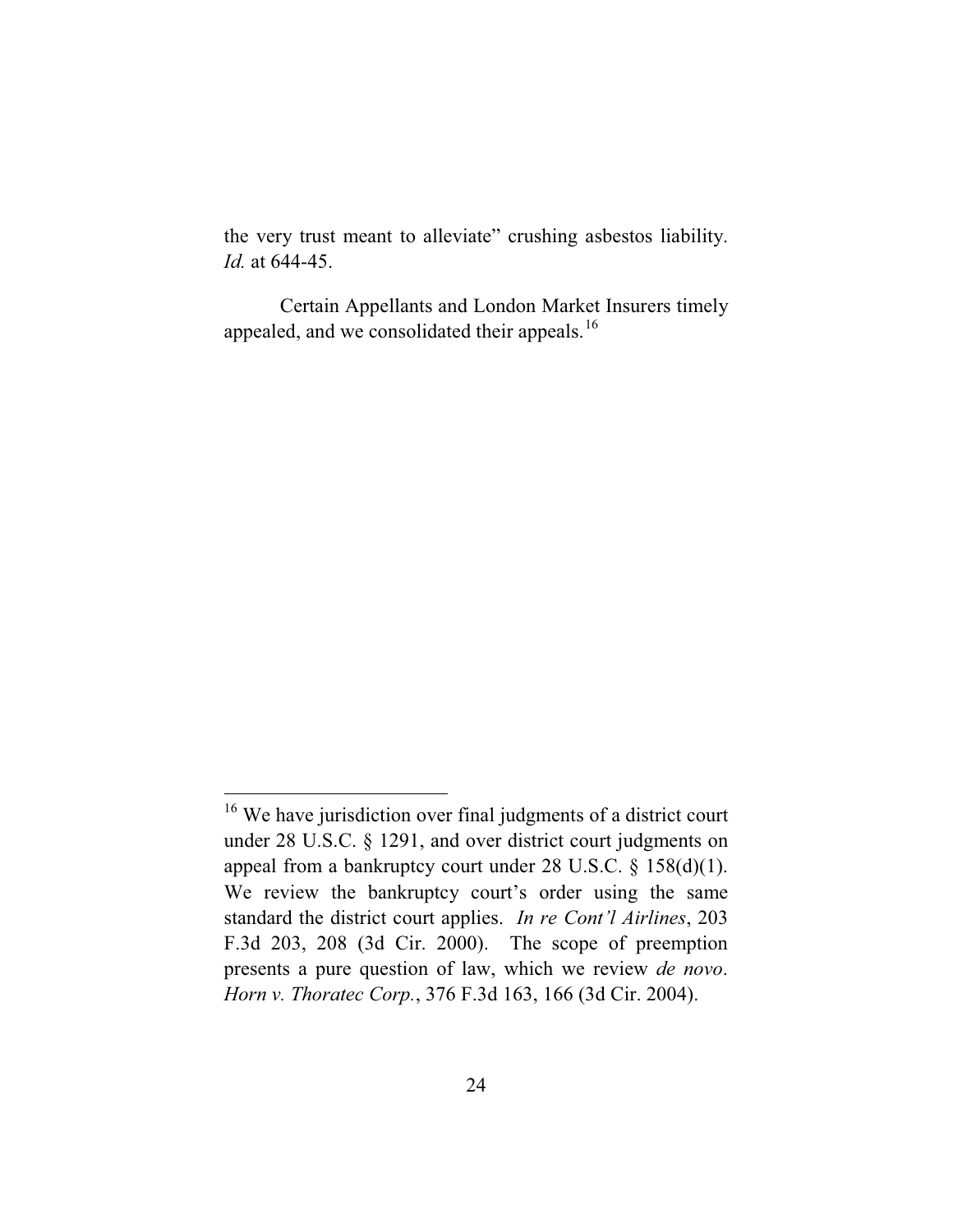"It is a familiar and well-established principle that the Supremacy Clause, U.S. Const., Art. VI, cl. 2, invalidates state laws that 'interfere with, or are contrary to,' federal law." *Hillsborough Cnty., Fla. v. Automated Med. Labs., Inc.*, 471 U.S. 707, 712 (1985) (quoting *Gibbons v. Ogden*, 22 U.S. (9 Wheat.) 1, 211 (1824)). State law may be preempted "by express language in a congressional enactment, by implication from the depth and breadth of a congressional scheme that occupies the legislative field, or by implication because of a conflict with a congressional enactment." *Lorillard Tobacco Co. v. Reilly*, 533 U.S. 525, 541 (2001) (citations omitted).

Two foundational principles of preemption jurisprudence inform our analysis. First, in every preemption case, "[t]he purpose of Congress is the ultimate touchstone," which "primarily is discerned from the language of the preemption statute and the statutory framework surrounding it," as well as from "the structure and purpose of the statute as a whole." *Medtronic, Inc. v. Lohr*, 518 U.S. 470, 485-86 (1996) (internal quotation marks omitted; alteration in original). Second, we begin with a "presumption against preemption" rooted in the respect for states as independent sovereigns in our federal system. *Wyeth v. Levine*, 555 U.S. 555, 565 n.3 (2009). This presumption operates most forcefully when Congress legislates "in a field which the States have traditionally occupied," particularly "regulation of matters of health and safety." *Lohr*, 518 U.S. at 485 (quoting *Rice v. Santa Fe Elevator Corp.*, 331 U.S. 218, 230 (1947)).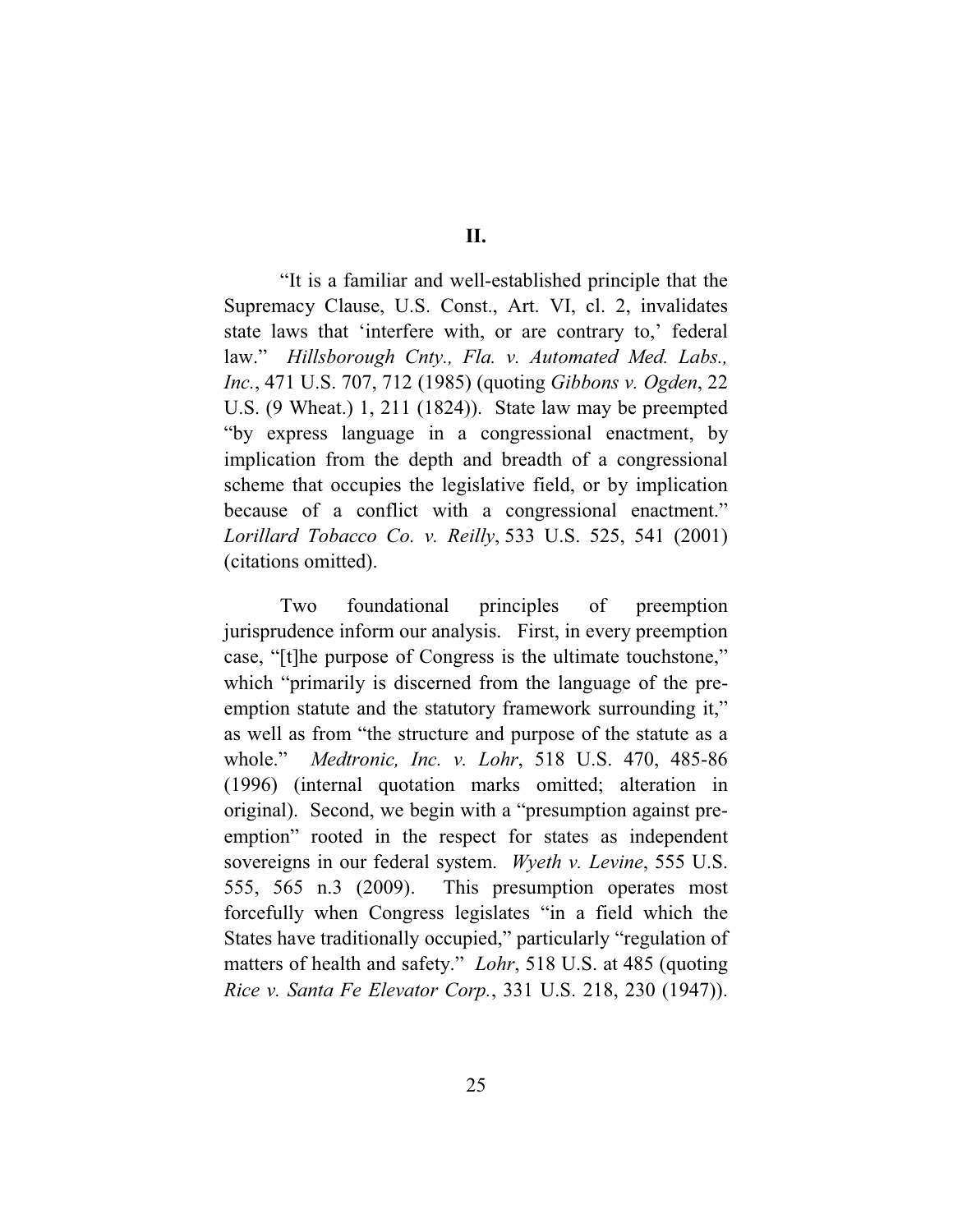This "strong presumption against inferring Congressional preemption" also applies "in the bankruptcy context." *Integrated Solutions, Inc. v. Serv. Support Specialists, Inc*., 124 F.3d 487, 493 (3d Cir. 1997). The presumption may be overcome, however, where "a Congressional purpose to preempt . . . is clear and manifest." *Farina v. Nokia Inc*., 625 F.3d 97, 117 (3d Cir. 2010), *cert. denied*, 132 S. Ct. 365 (2011) (quoting *Fellner v. Tri-Union Seafoods, L.L.C.*, 539 F.3d 237, 249 (3d Cir. 2008)) (internal quotation marks omitted).

## **A.**

Insurers contend the disputed issue is one of first impression. Federal-Mogul argues, and the Bankruptcy and District Courts agreed, that our opinion in *Combustion Engineering*, 391 F.3d 190, determined that § 1123(a)(5) preempts anti-assignment provisions that would otherwise bar the transfer of insurance rights to a  $\S$  524(g) trust.

Like the present case, *Combustion Engineering* arose from the bankruptcy proceedings of a corporation that sought to channel asbestos-related liabilities to a  $\S$  524(g) trust funded in part through insurance. 391 F.3d at 204-07. As here, various of the debtor's insurers claimed assignment to the trust would violate the terms of their policies. *Id.* at 208. Unlike here, the plan at issue in *Combustion Engineering* involved the participation of non-debtor affiliates in the trust in return for a bar against asbestos claims, a provision we ultimately determined exceeded the scope of the bankruptcy court's jurisdiction. *Id*. at 227-38.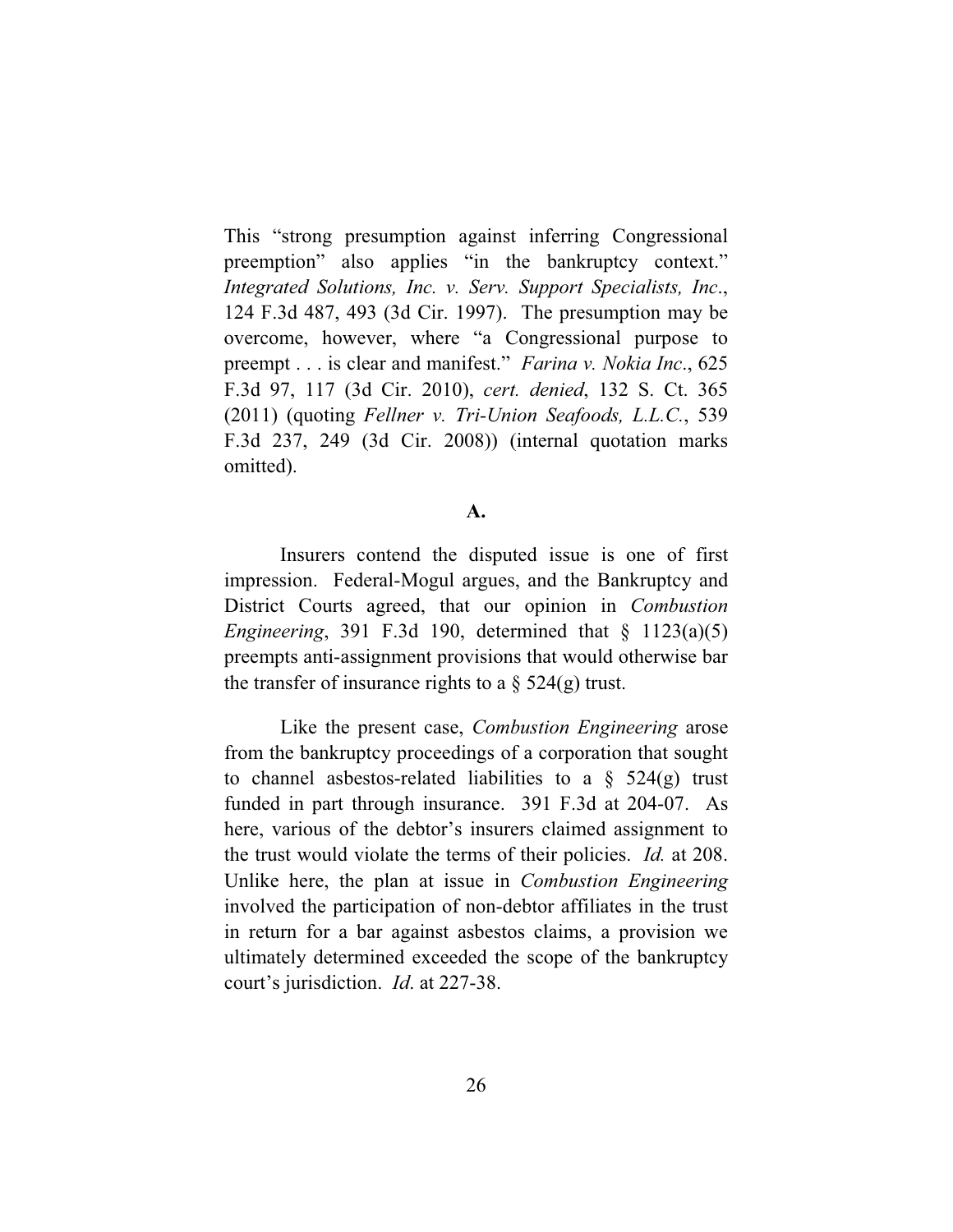The preemption of anti-assignment provisions was not one of the paramount issues on appeal, *id.* at 202, but the question was raised in the proceedings below and the parties' briefs, and we discussed it briefly in a section on the appellate standing of London Market Insurers to challenge the reorganization plan. We held that, "[w]ith respect to the antiassignment provisions, we agree with the District Court that even if the subject insurance policies purported to prohibit assignment of Combustion Engineering's insurance proceeds, these provisions would not prevent the assignment of proceeds to the bankruptcy estate." *Combustion Eng'g*, 391 F.3d at 218. In a footnote, we expanded:

> Section 541 effectively preempts any contractual provision that purports to limit or restrict the rights of a debtor to transfer or assigns [sic] its interest in bankruptcy. 11 U.S.C.  $\S$  541(c)(1) ("[A]n interest of the debtor in property becomes property of the estate . . . notwithstanding any provision in an agreement, transfer instrument, or applicable nonbankruptcy law—(A) that restricts or conditions transfer of such interest by the debtor"). The Bankruptcy Code expressly contemplates the inclusion of debtor insurance policies in the bankruptcy estate. Section 1123(a)(5) provides:

> > Notwithstanding any otherwise applicable nonbankruptcy law, a plan shall-

...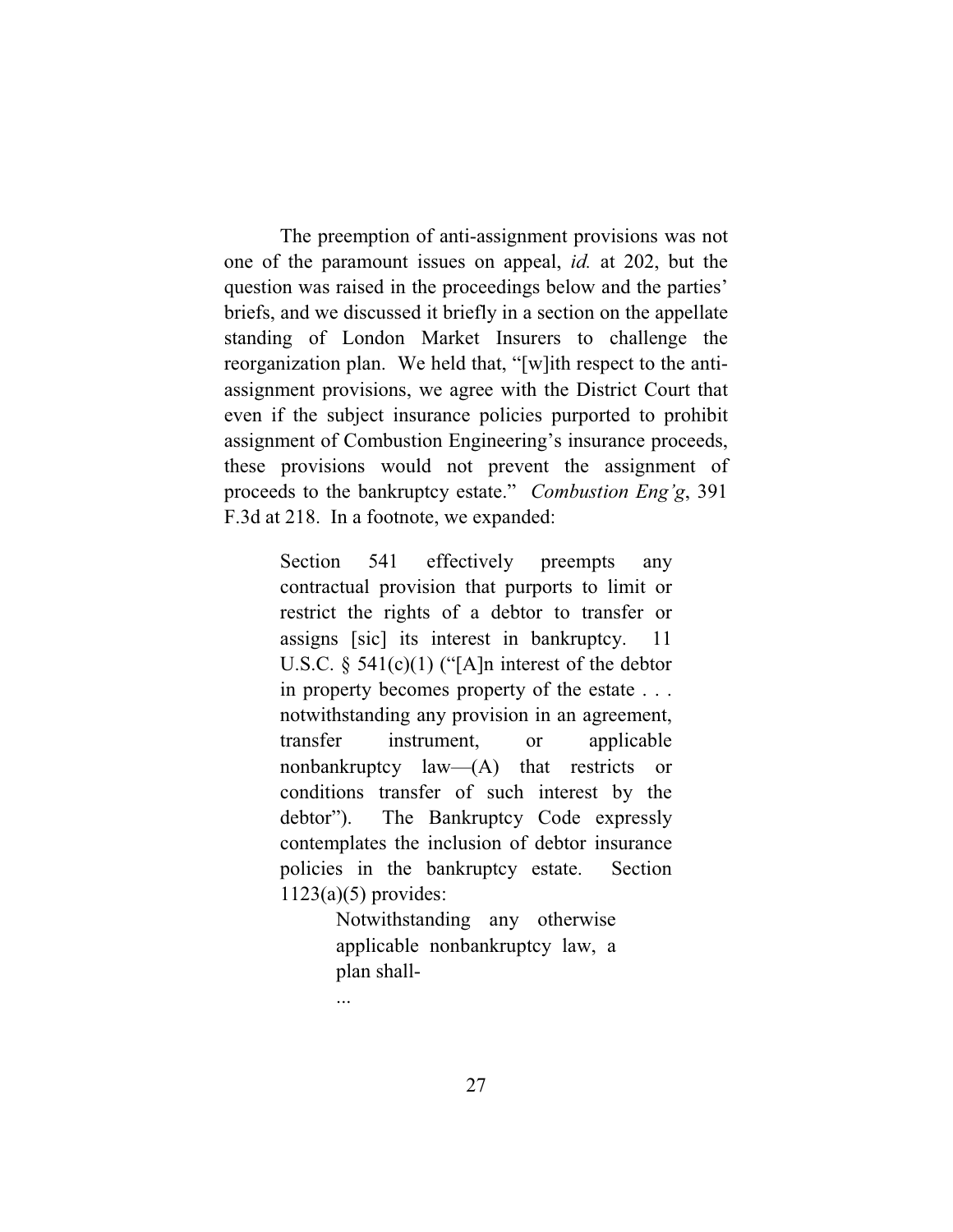(5) provide adequate means for the plan's implementation, such as

...

(B) transfer of all or any part of property of the estate to one or more entities, whether organized before or after the confirmation of such plan.

## *Id.* at 218 n.27.

This statement is clearer in context. There was no dispute over whether Combustion Engineering could transfer its insurance rights to the bankruptcy estate, a right wellestablished under circuit law at the time. *See Estate of Lellock v. Prudential Ins. Co. of Am.*, 811 F.2d 186, 189 (3d Cir. 1987) ("We hold that an insurance policy is property of the estate within 11 U.S.C.  $\S$  541(a)(1)."). Rather, as we noted elsewhere in the opinion, the assignment issue hinged on whether Combustion Engineering could "contribute its rights to proceeds under certain insurance policies" to "the Asbestos PI Trust." *Combustion Eng'g*, 391 F.3d at 206; *see also id.* at 216 ("The Bankruptcy Court found the assignment of insurance proceeds to the Asbestos PI Trust did not impair the rights of insurers."). Further context comes from our stated agreement with the district court on this issue, since that court had held that the anti-assignment provisions did not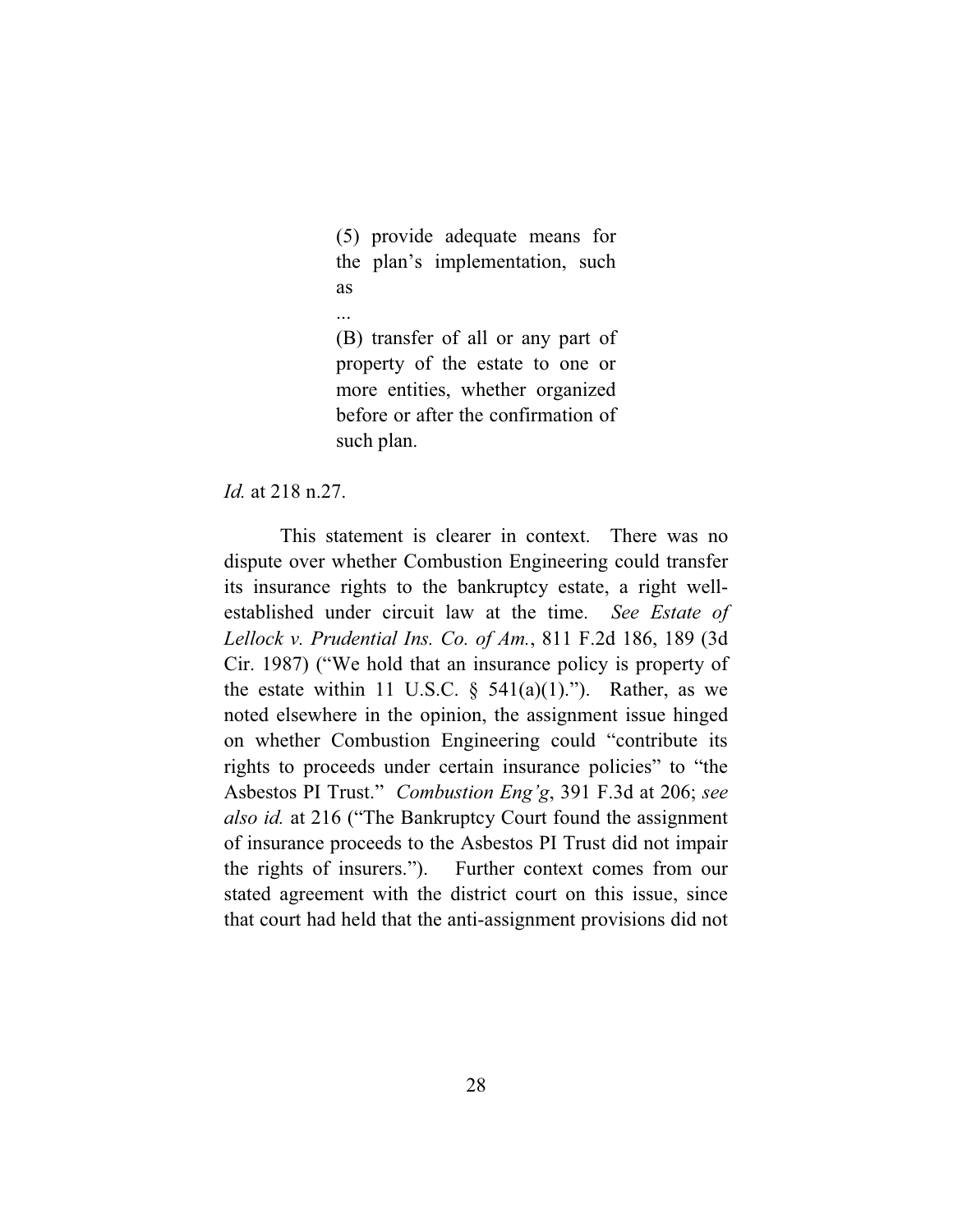bar transfer to the trust.<sup>17</sup> Moreover, although the language refers to the bankruptcy estate alone, the reference to Section 1123—which describes transfers from the estate to other "entities"—makes it clear that we contemplated transfers to a trust as well as inclusion in the estate, since the citation would otherwise be superfluous. *See In re Congoleum Corp.*, No. 03-51524, 2008 WL 4186899, at \*2 (Bankr. D.N.J. Sept. 2, 2008) (describing the "two stage analysis" necessarily implicated in *Combustion Engineering* requiring first transfer to the estate and then to the asbestos trust, and noting that "any other conclusion" would make the citation to §  $1123(a)(5)$  "nonsensical").

As this context demonstrates, the question we addressed in *Combustion Engineering* was the same we confront here: whether a debtor could transfer its insurance rights to a  $\S$  524(g) trust notwithstanding the policies' anti-

<sup>&</sup>lt;sup>17</sup> In its unpublished oral opinion, that court rebuffed the insurers' contention that the assignment of "insurance proceeds to the personal injury trust . . . violates antiassignment provisions in their policies." Transcript of Oral Opinion at 145, *In re Combustion Eng'g*, No. 03-10495 (D. Del. July 31, 2003). It reasoned that, since contracts that provide for forfeiture in the event of bankruptcy are "void under Section 541 of the Code . . . . [i]f the insurers were correct in reading the anti-assignment provisions of Combustion Engineering's insurance policies to bar even a simple assignment of proceeds to a trust fund for claimants created by the reorganization, then these provisions, too, should be considered void." *Id.* at 146.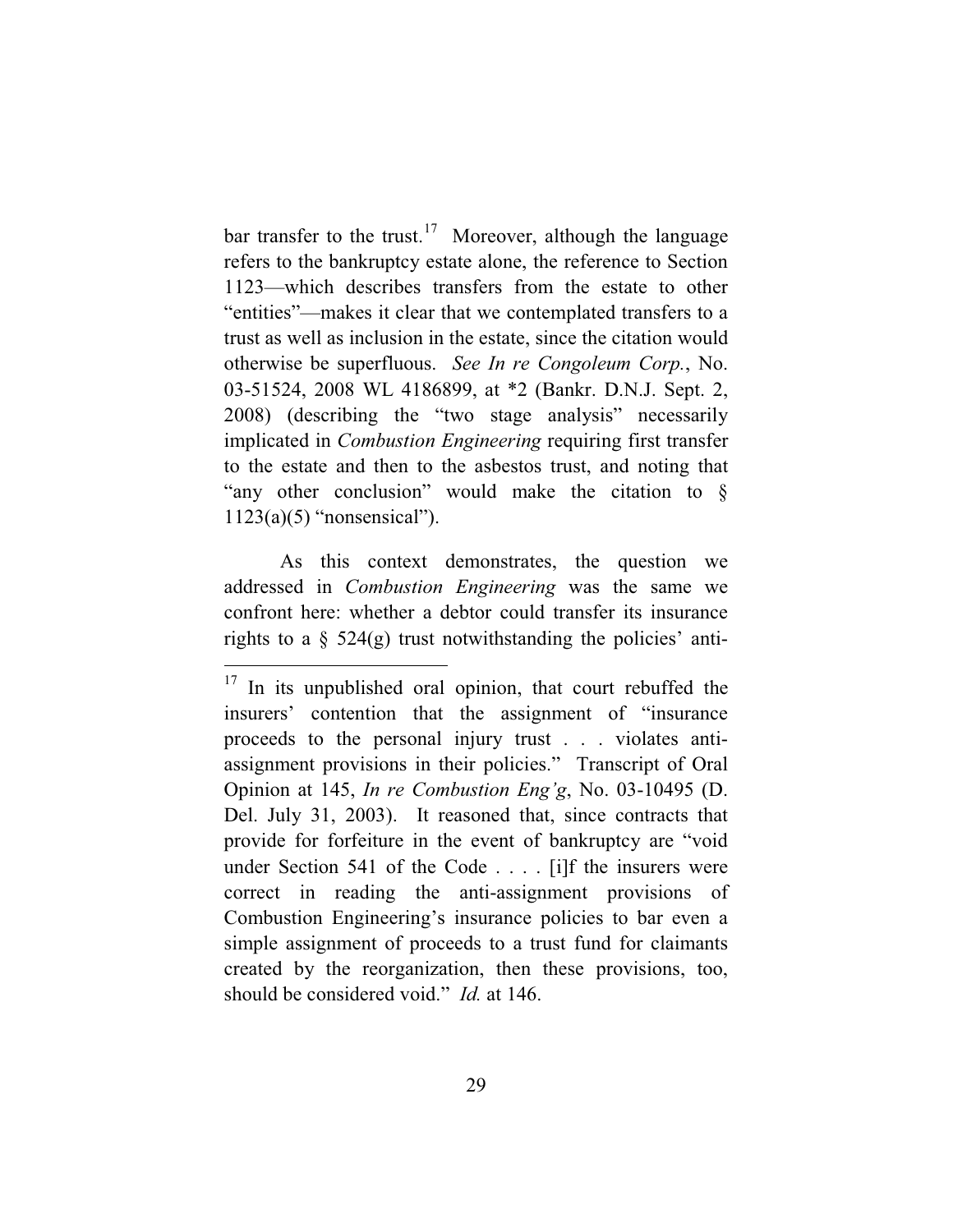assignment provisions. $^{18}$ Footnote 27 sets forth our conclusion that any objection to the reorganization plan based

Insurers also claim that a broad reading of *Combustion Engineering* would conflict with our precedent in *Integrated Solutions, Inc. v. Service Support Specialties, Inc.*, 124 F.3d 487 (3d Cir. 1997). There, we held the Bankruptcy Code did not preempt state law restrictions on the transfer of tort claims. *Id*. at 491-96. Insurers argue that this transaction would be allowed under a broad reading of  $\S$  1123(a). This assertion is incorrect. The issue in *Integrated* was preemption

<sup>18</sup> Insurers' other attempts to distinguish *Combustion Engineering* are unavailing. They suggest the term "proceeds" in the opinion referred only to liquidated insurance coverage, rather than insurance "rights," as are at issue here. But the opinion itself refers to "rights to proceeds," and makes it clear that the actual value of many of Combustion Engineering's insurance policies "had yet to be determined." *Combustion Eng'g*, 391 F.3d at 206 & n.11. Insurers also suggest that we would not have reached a different conclusion from the Ninth Circuit in *Pacific Gas* without more than a brief discussion in a footnote. But *Pacific Gas* had been brought to our attention, Letter Pursuant to Rule 28(j) from Elit R. Felix, Esq., Counsel for Allianz Insurance, *In re Combustion Eng'g*, 391 F.3d 190 (3d Cir. May 27, 2004) (No. 03-3445), and it did not alter our conclusion. We agree with the District Court that these contentions are at base an argument that we "did not mean what [we] said." *In re Federal-Mogul Global,* 402 B.R. at 637.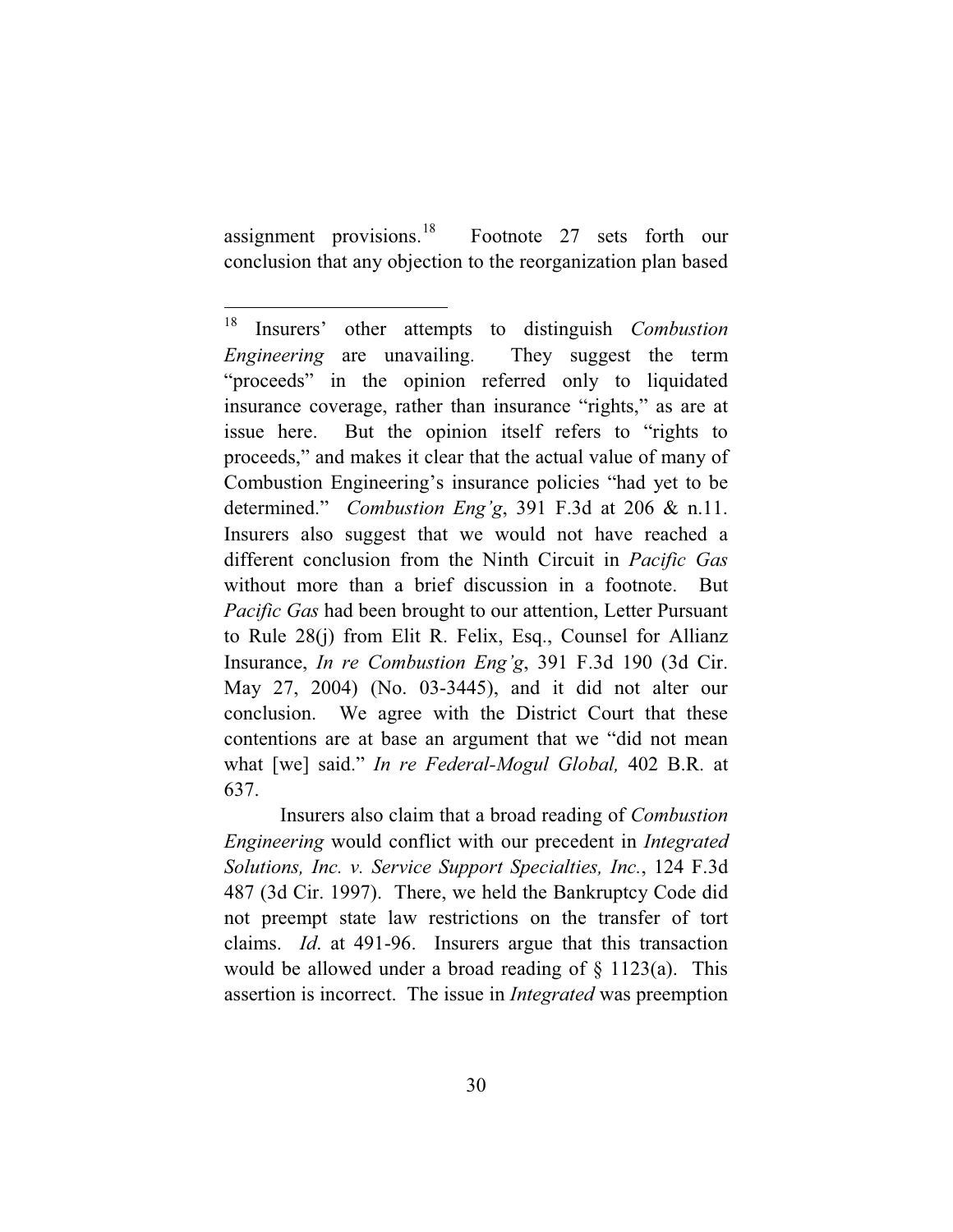on the anti-assignment provisions could be overcome through a combination of § 541 and § 1123. Furthermore, in a recent en banc holding, we held that "the discussion of antiassignment provisions in *Combustion Engineering* should suffice" to resolve whether insurance policies could be transferred to a personal-injury trust. *In re Global Indus. Techs.*, 645 F.3d at 212 n.27 (internal citations removed); *id.*  at 218 n.4 (J. Nygaard, dissenting) ("[O]ur holding in *Combustion Engineering* . . . validated the Bankruptcy Code's authorization to preempt anti-assignment policy provisions."); *see also Motor Vehicle Cas. Ins. Co. v. Thorpe Insulation Co. (In re Thorpe Insulation Co.)*, 671 F.3d 980, 1000 (9th Cir. 2012) (citing *Combustion Engineering* for the proposition that "Congress has expressly preempted Appellants' contract rights" restricting the transfer of insurance rights to a  $524(g)$ trust), *amended by* --- F.3d ----, 2012 WL 1089503 (9th Cir. 2012); 7 *Collier on Bankruptcy* ¶ 1123.01[5] n.24 (Alan N. Resnick & Henry J. Sommer eds., 16th ed. 2009) (citing

under §§ 363(b)(1) and 704(1), neither of which contained an express preemption clause. 124 F.3d at 493. We contrasted these sections with "other provisions of the Bankruptcy Code" where Congress had employed "explicit language" that showed it "intend[ed] to displace state nonbankruptcy law ," particularly the "notwithstanding" clause contained in § 1123(a). *Id.* Moreover, the sale of the tort claim at issue in *Integrated* was not part of the reorganization plan, and so  $\S$ 1123(a) was not applicable. *Id*. at 489-90.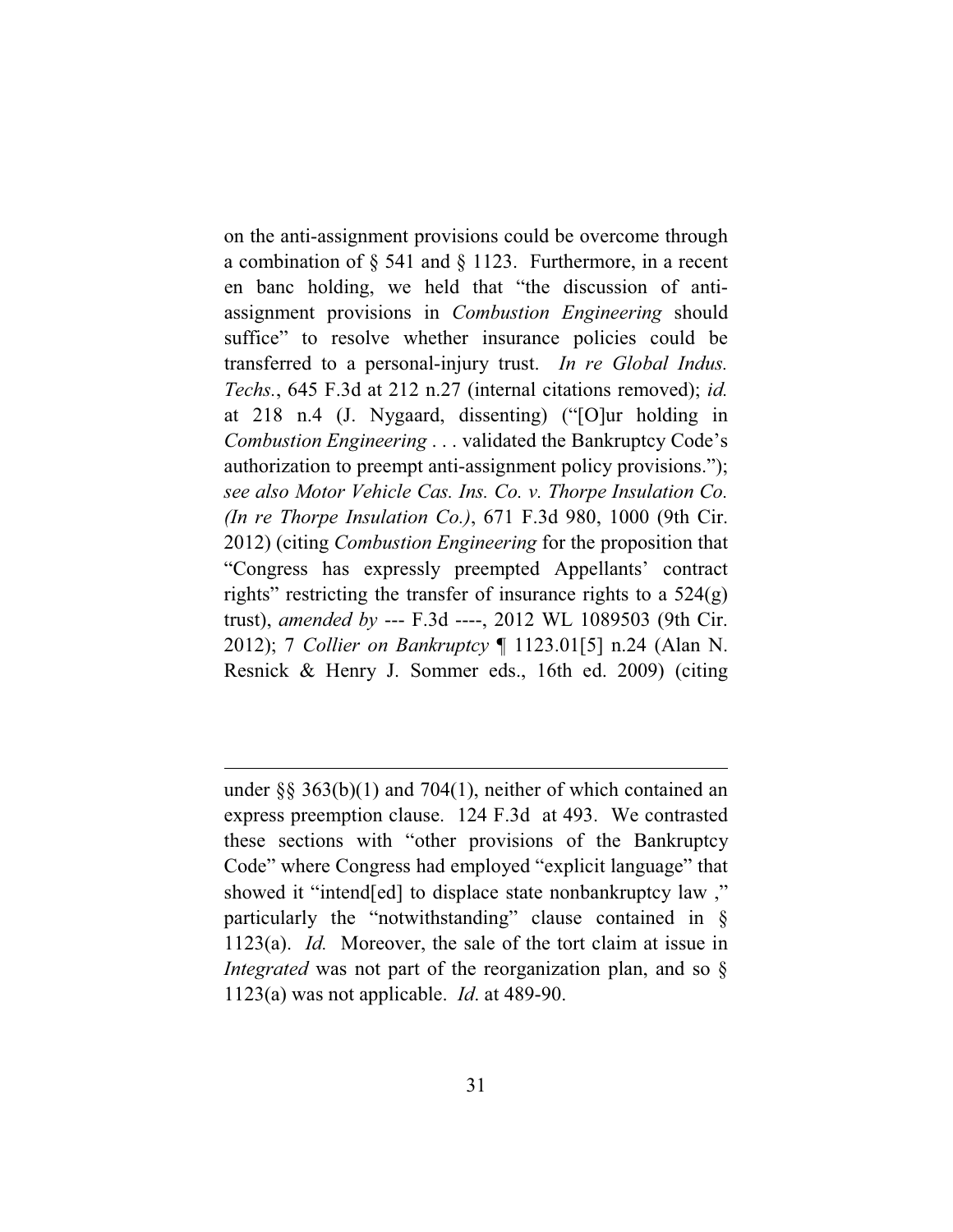*Combustion Engineering* for the proposition that § 1123(a)(5) preempts state law).<sup>19</sup>

Nevertheless, the proper scope of  $\S$  1123(a) was not the focus of the many disputes in *Combustion Engineering*, and our brief discussion of the provision did not examine the statutory language, structure, and legislative history of § 1123 for a thorough preemption analysis. We turn to these factors now.

## **B.**

Section 1123 of the Bankruptcy Code establishes the contents of a plan for reorganization under Chapter 11. Subsection (a), at issue here, reads in part: $^{20}$ 

<sup>20</sup> The entirety of  $\S$  1123(a) provides:

<sup>&</sup>lt;sup>19</sup> Numerous lower courts have also interpreted our holding this way, including both lower courts in this case. *See, e.g.*, *Hartford Acc. and Indem. Co. v. Global Indus. Technologies, Inc.*, No. 07-1749, 2008 WL 6838582, at \*5-6 (W.D. Pa. July 25, 2008), *rev'd on other grounds sub nom. In re Global Indus. Technologies*, 645 F.3d 201 (3d Cir. 2011); *In re Kaiser Aluminum Corp.*, 343 B.R. 88, 94-95 (D. Del 2006); *In re W.R. Grace & Co.*, 446 B.R. 96, 132 n.59 (Bankr. D. Del. 2011); *In re Congoleum Corp.*, No. 03-51524, 2008 WL 4186899, at \*1-2 (Bankr. D.N.J. Sept. 2, 2008); *In re Pittsburgh Corning Corp.*, 417 B.R. 289, 313 (Bankr. W.D. Pa. 2006).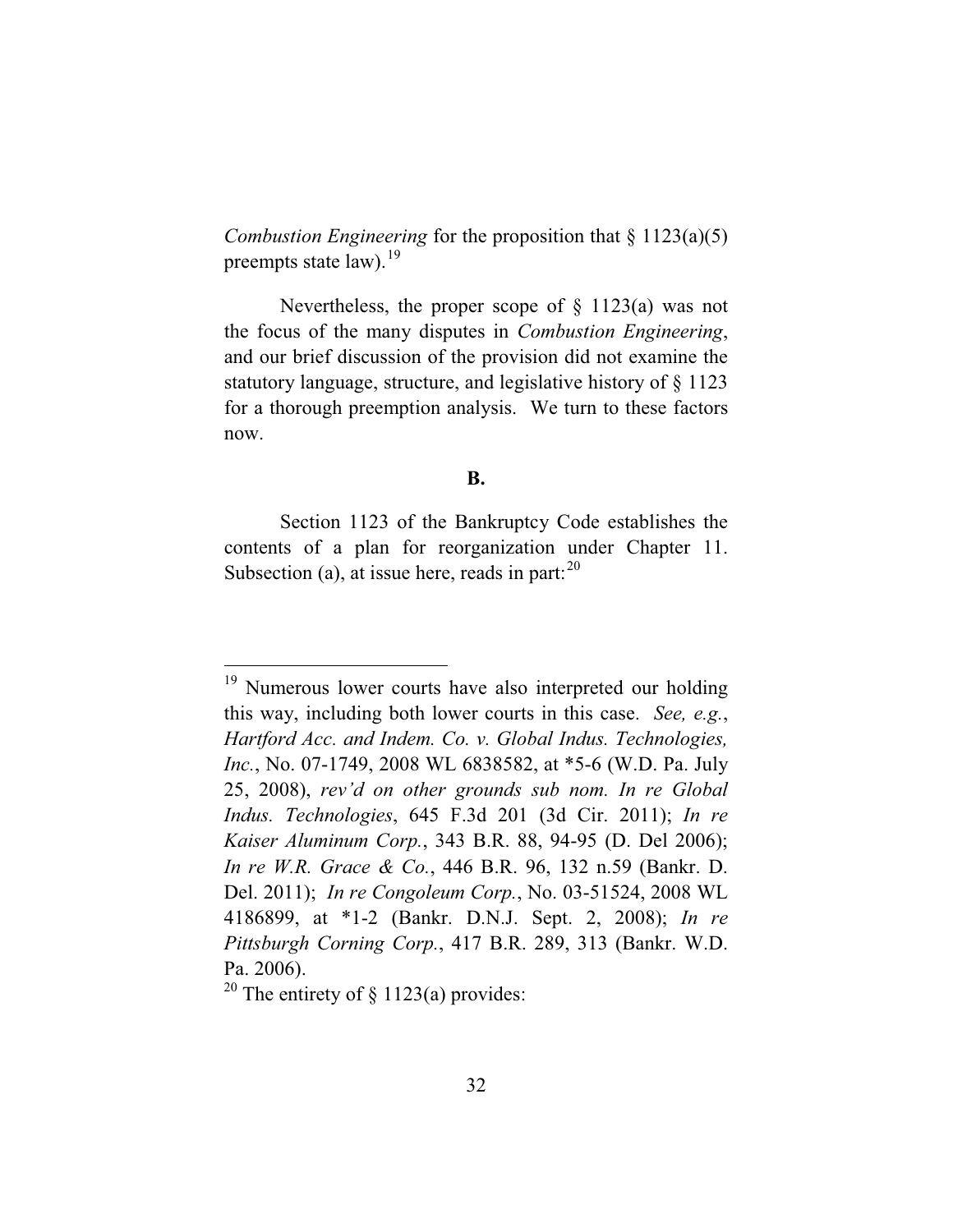(a) Notwithstanding any otherwise applicable nonbankruptcy law, a plan shall—

(1) designate, subject to section 1122 of this title, classes of claims, other than claims of a kind specified in section  $507(a)(2)$ , 507(a)(3), or 507(a)(8) of this title, and classes of interests;

(2) specify any class of claims or interests that is not impaired under the plan;

(3) specify the treatment of any class of claims or interests that is impaired under the plan;

(4) provide the same treatment for each claim or interest of a particular class, unless the holder of a particular claim or interest agrees to a less favorable treatment of such particular claim or interest;

(5) provide adequate means for the plan's implementation, such as—

(A) retention by the debtor of all or any part of the property of the estate;

(B) transfer of all or any part of the property of the estate to one or more entities, whether organized before or after the confirmation of such plan;

(C) merger or consolidation of the debtor with one or more persons;

(D) sale of all or any part of the property of the estate, either subject to or free of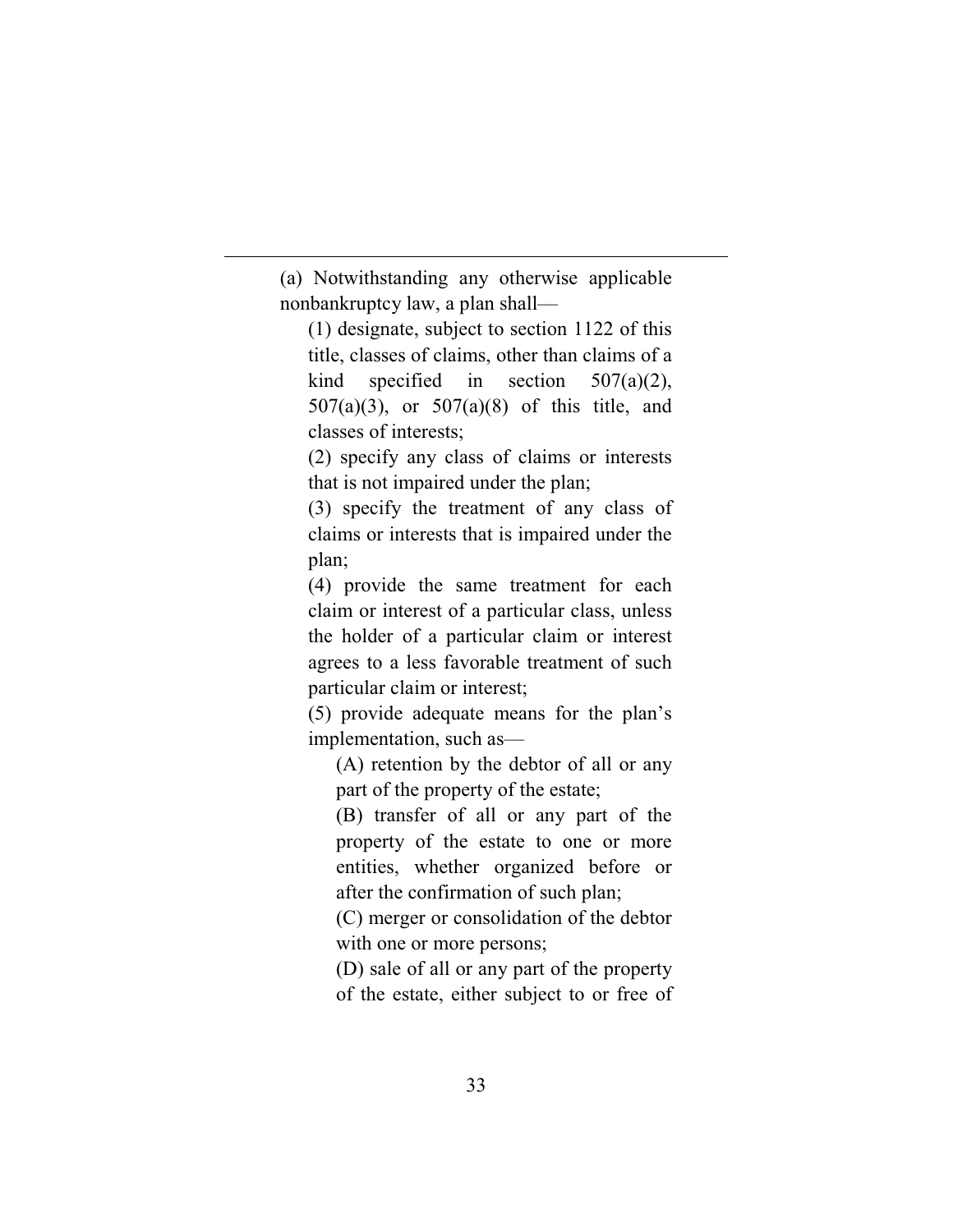any lien, or the distribution of all or any part of the property of the estate among those having an interest in such property of the estate;

(E) satisfaction or modification of any lien;

(F) cancellation or modification of any indenture or similar instrument;

(G) curing or waiving of any default;

(H) extension of a maturity date or a change in an interest rate or other term of outstanding securities;

(I) amendment of the debtor's charter; or

(J) issuance of securities of the debtor, or of any entity referred to in subparagraph (B) or (C) of this paragraph, for cash, for property, for existing securities, or in exchange for claims or interests, or for any other appropriate purpose;

(6) provide for the inclusion in the charter of the debtor, if the debtor is a corporation, or of any corporation referred to in paragraph  $(5)(B)$  or  $(5)(C)$  of this subsection, of a provision prohibiting the issuance of nonvoting equity securities, and providing, as to the several classes of securities possessing voting power, an appropriate distribution of such power among such classes, including, in the case of any class of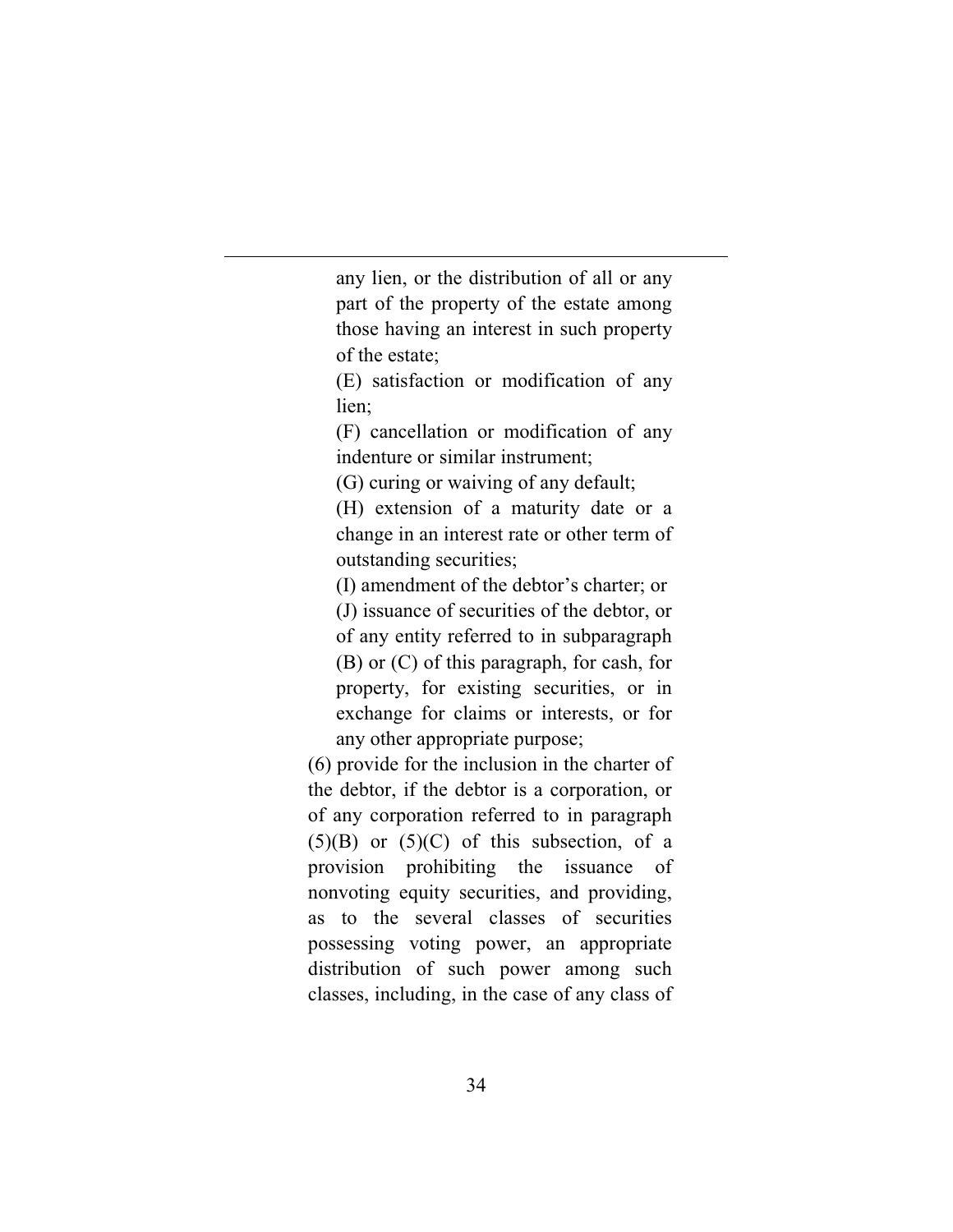(a) Notwithstanding any otherwise applicable nonbankruptcy law, a plan shall—

(5) provide adequate means for the plan's implementation, such as—

. . .

. . .

(B) transfer of all or any part of the property of the estate to one or

equity securities having a preference over another class of equity securities with respect to dividends, adequate provisions for the election of directors representing such preferred class in the event of default in the payment of such dividends;

(7) contain only provisions that are consistent with the interests of creditors and equity security holders and with public policy with respect to the manner of selection of any officer, director, or trustee under the plan and any successor to such officer, director, or trustee; and

(8) in a case in which the debtor is an individual, provide for the payment to creditors under the plan of all or such portion of earnings from personal services performed by the debtor after the commencement of the case or other future income of the debtor as is necessary for the execution of the plan.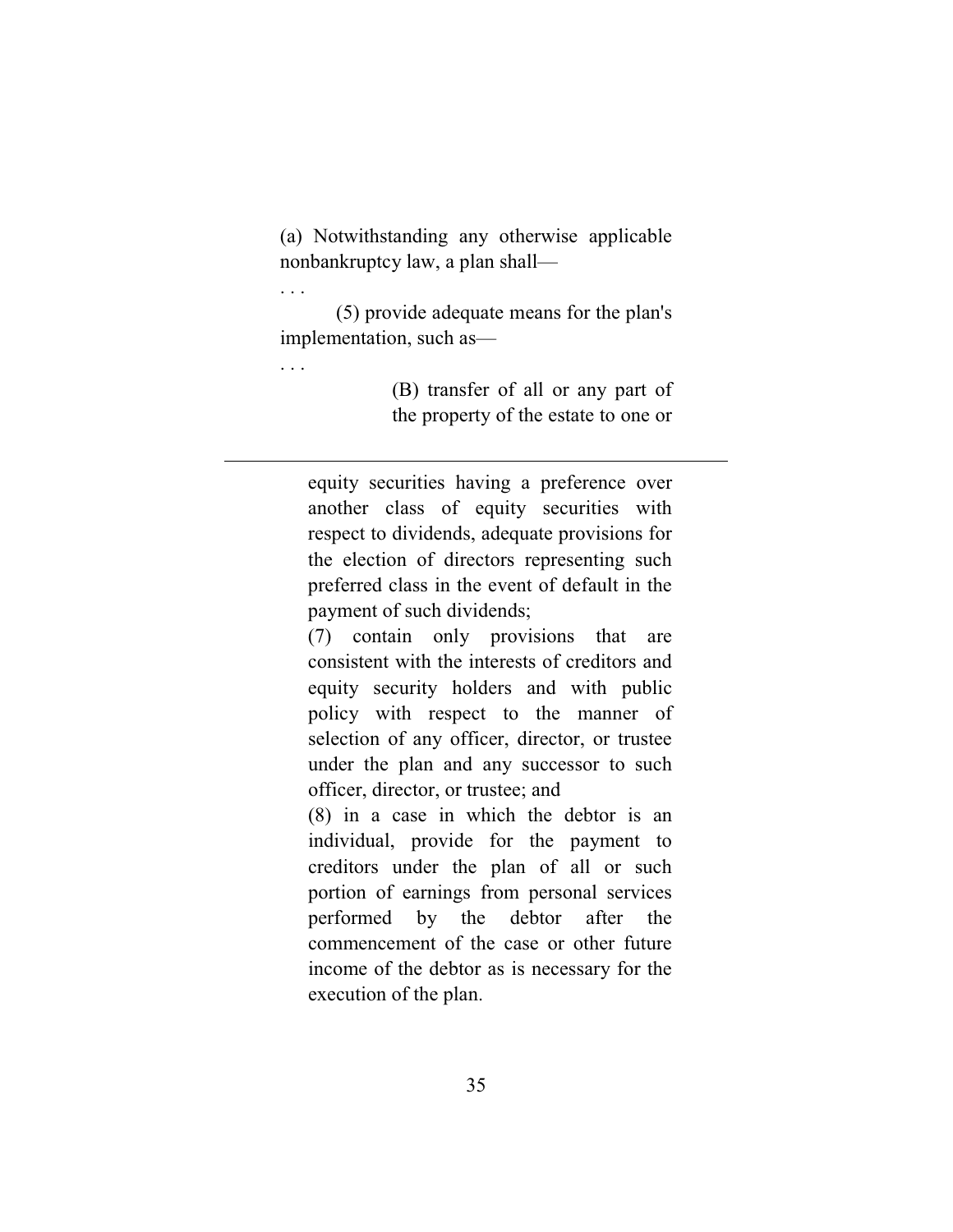more entities, whether organized before or after the confirmation of such plan.

Besides the transfer of estate property,  $\S$  1123(a)(5)(A)-(J) lists nine other transactions that can constitute "adequate means" for plan implementation. Collier notes, "The types of means listed in section 1123(a)(5) are clearly illustrative and not exclusive." 7 *Collier on Bankruptcy* ¶ 1123.01[5].

**"**When a federal law contains an express preemption clause, 'we focus on the plain wording of the clause, which necessarily contains the best evidence of Congress' preemptive intent.'" *Chamber of Commerce of U.S. v. Whiting*, --- U.S. ----, 131 S.Ct. 1968, 1977 (2011) (quoting *CSX Transp., Inc. v. Easterwood*, 507 U.S. 658, 664 (1993)). The plain language of § 1123(a) evinces Congress's clear intent to preempt state law.

The critical words here are "Notwithstanding any otherwise applicable nonbankruptcy law . . . ." The Supreme Court has held that a "notwithstanding" clause "clearly signals the drafter's intention that the provisions of the 'notwithstanding' section override conflicting provisions," noting numerous instances when the courts of appeals "have interpreted similar 'notwithstanding' language . . . to supersede all other laws, stating that '[a] clearer statement is difficult to imagine.'" *Cisneros v. Alpine Ridge Grp.*, 508 U.S. 10, 16 (1993) (alteration in original) (internal quotation marks omitted) (quoting in part *N.J. Air Nat'l Guard v. Fed. Labor Relations Auth.*, 677 F.2d 276, 283 (3d Cir. 1982), and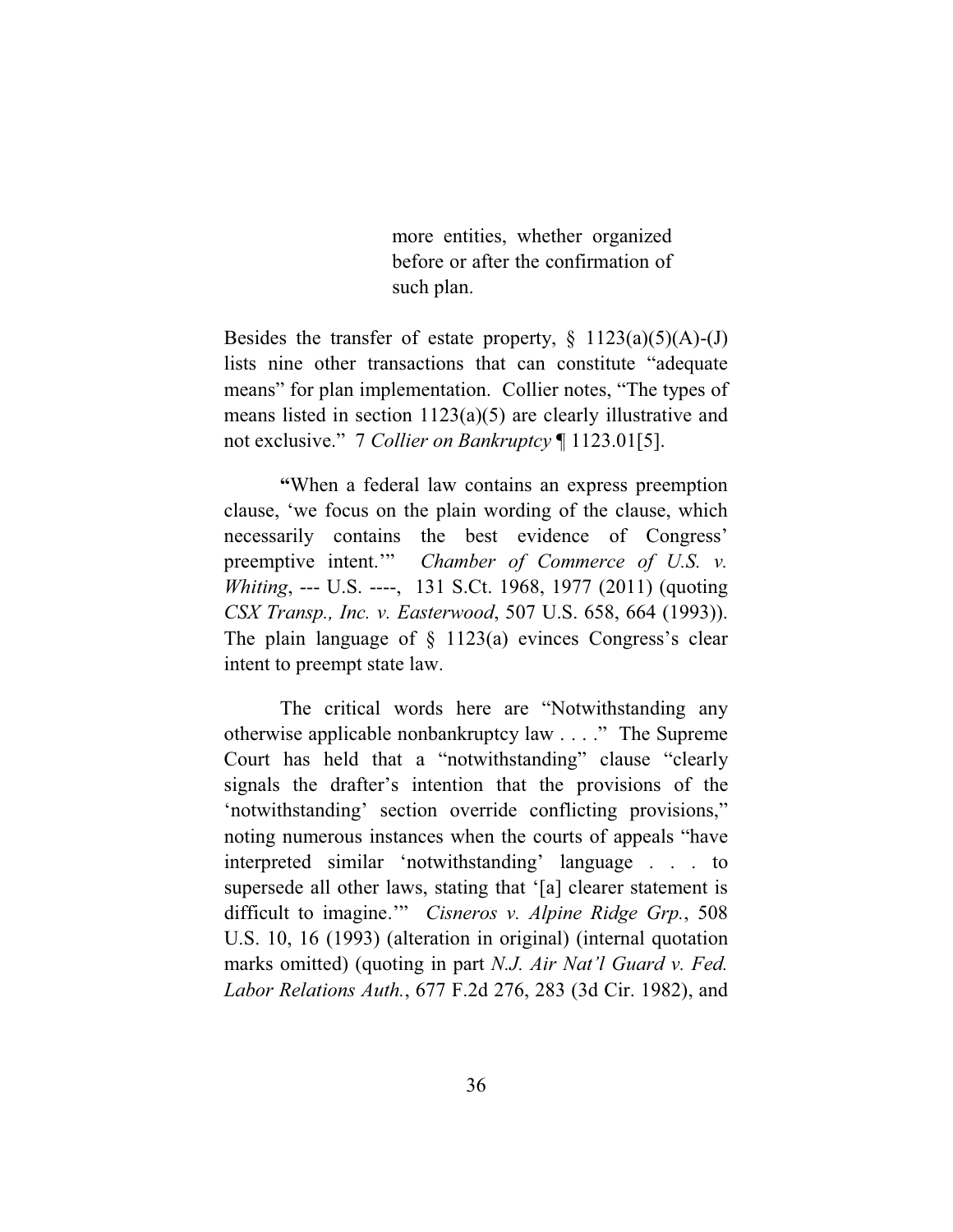citing *In re FCX*, *Inc*., 853 F.2d 1149 (4th Cir. 1988)). We have specifically cited  $\S$  1123(a) as an instance where Congress used "explicit language" to demonstrate its intent "to displace state nonbankruptcy law," *Integrated Solutions, Inc*., 124 F.3d at 493, and two other courts of appeals have determined that the "notwithstanding" clause in  $\S$  1123(a) expressly preempts state law, *Pac. Gas*, 350 F.3d at 946; *In re FCX*, *Inc*., 853 F.2d at 1154-55.

Our conclusion that  $\S 1123(a)$  preempts state law does not end our inquiry, since we must still "identify the domain expressly pre-empted" by the statutory language. *Lohr*, 518 U.S. at 484 (quoting *Cippolone v. Liggett Grp., Inc.*, 505 U.S. 504, 517 (1992)). Even in instances of express preemption, the presumption in favor of state law applies, requiring us to accept "a plausible alternative reading . . . that disfavors preemption." *Bates v. Dow Agrosciences LLC*, 544 U.S. 431, 449 (2005). Federal-Mogul argues that the plain text of § 1123 forecloses any alternative reading and requires a preemptive scope that reaches the transfer of insurance rights at issue here. But Insurers offer several limiting principles they contend construe  $\S$  1123 just as sensibly while comporting with traditional respect for state law.

Insurers first argue from the structure of  $\S$  1123(a). Section 1123(a) contains eight numbered subsections, (1)-(8), specifying the required elements of a reorganization plan. As discussed, under subsection (5) it also contains ten transactions, (A)-(J), that can constitute "adequate means for the plan's implementation" as required by  $\S$  1123(a)(5). These "means" include the "transfer of . . . the property of the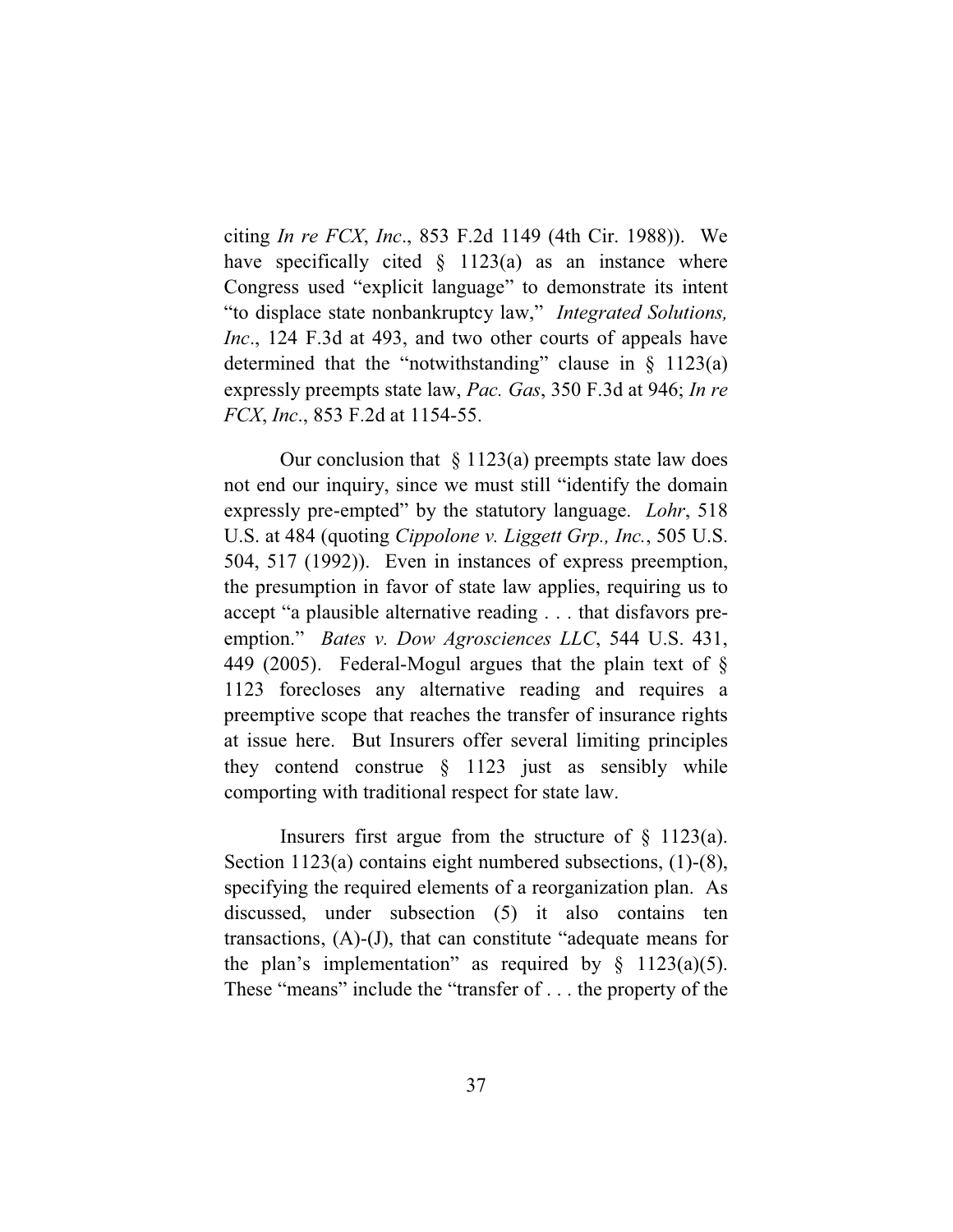estate,"  $\S 1123(a)(5)(B)$ , at issue here, but also, among others, the debtor's retention of estate property, (A); sale or distribution of estate property, (D); cancellation or modification of any indenture, (F); and curing or waiving of a default, (G).

Insurers propose a reading of  $\S$  1123(a) that excises  $\S$  $1123(a)(5)(A)$ -(J) from the scope of § 1123(a), contending the "means" listed there are not subject to the "notwithstanding" clause. In other words, Insurers draw a sharp dichotomy between what they style as the "illustrative examples of *nonrequired* transactions" enumerated as adequate means and the rest of subsection § 1123(a). Br. for Certain Appellants at 24- 25.

We disagree. It is hardly natural to read the "notwithstanding" clause in § 1123(a) as applying only to some, but not all, of subsection(a), an approach that contravenes any normal method of statutory interpretation. "The presumption is that the statute flows in orderly progression from general statement to specific instance so that ordinarily the qualification of a later clause upon an earlier one is to be expected." 1A Norman J. Singer & J.D. Shambie Singer, *Sutherland Statutes and Statutory Construction* § 20:7 (7th ed. 2007). This approach is also at odds with the interpretation of the Fourth Circuit, which held that, "[b]y its plain language," the "notwithstanding" clause encompassed § 1123(a)(5)(D). *In re FCX, Inc.*, 853 F.2d at 1154. It could hardly be read otherwise; no other express preemption provision is necessary. We also agree with the District Court that the contrary interpretation would have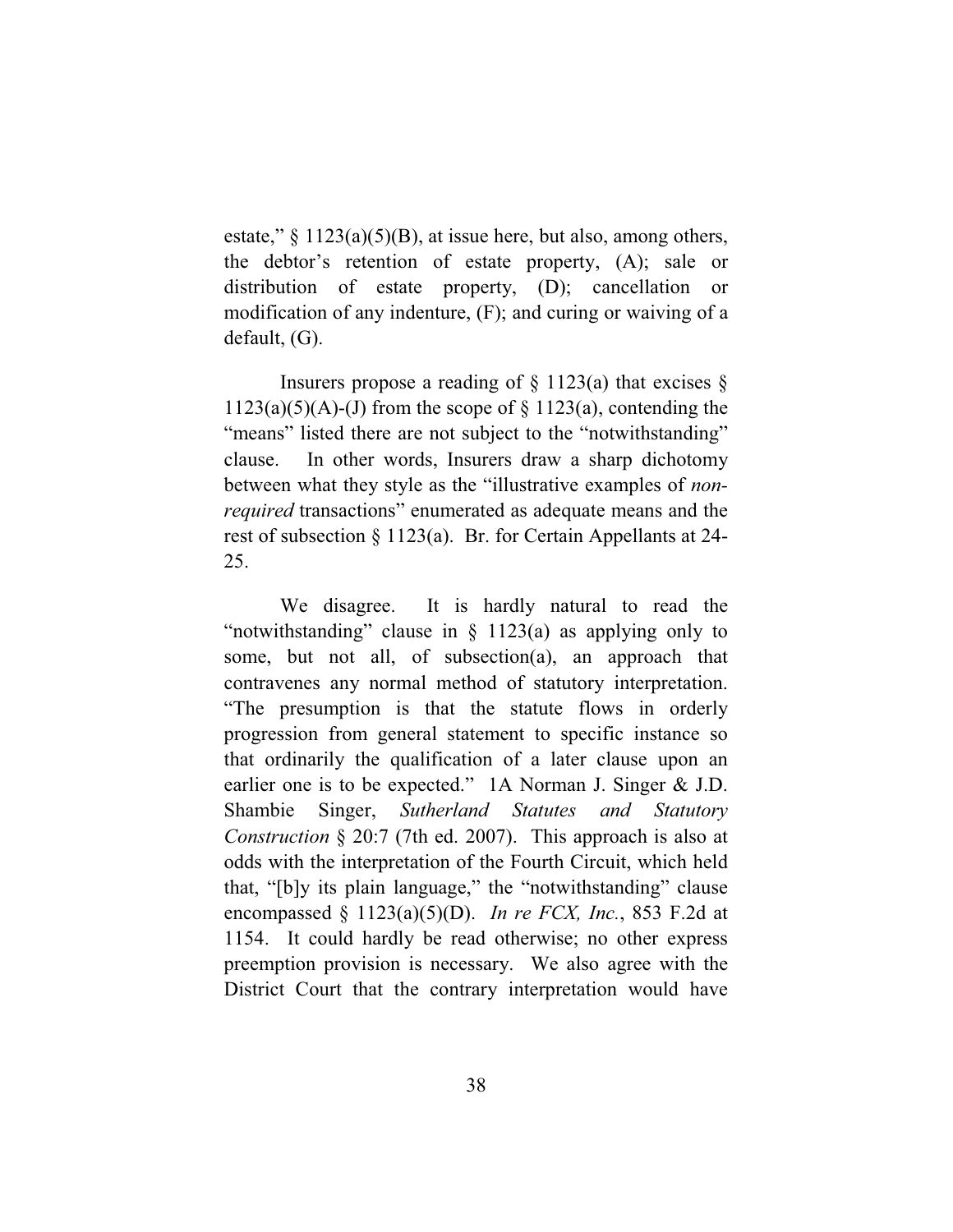absurd results: many of the means listed would be impossible to accomplish without preempting nonbankruptcy  $law^{21}$  For these reasons, we conclude the preemptive scope of  $\S$  1123(a) reaches all the provisions in subsection (a).

London Market Insurers further contend the phrase "otherwise applicable nonbankruptcy law" in § 1123(a) does not encompass private contracts. They note that elsewhere in the Bankruptcy Code Congress used language that explicitly preempts private contracts as well as governmental enactments. *See, e.g.*, 11 U.S.C. § 363(*l*) ("notwithstanding any provision in a contract, a lease, or applicable law"); 11 U.S.C. § 1124(2) ("notwithstanding any contractual provision or applicable law").

We agree with the District Court in rejecting this interpretation. Many of the transactions listed under §

<sup>&</sup>lt;sup>21</sup> We also find relevant  $\S$  1123(d), which provides: "Notwithstanding subsection (a) of this section and sections 506(b), 1129(a)(7), and 1129(b) of this title, if it is proposed in a plan to cure a default the amount necessary to cure the default shall be determined in accordance with the underlying agreement and applicable nonbankruptcy law." The reference to subsection (a) indicates that, absent this provision, § 1123 would operate to preempt nonbankruptcy law governing the curing of defaults. The only reference to curing a default in § 1123 appears at  $\S$  1123(a)(5)(G), in the list of transactions that could constitute "adequate means." We find this strong evidence that Congress interpreted  $\S$  1123(a) to reach the ten transactions listed under  $\S$  1123(a)(5).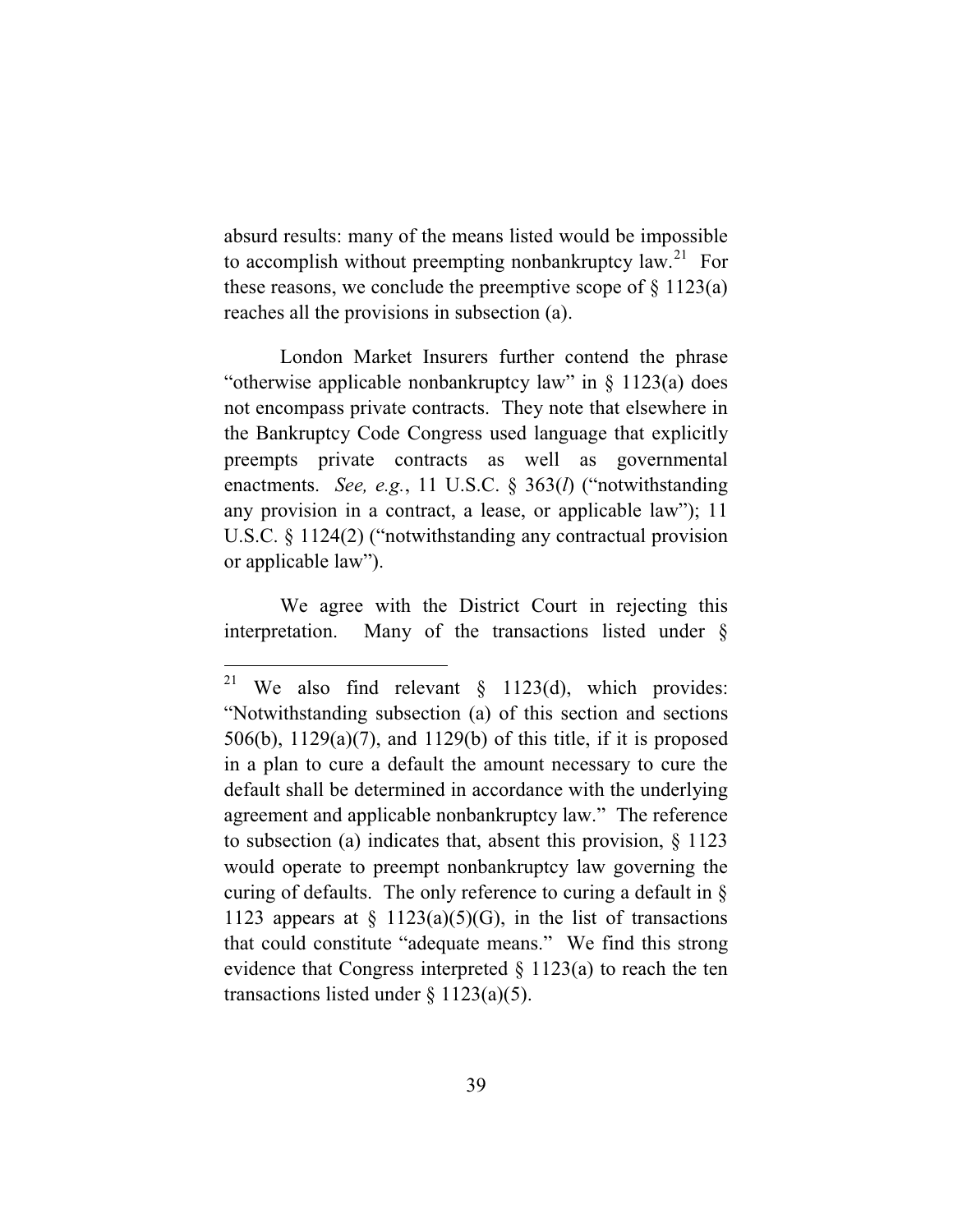1123(a)(5) implicate contractual rights, and so demonstrate clear congressional intent that the phrase "nonbankruptcy law" encompass private contracts. The Fourth Circuit endorsed this view when it held that  $\S$  1123(a) preempts the contractual provisions of patronage certificates. *In re FCX, Inc.*, 853 F.2d at 1154- 55. Moreover, the Supreme Court has held that the phrase "all other law" in a preemption provision preempts private contracts. *Norfolk & W. Ry. Co. v. Am. Train Dispatchers Ass'n*, 499 U.S. 117 (1991). Since "[a] contract has no legal force apart from the [state] law that acknowledges its binding character," the Court concluded that the preemptive language at issue "effects an override of contractual obligations . . . by suspending application of the law that makes the contract binding."<sup>22</sup> *Id.* at 130. This

<sup>22</sup> London Market Insurers attempt to distinguish *Norfolk* on the ground that the collective bargaining agreement at issue in that case was required by law, a fact that played no role in the Court's reasoning or conclusions about the preemptive scope of the statute in that case. They also point to two other Supreme Court cases, *Cipollone v. Liggett Group, Inc.*, 505 U.S. 504 (1992), and *American Airlines, Inc. v. Wolens*, 513 U.S. 219 (1995), where the Court refused to apply preemption clauses to contract provisions. But in both cases, the Court specifically distinguished the language at issue in those cases—which spoke to state "requirements and prohibitions" and "enact[ments] and enforce[ments]" respectively—from the "all other law" provision in *Norfolk*. *Cipollone*, 505 U.S. at 526 n.24; *Wolens*, 513 U.S. at 229 nn.5-6. The *Wolens*  Court also stressed that, in *Norfolk*, the railroad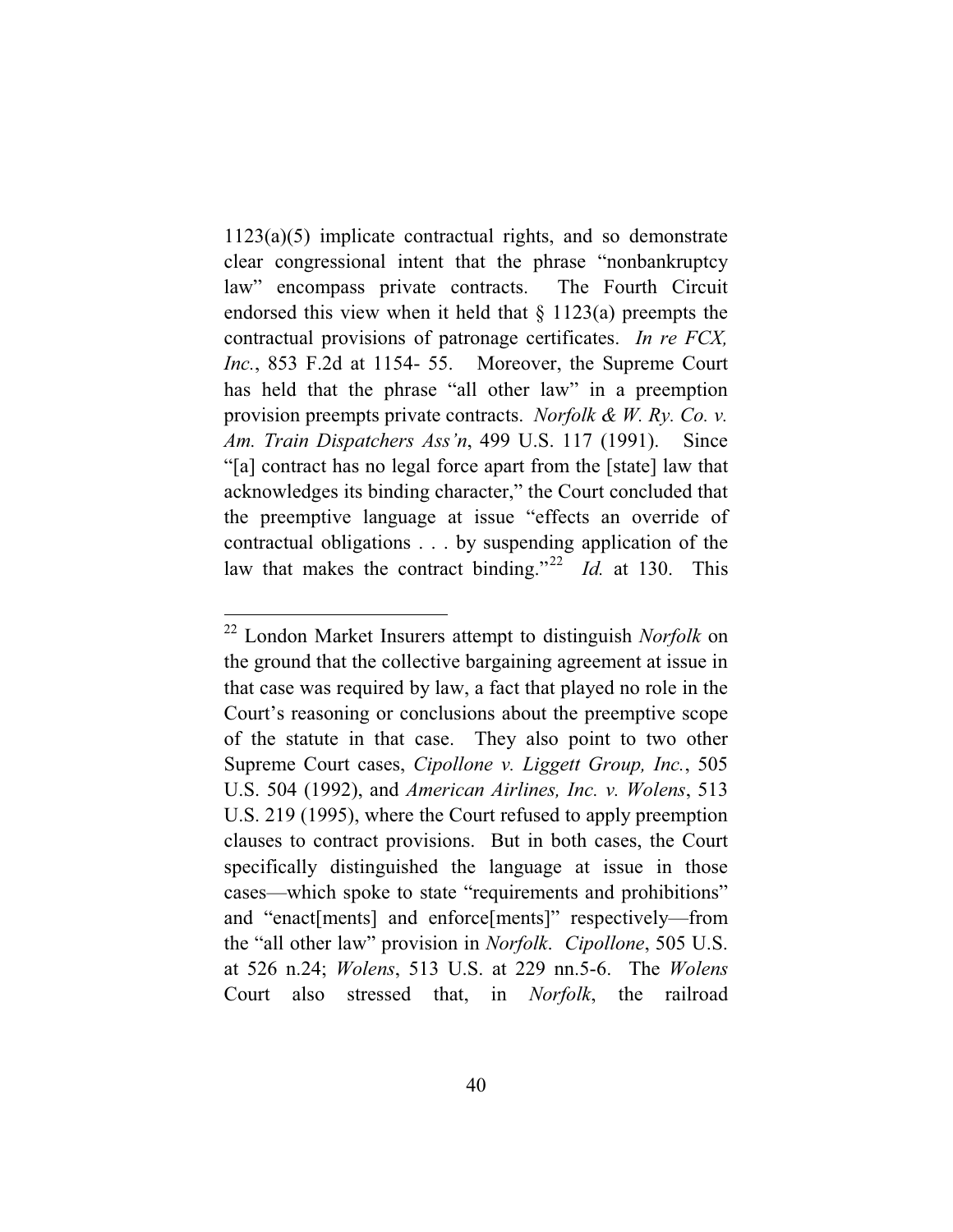reasoning applies to  $\S$  1123(a) and the insurance policies at issue. Accordingly, on the strength of statutory language and precedent, we conclude the phrase "otherwise applicable nonbankruptcy law" encompasses private contracts, including the insurance policies at issue here.

Insurers also claim that the context and structure of the Bankruptcy Code support a narrow reading of preemption. *See United Sav. Ass'n of Tex. v. Timbers of Inwood Forest Assocs., Ltd.*, 484 U.S. 365, 371 (1988) (describing the interpretation of the Bankruptcy Code as "a holistic endeavor" where a single ambiguous provision "is often clarified by the remainder of the statutory scheme"). They point to other Code provisions they argue would be rendered superfluous by a broad interpretation of  $\S$  1123(a)'s scope, contending that Congress could not have intended § 1123 to make a hash out of a carefully defined and balanced statutory scheme.

As an initial matter,  $\S$  1123(a) by its express terms does not displace other portions of the Bankruptcy Code. Other Code provisions that place specific limitations on the satisfaction of a lien, 11 U.S.C.  $\S$  1129(b)(2)(A), on the curing of a default, *id*. § 365(b), on the issuance of securities notwithstanding certain securities laws, *id*. § 1145, or on the

reorganization scheme at issue would have been impossible to effect if collective bargaining agreements were not preempted—an argument readily analogized to the context of bankruptcy reorganization and private contracts. *Wolens*, 513 U.S. at 229 n.6.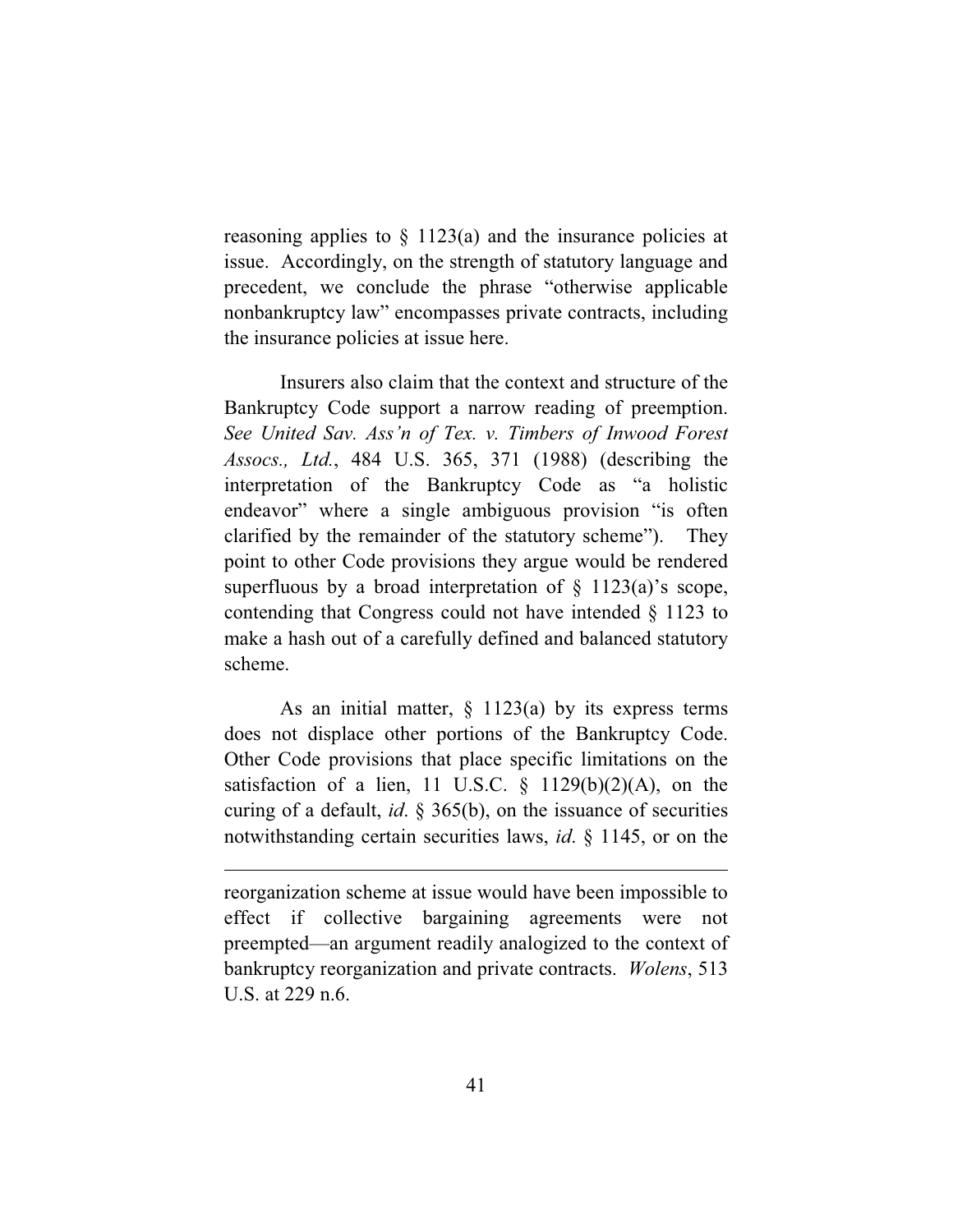use or sale of estate property, *id*. § 363(*l*), still operate to condition  $\S$  1123(a). <sup>23</sup> Had Congress wanted to limit the

<sup>&</sup>lt;sup>23</sup> Moreover, we are unconvinced these provisions conflict with  $\S$  1123(a). 11 U.S.C.  $\S$  1145—which appears in the subchapter on "postconfirmation matters"—includes far more than those securities issued under a reorganization plan and encompasses numerous situations where § 1123 would not apply. 11 U.S.C. § 1129 places specific limitations on when a bankruptcy court may approve a plan, and so constitutes an unambiguous check on a debtor's power under § 1123. For instance, the statement in  $\S$  1123(b)(1) that "a plan may impair . . . any class of claims" is obviously not an untrammeled right, but subject to the careful procedure set out in § 1129 establishing when a plan may impair a claim without a creditor's consent. 11 U.S.C. § 365—which relates only to executory contracts and leases, not the entire range of potential defaults—is consonant with § 1123(d), described above, which limits the otherwise applicable scope of preemption under  $\S$  1123(a)(5)(G) concerning defaults. Finally, the authorization in 11 U.S.C. § 363(*l*) for the "use, sale, or lease of [estate] property" in a plan "notwithstanding any provision in a contract, a lease, or applicable law that is conditioned on the insolvency or financial condition of the debtor" is distinct from the transfer provision at 11 U.S.C. §  $1123(a)(5)(B)$ . Although neither "sale" nor "use" are defined terms in the Bankruptcy Code, the transfer of insurance rights from the debtor to the  $\S$  524(g) trust at issue here would constitute neither under the common and legal definitions of those terms. Sections  $363(l)$  and  $1123(a)(5)(B)$  also address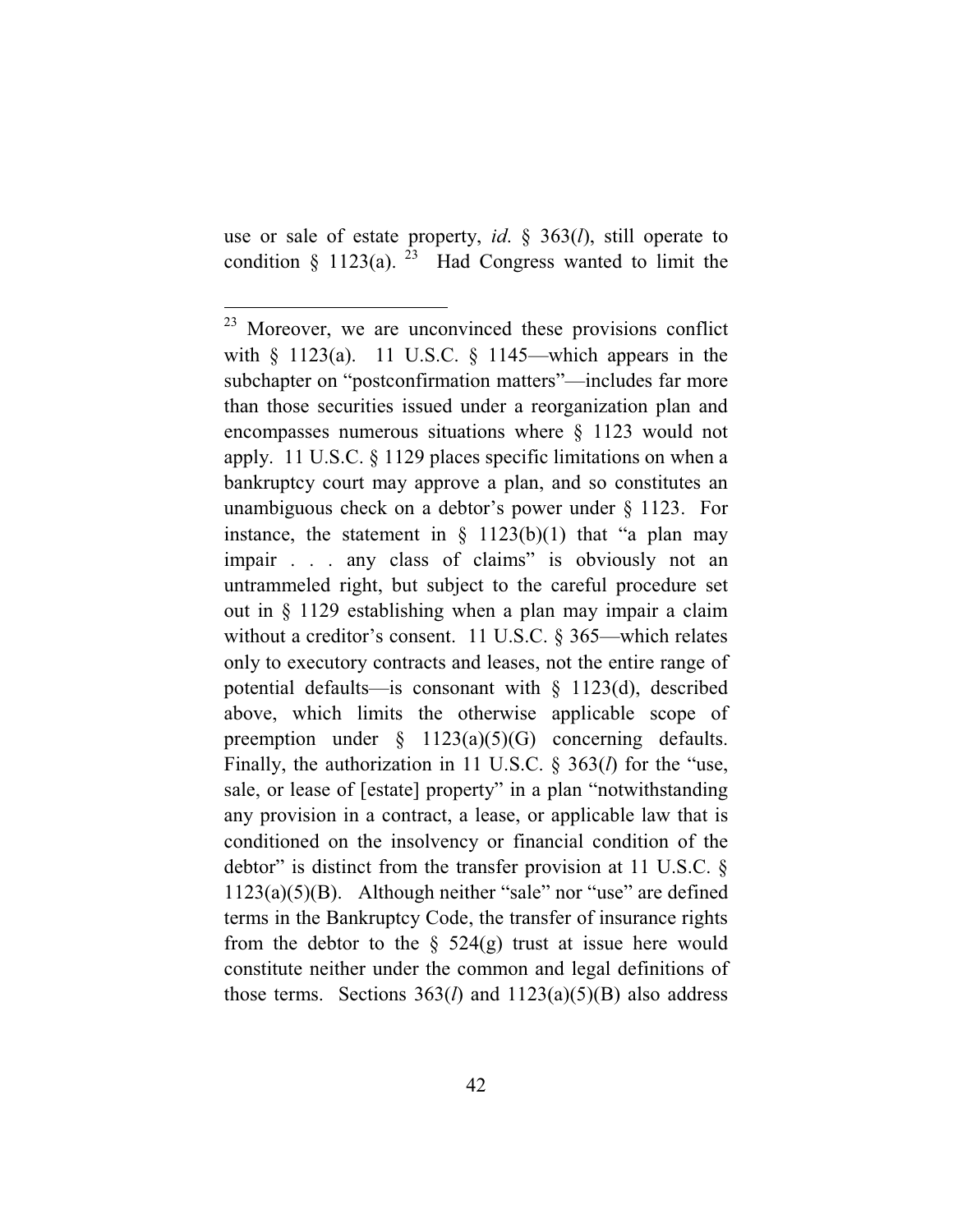preemptive scope of § 1123 based on specific sections of the Bankruptcy Code, as Insurers suggest, it knew how to do so—the Bankruptcy Code features many instances when the exercise of a statutory right is expressly "subject to" the provisions of another part of the Code.<sup>24</sup> But rather than addressing the relationship between § 1123(a) and the rest of the Code clause-by-clause, Congress unambiguously limited the scope of the "notwithstanding" clause in  $\S$  1123(a) to "nonbankruptcy law," leaving other Code provisions intact.

different stages of the bankruptcy. As its location in the Code makes clear, § 363 focuses on the consequences of entering the bankruptcy process. It does not describe the requirements for proposing and approving a Chapter 11 reorganization plan, which are found in §§ 1121-1129. *See In re Federal-Mogul Global Inc.*, 385 B.R. at 572-73.

<sup>24</sup> Several such instances appear within § 1123 itself. *See, e.g.,* 11 U.S.C. § 1123(a)(1) ("[A] plan shall designate, subject to section 1122 of this title, classes of claims, other than claims of a kind specified in section  $507(a)(2)$ ,  $507(a)(3)$ , or 507(a)(8) of this title, and classes of interests"); *id.* §  $1123(b)(2)$  ("[A] plan may[,] subject to section 365 of this title, provide for the assumption, rejection, or assignment of any executory contract or unexpired lease of the debtor not previously rejected under such section"); *id.* § 1123(c) ("In a case concerning an individual, a plan proposed by an entity other than the debtor may not provide for the use, sale, or lease of property exempted under section 522 of this title, unless the debtor consents to such use, sale, or lease.").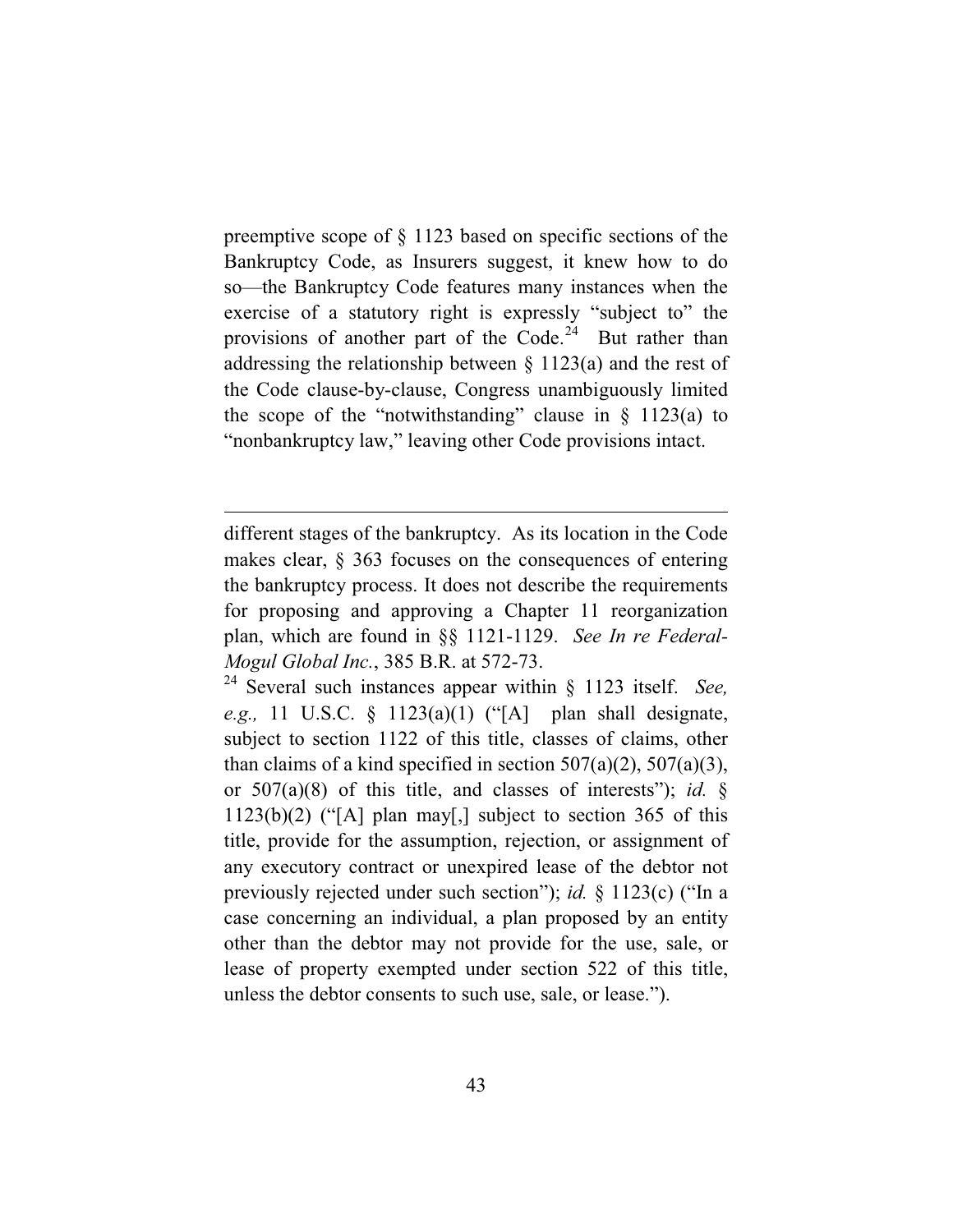Insurers particularly urge that a broad reading of the preemptive scope of § 1123(a) is inconsistent with 11 U.S.C. § 1142, which governs the implementation of the reorganization plan. Section 1142(a) provides, "Notwithstanding any otherwise applicable nonbankruptcy law, rule, or regulation relating to financial condition, the debtor and any entity organized or to be organized for the purpose of carrying out the plan shall carry out the plan and shall comply with any orders of the court."<sup>25</sup> Insurers argue it would be illogical for the scope of preemption in § 1123, which provides what the plan should contain, to exceed that provided for in § 1142, which provides for the plan's implementation, and so the two provisions must be read *in pari materia*.

This contention finds support in *Pacific Gas,* 350 F.3d 932, where the court confronted a bankruptcy reorganization plan that would have allowed the debtor, a public utility, to

<sup>&</sup>lt;sup>25</sup> The District Court ruled that, even if  $\S$  1142(a) did apply, under the rule of the last antecedent the phrase "relating to financial condition" referred only to regulations and not a "law" or "rule." We agree with Insurers that in this instance this canon should not apply. *See Shendock v. Dir., Office of Workers' Comp. Programs*, 893 F.2d 1458, 1464 (3d Cir. 1990) ("[W]here the sense of the entire act requires that a qualifying word or phrase apply to several preceding or even succeeding sections, the word or phrase will not be restricted to its immediate antecedent." (quoting 2A N. Singer, *Sutherland Statutes and Statutory Construction* § 47.33, at 245 (4th ed. 1984))).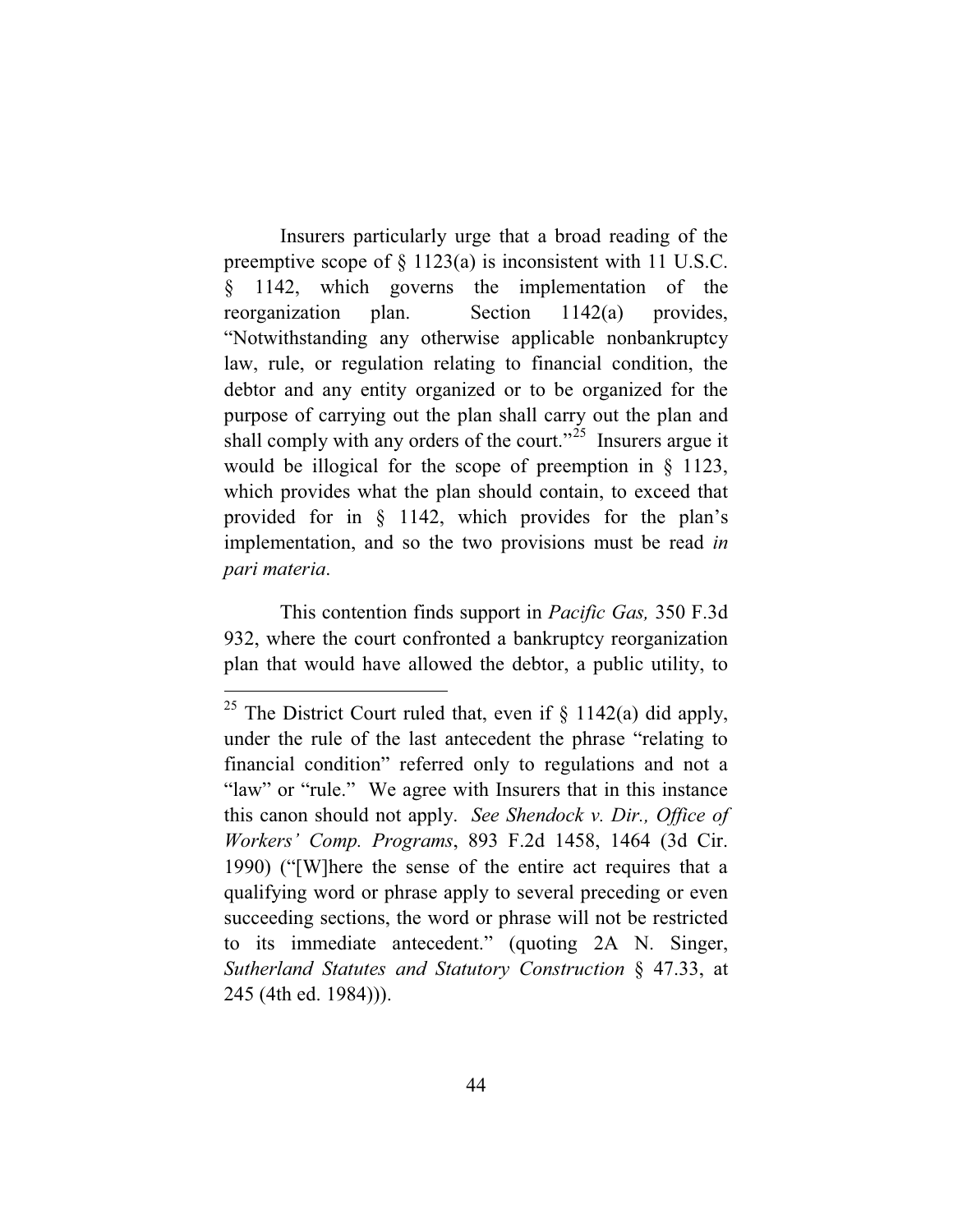contravene state law by disaggregating. *Id*. at 935-37. The court limited the express preemptive scope of  $\S$  1123(a)(5) to that of  $\S$  1142(a)—that is, to state laws "relating to financial condition"—and remanded. *Id*. The court reached this conclusion based primarily on legislative history, which we will discuss, but also reasoned that importing the language of § 1142(a) into § 1123(a) made structural sense, because the two sections work in tandem: § 1123(a) establishes what a confirmable reorganization plan must contain, while § 1142(a) provides for the implementation of the plan. *Id*. at 946-48.

Although we regard *Pacific Gas* as factually distinguishable from this case,  $^{26}$  we are also unconvinced that §§ 1123 and 1142 are so similar that they must be read together. *See Tooahnippah v. Hickel,* 397 U.S. 598, 606 (1970) (declining to read two sections dealing with the same subject *in pari materia* when "the coverage of these sections

<sup>&</sup>lt;sup>26</sup> After briefing and oral argument in this case, the Ninth Circuit published an opinion holding that federal law preempts anti-assignment provisions that purport to bar the transfer of insurance rights to a § 524(g) trust. *In re Thorpe Insulation*, 671 F.3d at 999-1001. Distinguishing *Pacific Gas* and limiting its holding solely to the scope of § 1123, the court determined that 11 U.S.C. § 541(c) expressly preempts anti-assignment provisions and that 11 U.S.C.  $\S$  524(g) impliedly preempts them as an obstacle to congressional purposes. *Id*. Accordingly, even under Ninth Circuit case law, the anti-assignment provisions at issue here would be preempted.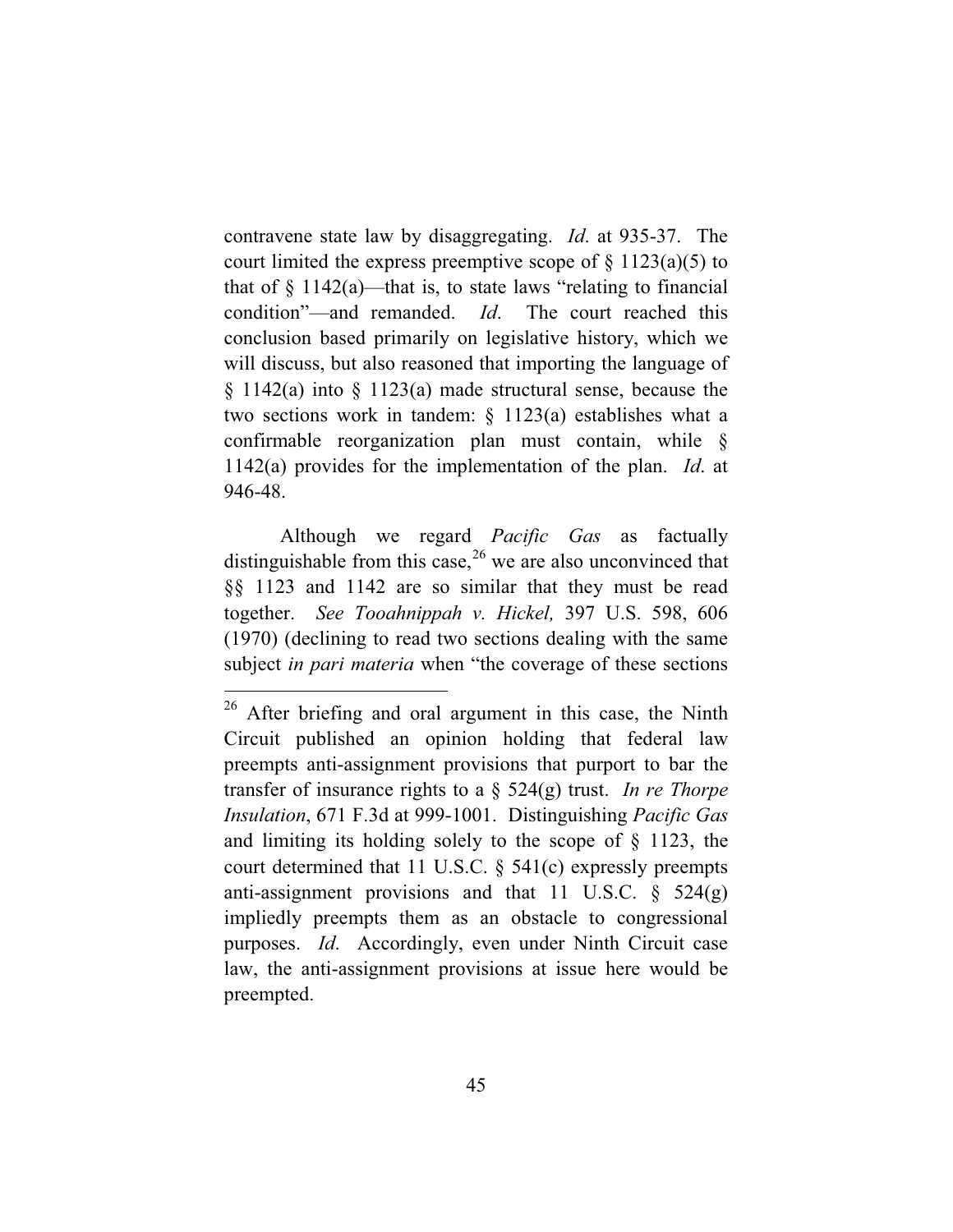is not identical"). Collier describes the plan provisions under § 1123 as "self-executing," 7 *Collier* ¶ 1123.01[5], which would seem to obviate the need for subsequent "implementation" under § 1142. Federal-Mogul suggests that, since § 1142 appears in a subchapter addressing "postconfirmation matters," it implicates a different stage in the bankruptcy proceeding from § 1123 and provides a postconfirmation safe harbor for certain actions taken in conformity with the plan. This interpretation is at least plausible, especially in light of the absence of any contrary case law examining preemption under  $\S 1142(a)$ .<sup>27</sup> Section 1142 is also distinguishable from § 1123 because it encompasses "orders of the court," suggesting that the limited

<sup>&</sup>lt;sup>27</sup> The case law on preemption under  $\S$  1142(a) is sparse. The handful of relevant cases include *In re Sugarhouse Realty, Inc.*, No. 92-23024 SR, 1995 WL 114151 at \*31-\*32 (Bankr. E.D. Pa. March 15, 1995) (holding that under § 1142 the bankruptcy court may require specific performance when it might not be available under Pennsylvania law on the ground that applying state law "would eviscerate the language of 11 U.S.C. § 1142 and seemingly contravene the supremacy clause"); *In re Am. Freight Sys., Inc.*, 179 B.R. 952, 961 (Bankr. D. Kan. 1995) (rejecting a claim by a freight carrier that under § 1142 it may pursue certain post-confirmation claims prohibited by federal law); *In re Pearson Indus.,* 152 B.R. 546, 557 (Bankr. C.D. Ill. 1993) (holding that, while a debtor post-confirmation was generally expected to comply with "all applicable laws" like "any other business entity,"  $\S$ 1142 preempted parts of the Illinois Corporation Act).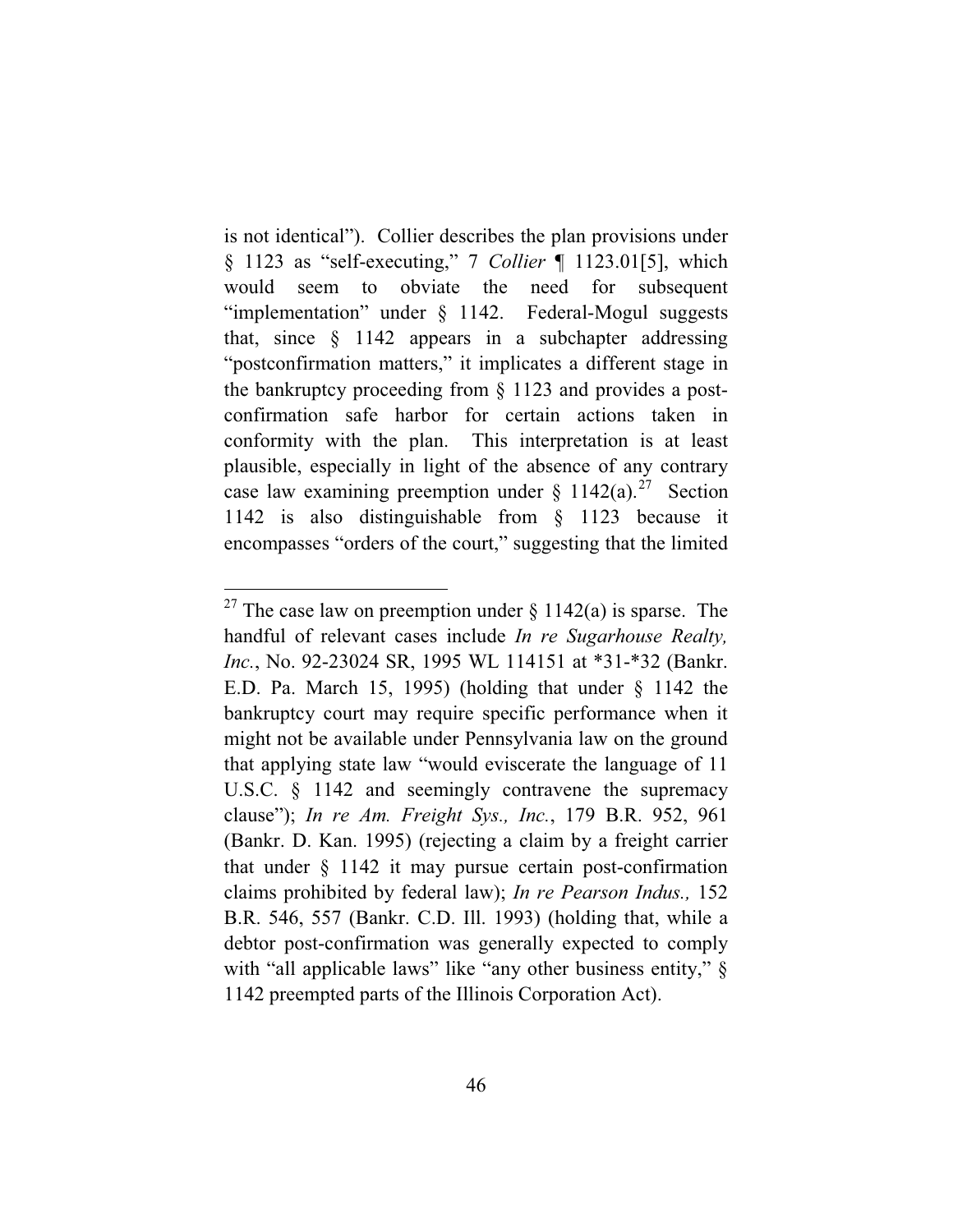preemptive language might serve primarily as a check on the court's authority to trump non-bankruptcy law in supplemental orders enacting the plan. Case law supports this interpretation, since nearly all of the cases construing § 1142 have involved the proper scope of the bankruptcy court's postconfirmation jurisdiction and authority.<sup>28</sup>

We need not resolve the scope of  $\S$  1142(a), however, because well-established principles of statutory interpretation militate against assimilating the two sections where Congress employed different words. "[W]here the legislature has inserted a provision in only one of two statutes that deal with closely related subject matter, it is reasonable to infer that the failure to include that provision in the other statute was deliberate rather than inadvertent." 2B *Sutherland Statutes and Statutory Construction* § 51.2. Thus, "limiting words" that appear in one provision are not ordinarily read into another that omits them, because we presume that "Congress

<sup>28</sup> *See, e.g.*, *Goodman v. Phillip R. Curtis Enters.,* 809 F.2d 228 (4th Cir. 1987) (limiting the authority of the bankruptcy court following confirmation of the plan to matters concerning implementation or execution); *Walnut Assocs. v. Saidel*, 164 B.R. 487 (E.D. Pa. 1994) (holding that subject matter jurisdiction is conferred on the bankruptcy court only to resolve postconfirmation matters); *In re Johns-Manville Corp.,* 97 B.R. 174 (Bankr. S.D.N.Y 1989) (determining that bankruptcy court retains postconfirmation jurisdiction over fundamental questions of the interpretation and administration of plan in the context of asbestos suits filed against debtor).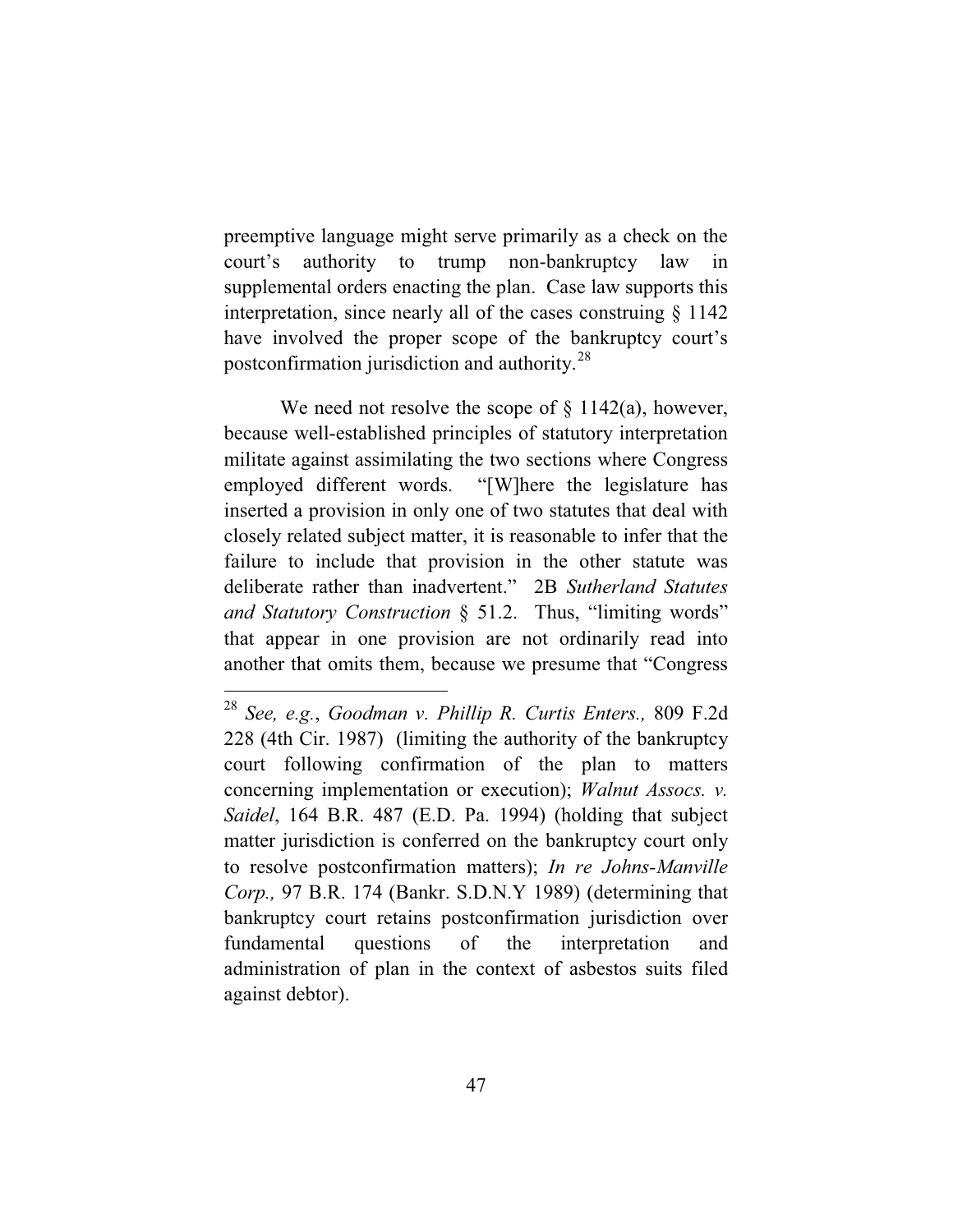acts intentionally and purposely in the disparate inclusion or exclusion." *Burlington N. & Santa Fe Ry. Co. v. White*, 548 U.S. 53, 62-63 (2006) (quoting in part *Russello v. United States*, 464 U.S. 16, 23 (1983)).<sup>29</sup> Moreover, even if §§ 1123 and 1142 were properly read *in pari materia*, "where two statutes deal with the same subject matter, the more recent enactment prevails as the latest expression of legislative will." 2B *Sutherland Statutes and Statutory Construction* § 51.2. *Pacific Gas* reversed this presumption by making the reading of the 1984 amendment of § 1123 conditional on the *earlier* passage of § 1142 in 1978. We believe the logical course is to assume that Congress was aware of the preemptive language of § 1142 when it subsequently amended § 1123 to contain a preemptive provision with a different scope. Therefore, we decline to limit the preemptive scope of  $\S$ 1123(a) to those state laws relating to financial condition.<sup>30</sup>

<sup>29</sup> A number of cases have applied this canon in the bankruptcy context. *See Bank of Am. Nat'l Trust & Sav. Ass'n. v. 203 N. LaSalle St. P'ship*, 526 U.S. 434, 450 (1999) ("It is unlikely that the drafters of legislation so long and minutely contemplated as the 1978 Bankruptcy Code would have used two distinctly different forms of words for the same purpose"); *Rea v. Federated Investors*, 627 F.3d 937, 940-42 (3d Cir. 2010) (stating, in the context of two similar bankruptcy provisions, "[w]e will not contravene congressional intent by implying statutory language that Congress omitted").

 $30$  We find further support for this conclusion in 11 U.S.C. § 1123(d). As discussed above, subsection (d) establishes that,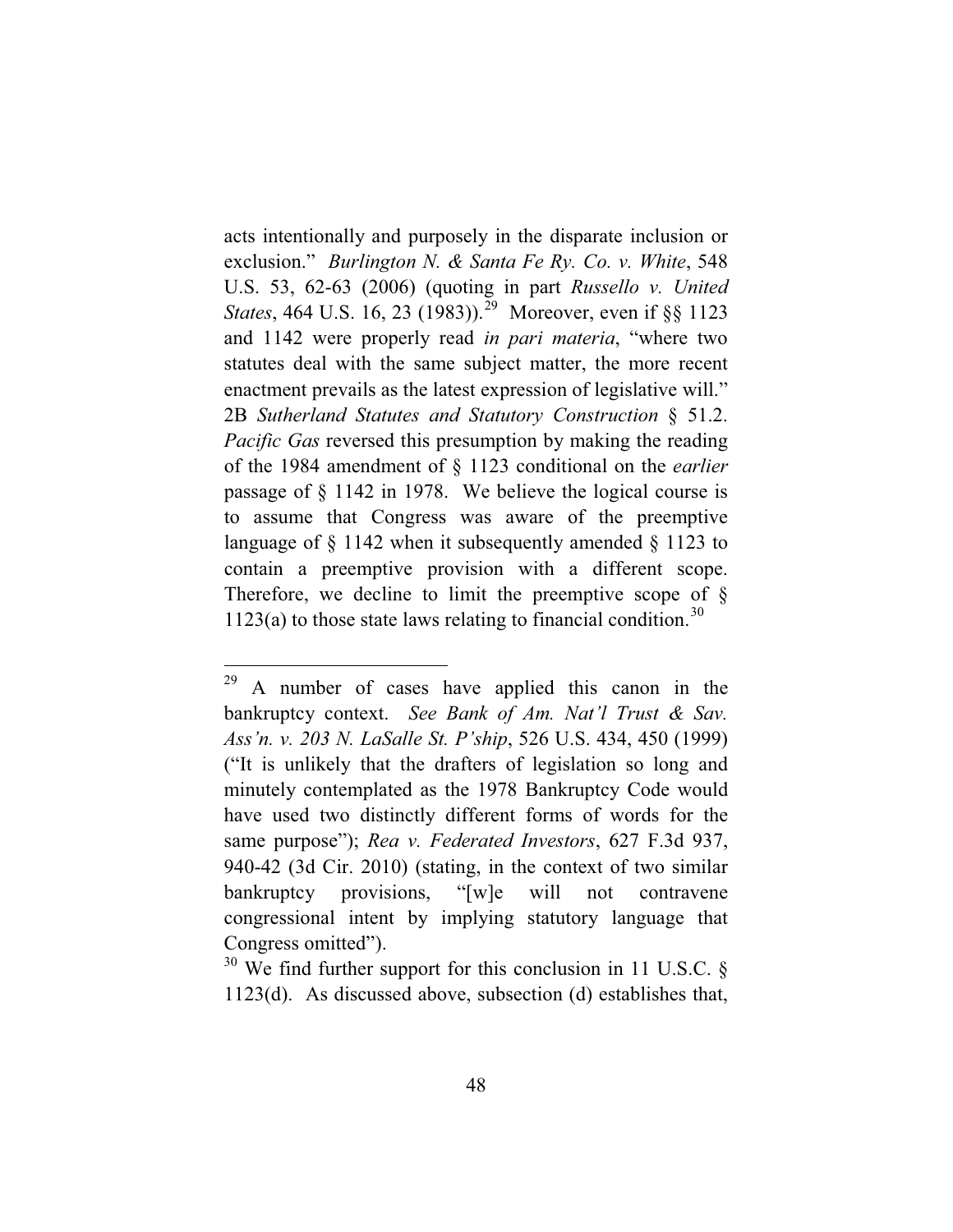In sum, we find no textual support to limit the scope of the "notwithstanding" clause only to part of  $\S$  1123(a), to state enactments, or to the preemptive reach of  $\S$  1142(a). The plain language of  $\S$  1123(a) evinces clear congressional intent for a preemptive scope that includes the transactions listed under  $\S$  1123(a)(5) as "adequate means" for the plan's implementation, including the transfer of property authorized by  $(a)(5)(B)$ . The plain language also reaches private contracts enforced by state common law, and overcomes the presumption against preemption. As we will discuss, we do not believe that the scope is limitless, but it is broad enough to encompass the anti-assignment provisions of insurance policies that purport to bar transfer to a  $\S$  524(g) trust.

"[n]otwithstanding subsection (a) of this section," the amount necessary to cure a default under the plan is determined by applicable nonbankruptcy law. If subsection (a) only preempted nonbankruptcy law related to financial condition, such a proviso would likely be unnecessary, since a law defining the amount necessary to cure a default does not relate to financial condition, at least as that term is currently defined as analogous in meaning to insolvency, *see* 11 U.S.C.  $§$  541(c)(1)(B) (invalidating restrictions of the transfer of property to the estate when "conditioned on the insolvency or financial condition of the debtor"); *In re Transcon Lines*, 58 F.3d 1432, 1439-40 (9th Cir. 1995); *In re Am. Freight Sys., Inc.*, 179 B.R. at 960.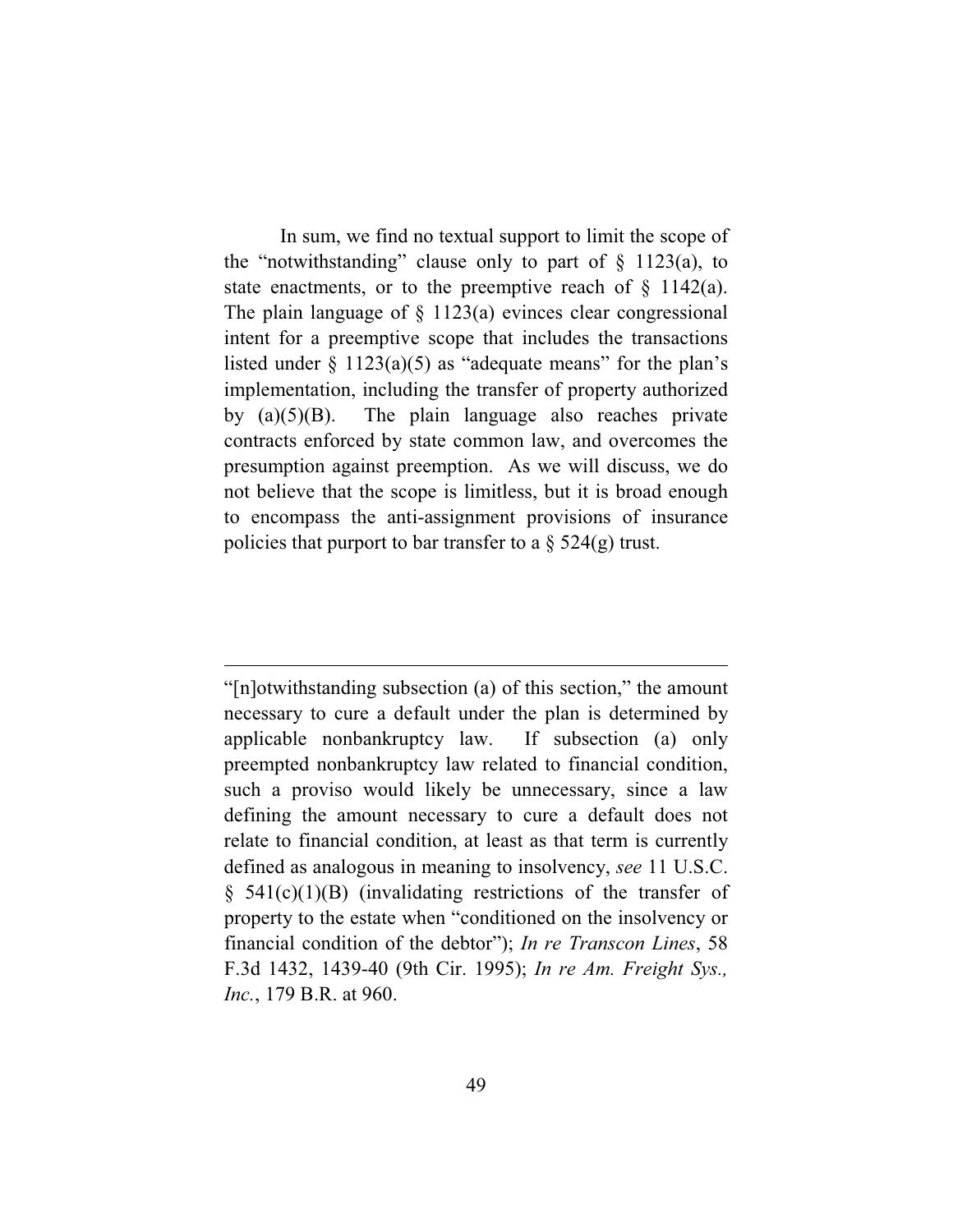Insurers also urge a narrow reading of  $\S 1123(a)$  on the basis of prior practice and legislative history. They suggest preemption deviates from pre-Code bankruptcy practice and should be disfavored, and legislative history establishes that Congress intended the 1984 revisions to the Code to be minor. But the evidence from these sources is too equivocal to overcome the plain meaning of the text, which provides compelling evidence of Congress's intent to preempt contrary non-bankruptcy law.

The legislative history of the "notwithstanding" clause in § 1123(a) is thin and inconclusive. Section 1123, enacted as part of the Bankruptcy Code in 1978, codified a similar provision at § 77B(b)(9) of the earlier Bankruptcy Act. *Pac. Gas*, 350 F.3d at 938. In its original form, § 1123(a) specified, as it does now, the elements a Chapter 11 reorganization plan shall contain, mandating that it provide "adequate means" including "the transfer of all or any of the property of the estate." An Act to Establish a Uniform Law on the Subject of Bankruptcies, Pub. L. No. 95-598, § 1123(a), 92 Stat. 2549, 2631-32 (1978). It contained no preemption provision. But § 1142(a), also enacted as part of the 1978 Bankruptcy Code, provided for the "execution" of a reorganization plan "notwithstanding any otherwise applicable nonbankruptcy law . . . relating to financial condition." *Id.* § 1142, at 2639. During debate, one senator read this preemptive language to encompass § 1123 as well, noting that under  $\S$  1123 "[i]f the [reorganization] plan is confirmed, then any action proposed in the plan may be taken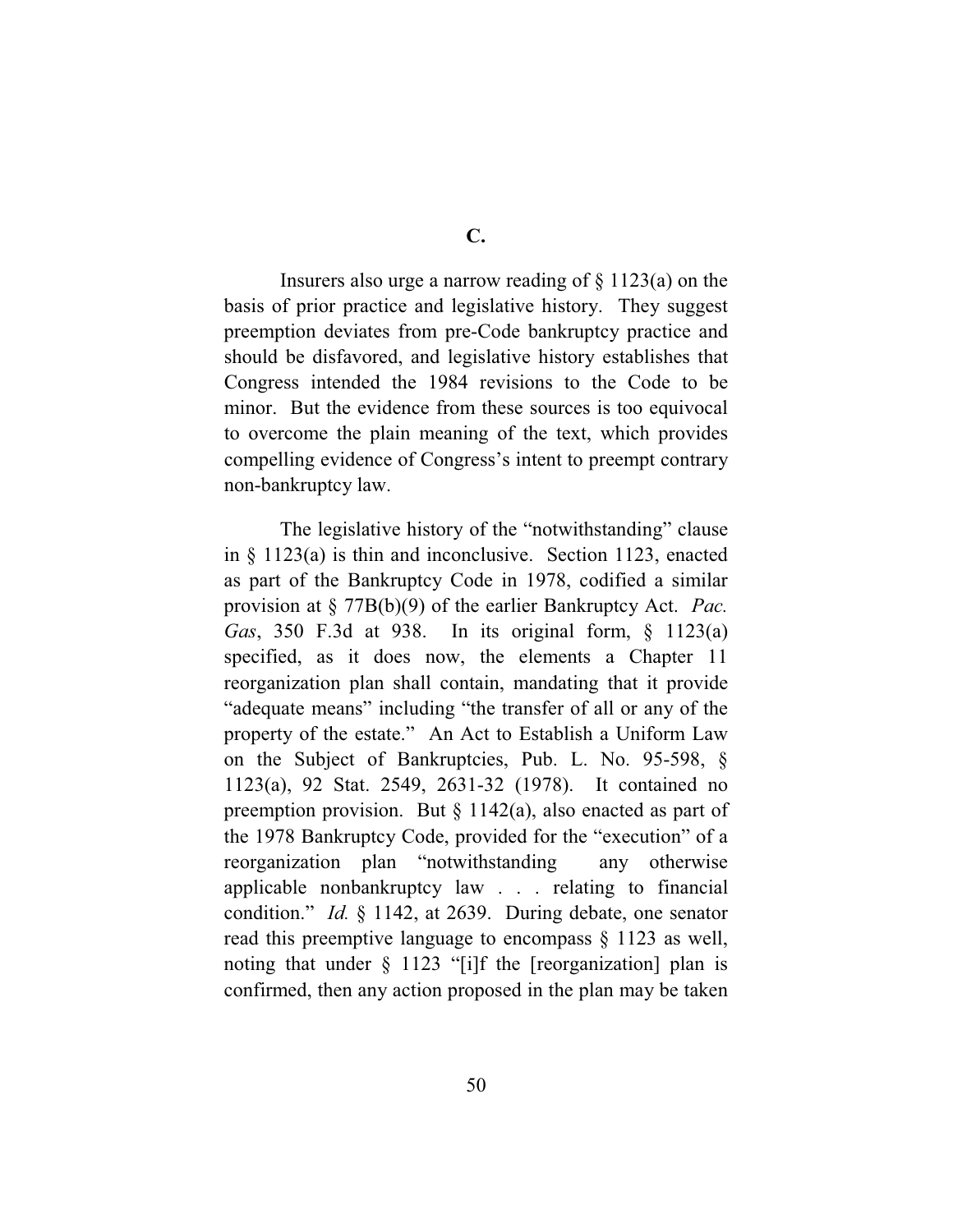notwithstanding any otherwise applicable bankruptcy law in accordance with section 1142(a) of title 11." 124 Cong. Rec. 34,005 (1978) (statement of Sen. DeConcini).<sup>31</sup>

The addition of the clause "notwithstanding any otherwise applicable nonbankruptcy law" to  $\S$  1123(a) was first proposed in 1980, reintroduced in 1983, and enacted as part of the Bankruptcy and Federal Judgeship Act of 1984.

<sup>&</sup>lt;sup>31</sup> The import of this statement is the cause of some debate. In *Pacific Gas*, the Ninth Circuit cited this as evidence that Congress intended §§ 1123 and 1142 to be read together. 350 F.3d at 941-42, 948. The District Court in this case rejected this view, citing "the inherent infirmity of relying on the floor remarks of a single senate subcommittee chairman as controlling authority," and instead stressed the importance of the difference in language between the two provisions. *In re Federal-Mogul Global,* 402 B.R. at 640-41 (citing *In re Pelkowski*, 990 F.2d 737, 743 (3d Cir. 1993)). This was particularly true, the District Court found, because Congress presumably had knowledge of the language of § 1142 when it altered § 1123 six years later, and chose not to adopt it. *Id*. We agree with the District Court that a statement by a single senator suggesting the preemptive scope of § 1123 in 1978 is not dispositive of its scope after modification in 1984. If anything , Senator DeConcini's statement seems to support the presumption that Congress acted purposefully in selecting different language for § 1123. *Cf. In re FCX, Inc.*, 853 F.2d at 1154 n.7 (citing Sen. DeConcini's statement to support the claim that  $\S$  1123(a) preempted the private contract restrictions at issue).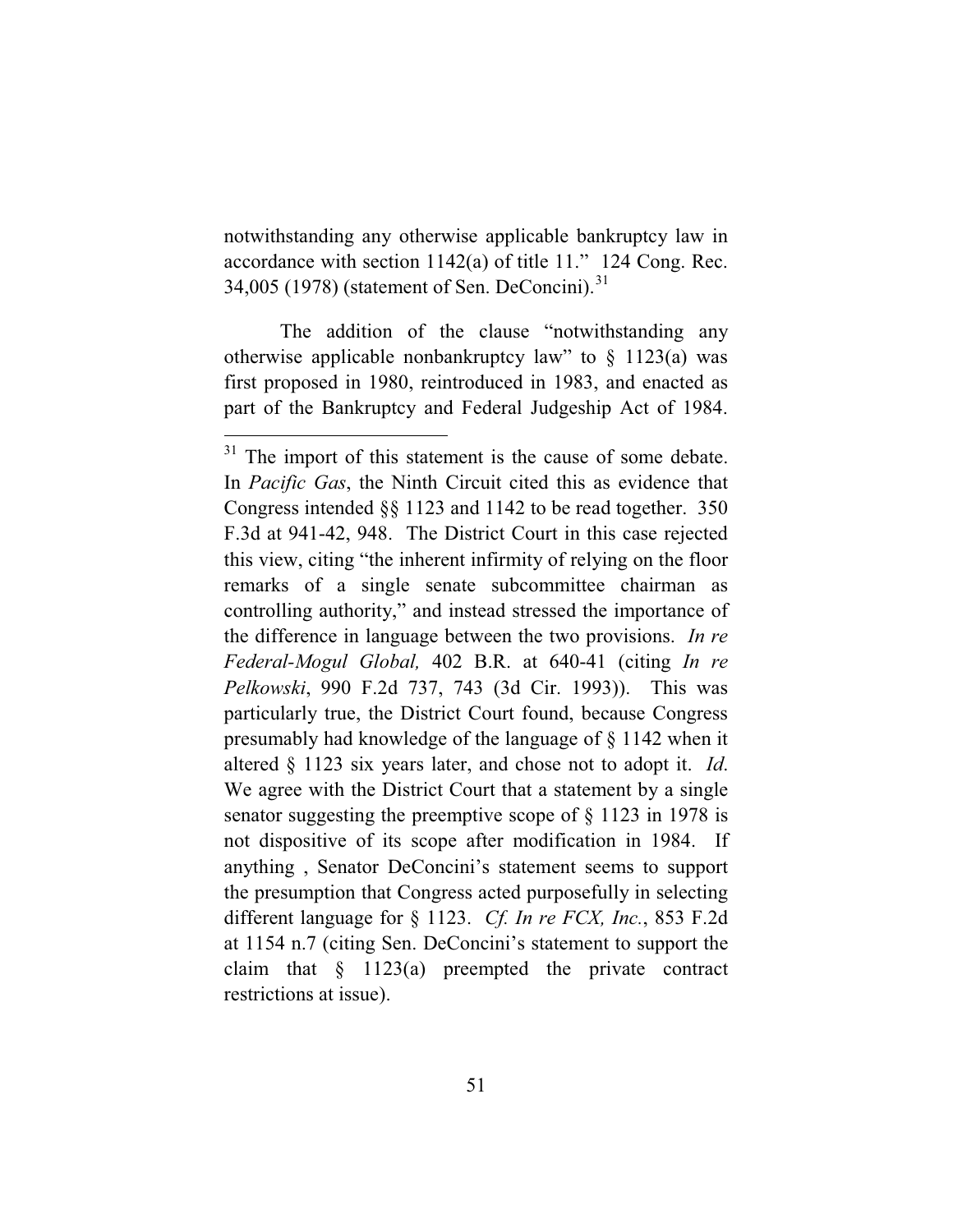This modification occasioned little discussion. When originally proposed as part of a package of "technical amendments" intended to redress errors in "printing, spelling, punctuation, grammar, syntax, and numeration," the changes to § 1123 were described as "mak[ing] it clear that the rules governing what is to be contained in the reorganization plan are those specified in this section." H.R. Rep. No. 96-1195, at 1, 22 (1980).  $32 \text{ In } 1983$ , a Senate report described the amendment as making "technical stylistic changes." S. Rep. No. 98-65, at 84 (1983). The amendment, including the "notwithstanding" clause, passed the following year as part of a subsection labeled "Miscellaneous Amendments to Title 11." Pub. L. No. 98-353, Subtitle H, § 502, 98 Stat. 333, 367 & 385 (1984).

Insurers argue that the relative congressional silence on the amendment of § 1123 is telling. Courts will not presume a departure from pre-Code bankruptcy practice in the absence of clear congressional intent. *Hamilton v. Lanning*, --- U.S. ----, 130 S. Ct. 2464, 2473-74 (2010); *Cohen v. de la Cruz*, 523 U.S. 213, 221-22 (1998); *Pac. Gas*, 350 F.3d at 943-44. Insurers characterize pre-Code practice as requiring reorganization plans to conform to state law,

<sup>&</sup>lt;sup>32</sup> Insurers point to this statement as evidence for their contention that preemption applies only to part of  $\S$  1123(a). But this brief sentence is too equivocal to prove much. It might also be reasonably interpreted to support the opposing conclusion that the rules specified in the section, including the transactions listed as "adequate means," are the only laws governing the contents of a reorganization plan.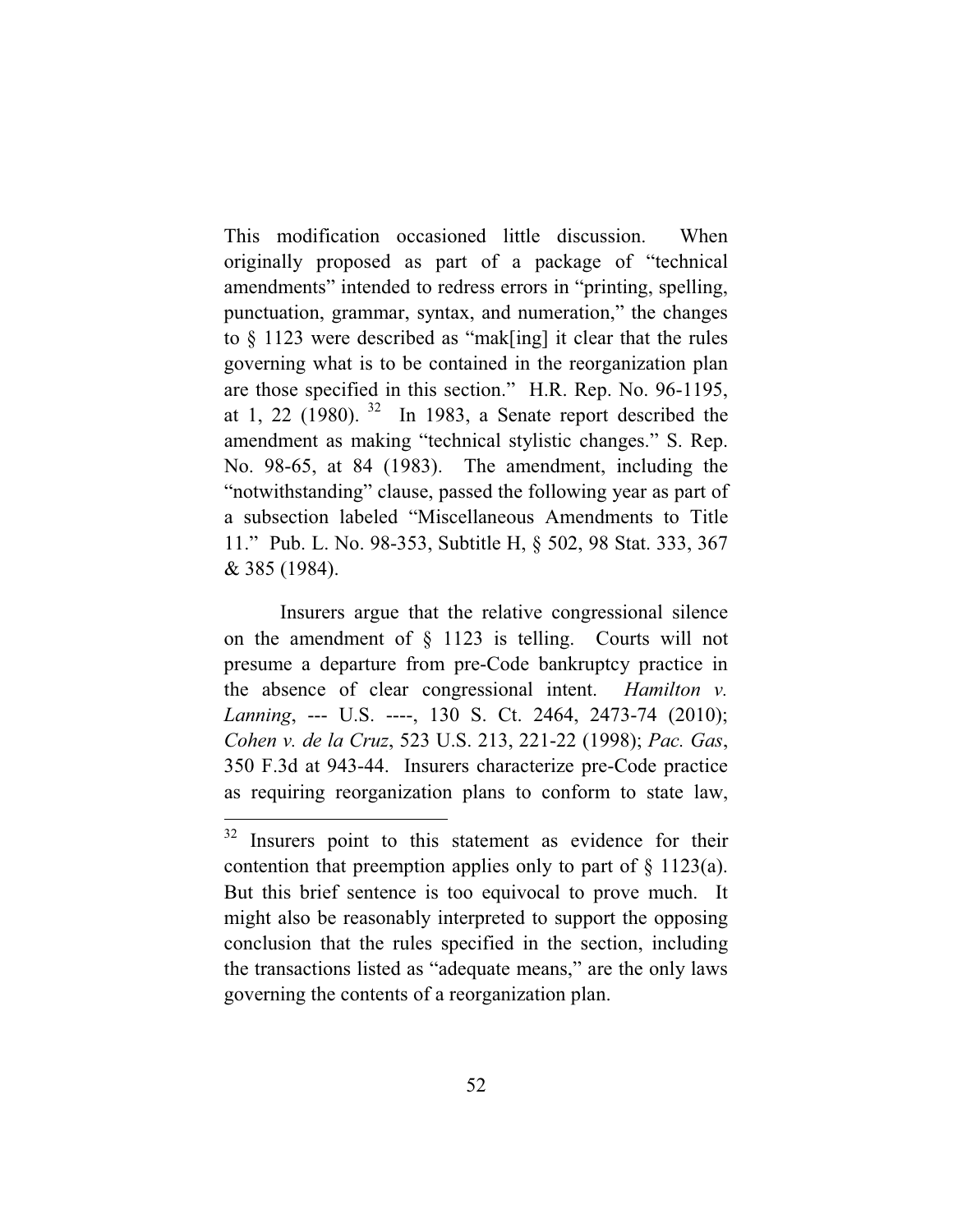arguing that an amendment characterized as "technical" and "stylistic" does not demonstrate congressional intent to substantially revise bankruptcy practice. This argument was endorsed by the Ninth Circuit in limiting the preemptive scope of § 1123 to laws relating to financial condition, *Pac. Gas*, 350 F.3d at 947, and it also finds support, Insurers claim, in the Supreme Court's ruling in *Cohen*, which found that a "stylistic change" enacted in the same 1984 amendments at issue here did not alter the meaning of a different provision of the Bankruptcy Code, 523 U.S. at 221.

We see no reason to question Insurers' account of pre-Code bankruptcy practice, which seems borne out by case law and commentary. $33$  But we disagree with the inference that this practice, coupled with the thin legislative history of § 1123, establishes their proposed narrow preemptive scope for § 1123.

Pre-Code bankruptcy practice was not the law when the "notwithstanding" clause was added to § 1123 in 1984;

<sup>33</sup> *See, e.g.*, *Brocket v. Winkle Terra Cotta Co.*, 81 F.2d 949 (8th Cir. 1936) (refusing to allow the issuance of stock under a reorganization plan without adequate financial support required by state law); 6A *Collier on Bankruptcy* ¶10.19, at 89 & n. 8 (14th ed. 1977) ("Whatever the means chosen [for reorganization], it must be remembered that conformity with other applicable state or federal laws may be necessary. . . ."); Br. for Certain Appellants at 36 n.8 (collecting similar cases). We are unconvinced by Federal-Mogul's efforts to demonstrate that pre-Code practice was otherwise.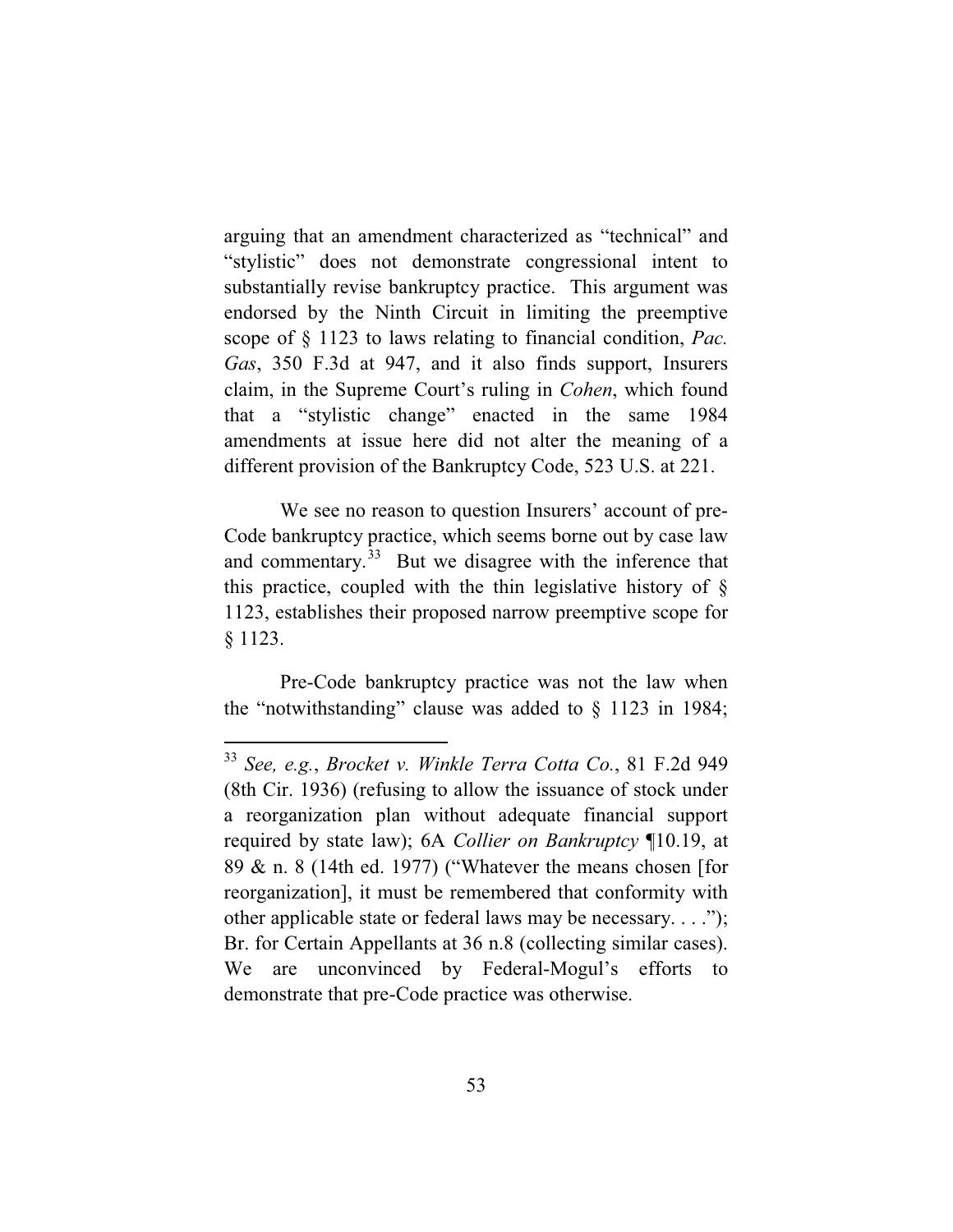the existing law was the 1978 Bankruptcy Code. The 1978 Code substantially altered earlier practice, *see generally*  David Skeel, *Debt's Dominion: A History of Bankruptcy Law in America* 131-83 (2001) (describing the Code's "transformative effect on bankruptcy as we know it"), including the addition of the preemptive language in § 1142 that modified prior practice and allowed the implementation of a plan notwithstanding some nonbankruptcy laws.<sup>34</sup> The fifteenth edition of Collier, which came out after the 1978 Code, broke with prior editions' admonition that a plan's terms may be required to conform to state law, and stated instead that under  $\S$  1123, "a plan may propose such actions notwithstanding nonbankruptcy law or agreements." *In re Kizzac Mgmt. Corp.,* 44 B.R. 496, 504 (Bankr. S.D.N.Y. 1984) (quoting 5 *Collier on Bankruptcy* ¶ 1123.01 [5] at 1123–10 (15th ed. 1979)). Case law from the period between 1978 and 1984 generally, although not unanimously, held that § 1123 preempted state law. *See In re Taddeo*, 685 F.2d 24, 29 (2d Cir. 1982) (holding that, since § 1123(a)(5)(G) provides the authority to cure a default in a Chapter 11 proceeding, "[a] state law to the contrary must fall before the Bankruptcy Code"); *Valente v. Sav. Bank of Rockville,* 34

 $34$  The addition of the "notwithstanding" clause in § 1142 was the only meaningful modification of that section from the corresponding Bankruptcy Act provision. 8 *Collier* ¶ 1142.LH. This constituted a substantial break from pre-Code practice: cases like *Brocket* would come out differently post-Code, since the state law at issue in that case related to the debtors' financial condition under § 1142(a).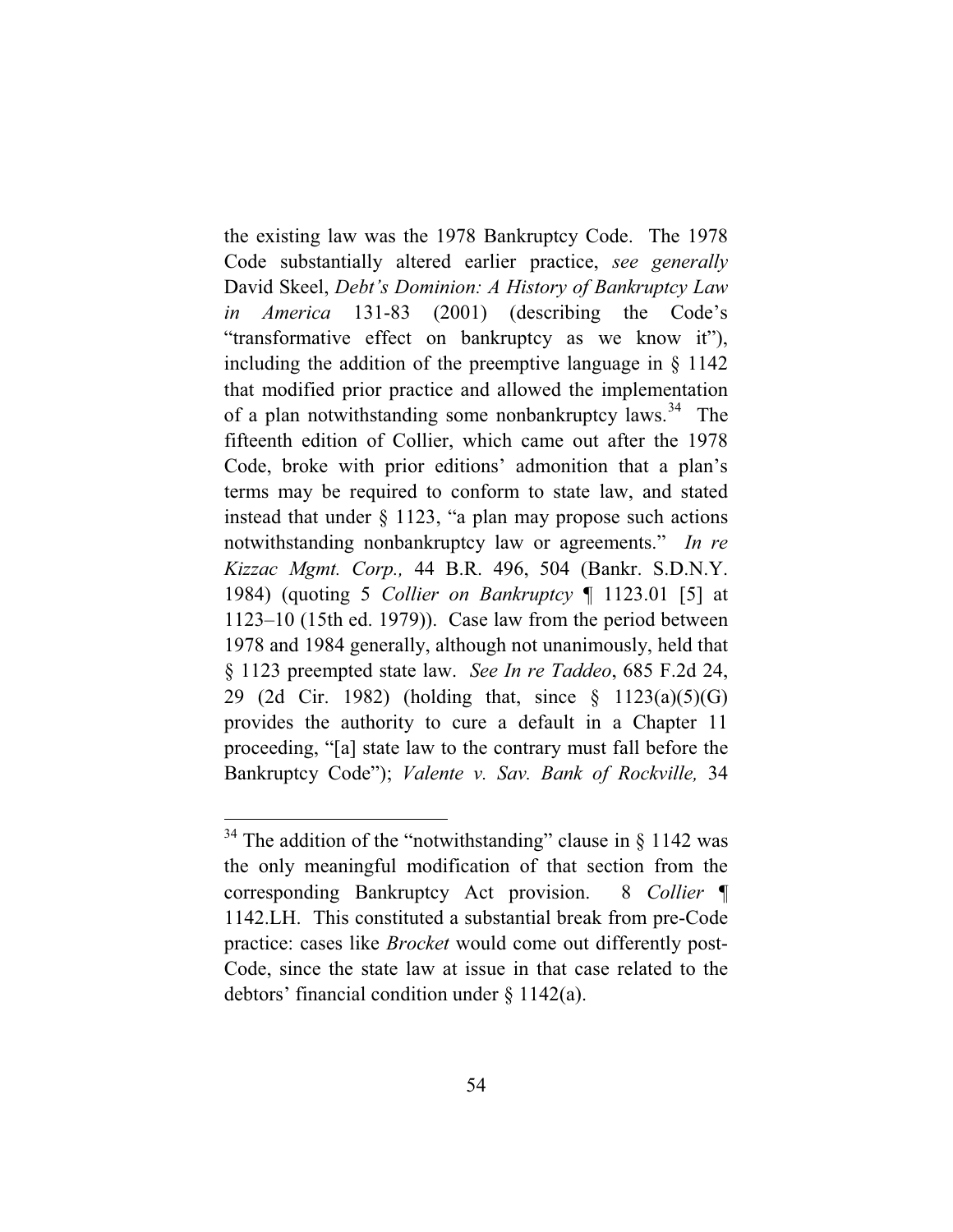B.R. 362, 365-67 & n.3 (D. Conn. 1983) (concluding that §  $1123(a)(5)(G)$  allows for the curing of defaults notwithstanding state court judgments under the Supremacy Clause); *In re Kizzac Mgmt. Corp.,* 44 B.R. at 504 (holding that  $\S 1123(a)(5)(E)$  grants the bankruptcy court the power to compel an assignment rather than a satisfaction of a mortgage).<sup>35</sup> *But see In re Celeste Court Apartments, Inc.*, 47 B.R. 470, 473-74 (D. Del. 1985) (finding no evidence in the unamended text of § 1123 or its legislative history that Congress intended it to upset a state court judgment on a defaulted mortgage). Taken together, this evidence suggests that the 1984 amendment did not mark a sharp break with earlier practice under the Code, but rather clarified and expanded the scope of preemption under § 1123. Notably, this conclusion was endorsed by the Fourth Circuit. *See In re FCX*, *Inc*., 853 F.2d at 1154 n.7 ("We do not understand the amendment [to  $\S$  1123(a)] to have effected a substantive change in prior law.").

But whatever the proper characterization of prior practice, it deserves little weight here. We decline to rely on it, or on a thin and vague legislative history that says nearly nothing about the intended preemptive scope of  $\S$  1123(a), to overcome the plain and unambiguous meaning of the words Congress chose. "As always, the most authoritative

<sup>35</sup> Insurers argue that *Valente* and *Kizzac* stand only for the proposition that the Bankruptcy Court may modify the rights of creditors. Certain Appellants Reply Br. at 20 n.8. Yet both courts analyzed the question presented under the Court's power under § 1123 to preempt state law.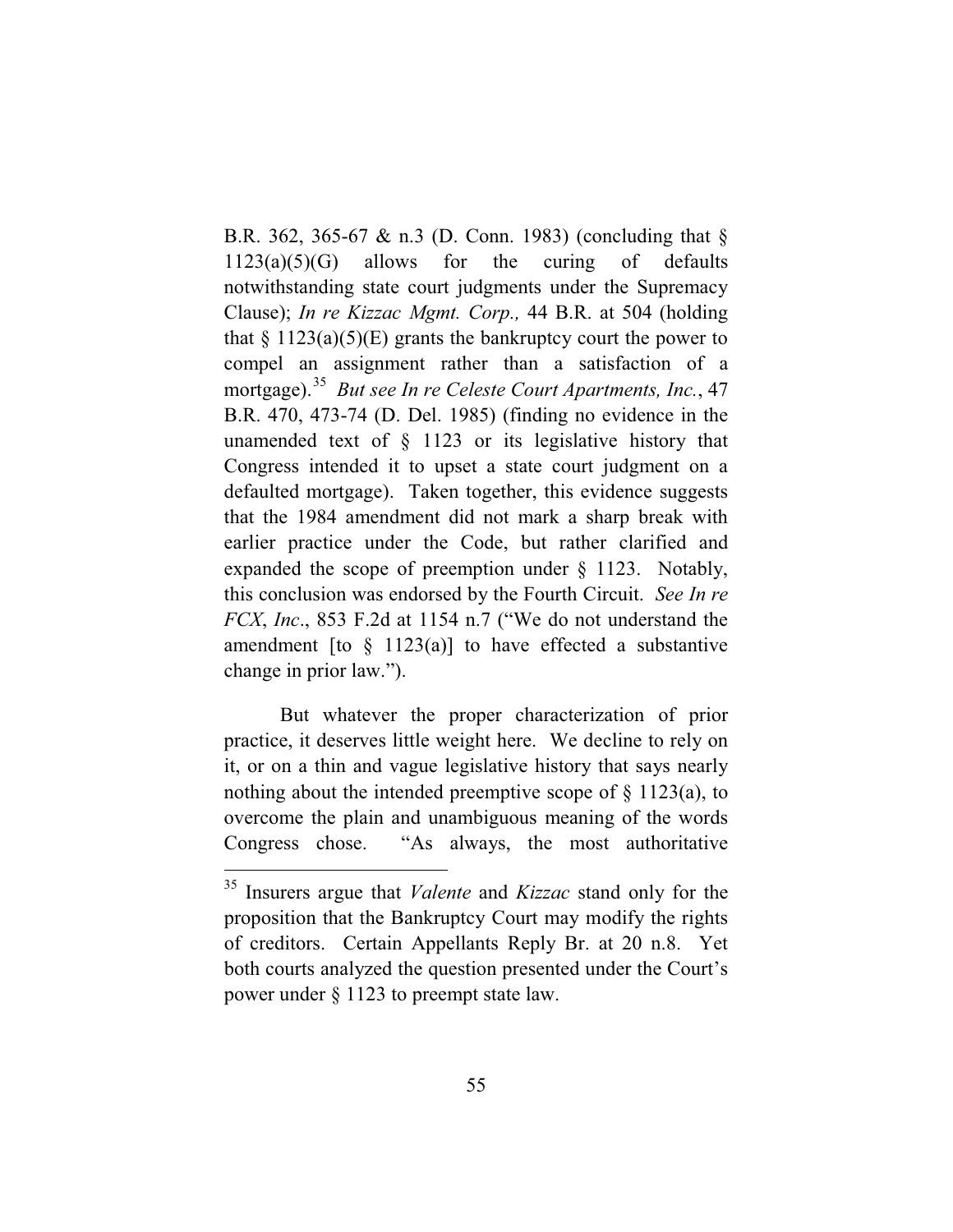indicators of what Congress intended are the words that it chose in drafting the statute." *United States v. Lavin*, 942 F.2d 177, 184 (3d Cir. 1991). Thus, "while pre-Code practice informs our understanding of the language of the [Bankruptcy] Code, it cannot overcome that language." *Hartford Underwriters Ins. Co. v. Union Planters Bank*, 530 U.S. 1, 10 (2000) (internal quotation marks and citation omitted). "[W]here the meaning of the Bankruptcy Code's text is itself clear . . . its operation is unimpeded by contrary . . . prior practice." *Id.* (alteration and omissions in original) (quoting *BFP v. Resolution Trust Corp.*, 511 U.S. 531, 546 (1994)). Here, Congress chose words that it employed throughout the Bankruptcy Code to mandate preemption, words the Supreme Court has interpreted as the clearest possible statement of preemptive intent. It would be an odd method of interpretation to rummage deep into the legislative history, and, finding practically nothing, conclude that this silence implies that Congress could not have meant what it said when it wrote the statute. The more sensible course reads the statutory text itself as indicative of congressional intent, which, based on the unambiguous language here, was to preempt nonbankruptcy state and federal law.

The Supreme Court's opinion in *Cohen* supports this view. There, the petitioner argued the 1984 addition of the phrase "to the extent obtained by" to 11 U.S.C. §  $523(a)(2)(A)$ , which barred discharge from liability for fraud, limited recovery from his estate to the actual amount of fraud and did not include the treble damages awarded by the bankruptcy court in an adversary proceeding. *Cohen*, 523 U.S. at 215. In rejecting this argument, the Court turned first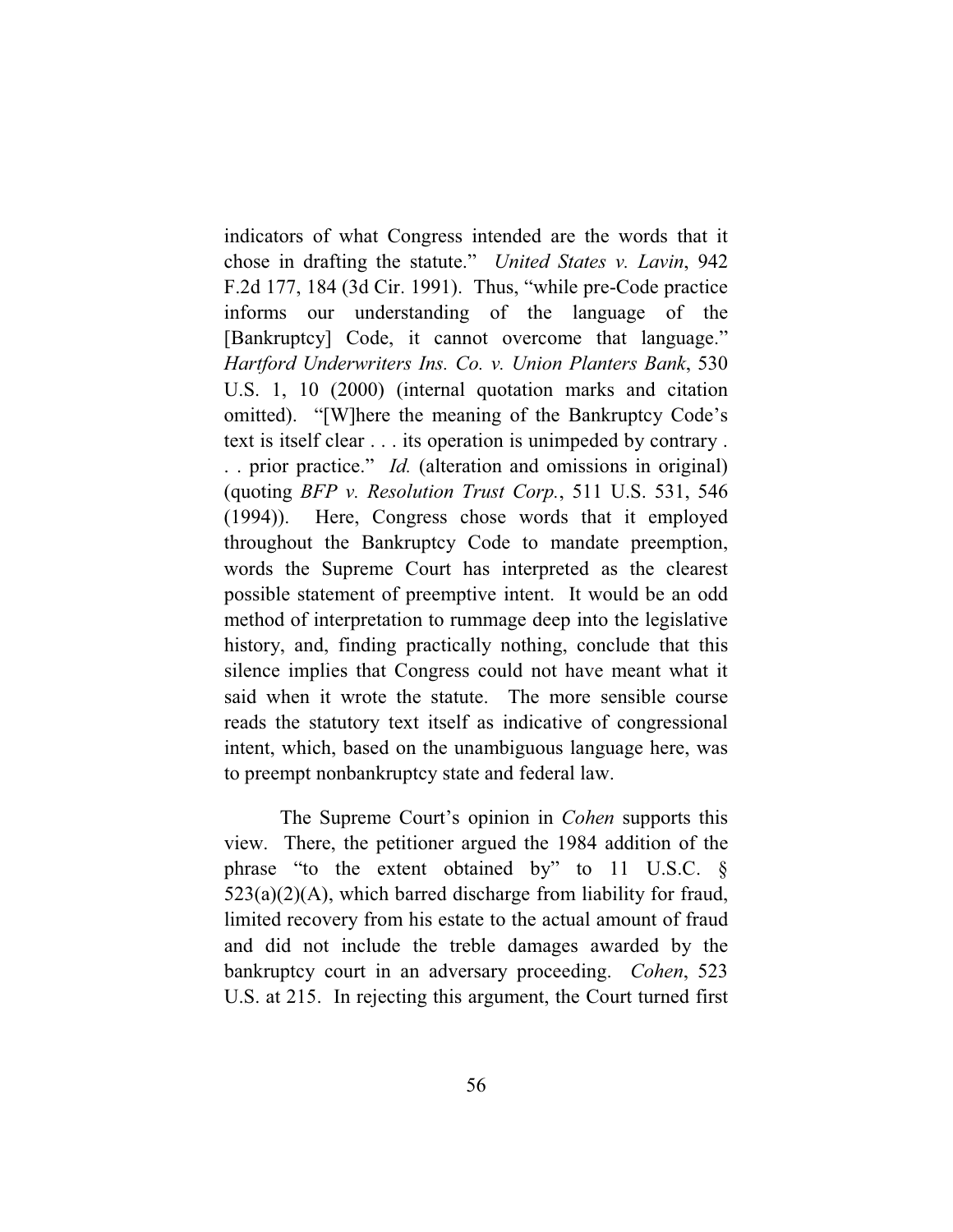to the plain language of the provision, noting that the petitioner's proposed interpretation was at odds with both the "most straightforward reading" of the statute as well as the phrase's meaning in parallel provisions. *Id*. at 218-21. Only after exhausting the statute's wording did the Court turn to the provision's history, noting that, in addition to its description in the legislative history as only a "stylistic change," the language of the 1984 amendment "in no way signals an intention to narrow the established scope of the fraud exception." *Id*. at 221-22. "If . . . Congress wished to limit the exception [to the amount of actual fraud]," the Court continued, "one would expect Congress to have made unmistakably clear its intent." *Id*.

As this overview makes clear, the legislative history of the 1984 amendment to the Bankruptcy Code was a minor piece of corroborating evidence in an opinion that looked primarily to plain text of the provision to discern congressional intent. Fidelity to this approach in this case demonstrates that Congress made its intent clear. As we have discussed, the "most straightforward reading" of  $\S$  1123(a) cuts against Insurers' proposed narrow interpretation. Moreover, unlike the ambiguous amendment in *Cohen,* the addition of the "notwithstanding" clause to  $\S$  1123 is an "unmistakably clear" signal of congressional intent to preempt that overcomes any inference based on passing references to "technical" or "stylistic" changes. In short, we believe *Cohen* mandates rather than undermines an interpretation derived from a statute's plain text.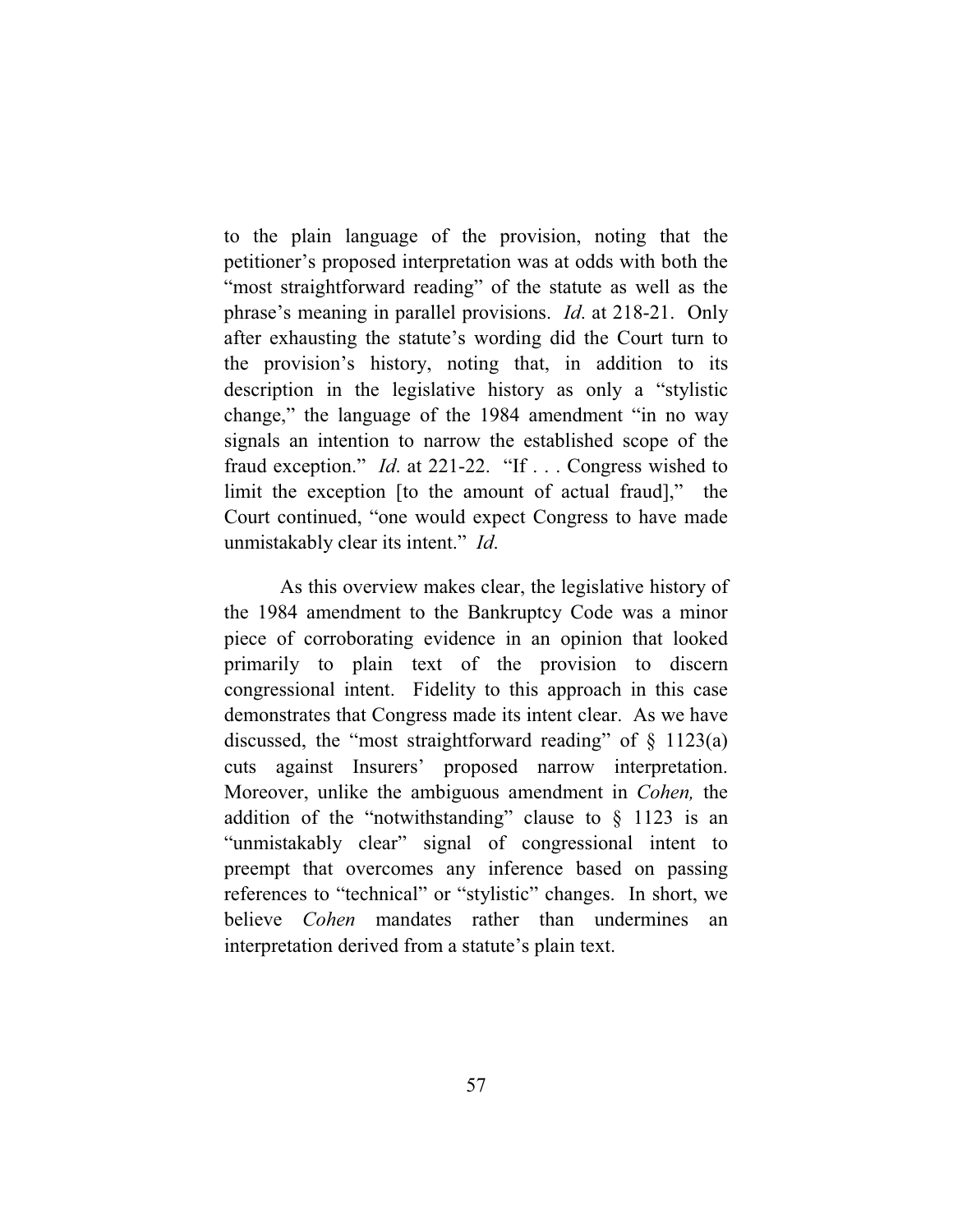Having examined the history of § 1123, we find nothing that indicates we should read its preemptive scope narrowly. While pre-Code practice may suggest that historically courts did not allow a reorganization plan to preempt contrary state law, the 1978 Code altered that prior practice. The thin legislative history of the 1984 amendment of § 1123 characterizing the change as "stylistic" and "technical" does not overcome the plain and explicit language of the preemption provision. That language unambiguously provides for preemption, at least in this context, and we give its meaning effect.

### **D.**

Although our discussion resolves the legal question before us, it bears noting that preemption here furthers the purposes of the Bankruptcy Code. The debtor here seeks to use its existing assets to address current and future claims arising out of past occurrences and resolve its asbestos liability, a goal consonant with the "fresh start" purpose of bankruptcy. Because a 524(g) trust is created only through a Chapter 11 proceeding, a contractual limitation on the assignment of the debtors' property to a trust functions analogously to contract provisions that alter a debtor's rights in the event of insolvency. Such provisions are preempted under 11 U.S.C.  $\S$  541(c)(1)(B), which provides that "an interest of the debtor in property becomes property of the estate . . . notwithstanding any provision in an agreement, transfer instrument, or applicable nonbankruptcy law . . . that is conditioned on the [debtor's] insolvency." The purpose of this provision is to prevent creditors and others from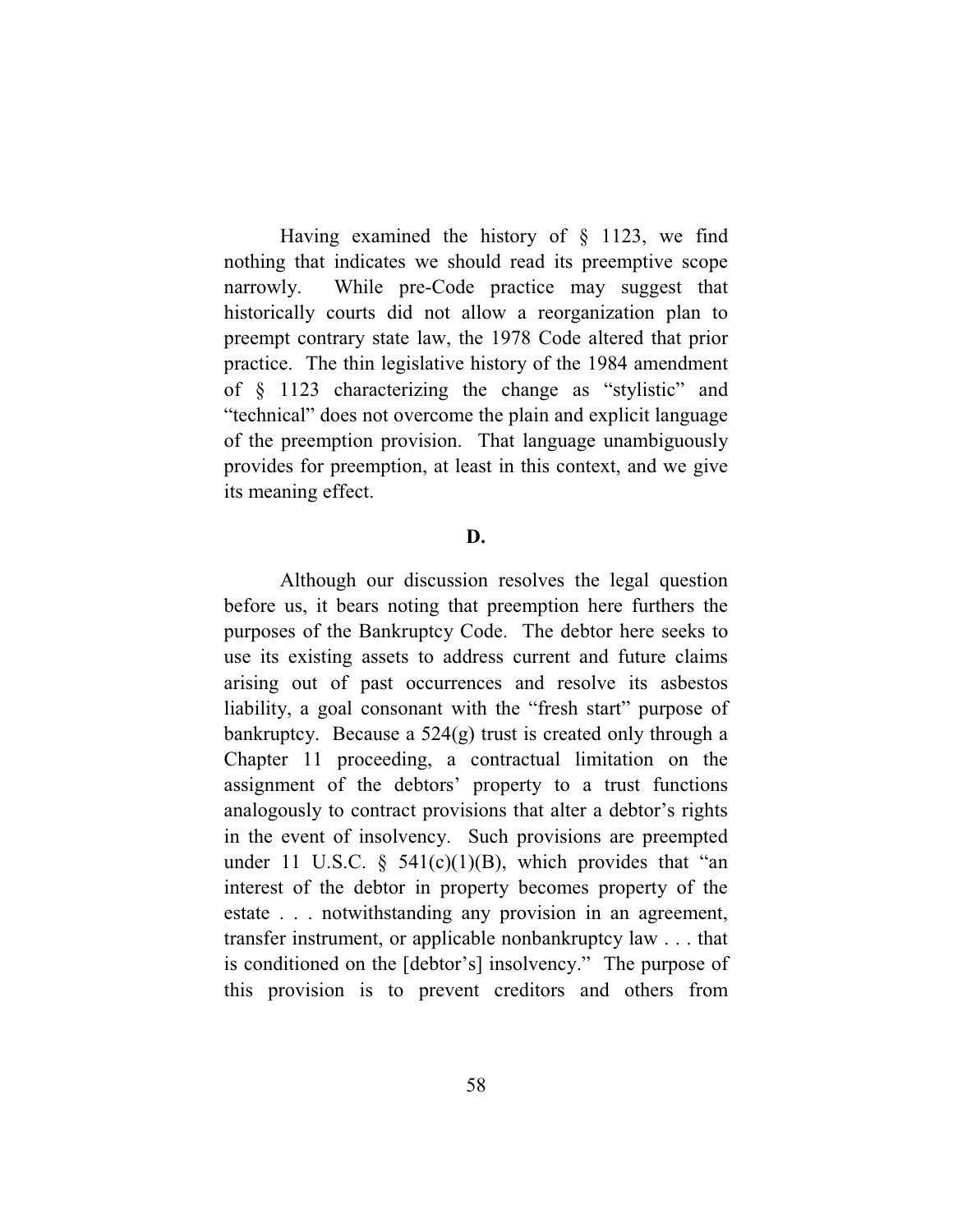employing a debtor's bankruptcy filing to diminish post-filing contractual rights. Its inclusion in the Code establishes that preemption in this instance—where the transfer of insurance rights corresponds with the transfer of the debtor's preexisting liabilities into an asbestos trust authorized by the Code—furthers the purposes of bankruptcy. *Cf. In re Thorpe Insulation*, 671 F.3d at 1000 (holding that § 541(c) itself preempts anti-assignment provisions that bar transfer to a 524(g) trust).  $36$ 

Preemption in this instance also furthers the purposes of 11 U.S.C.  $\S$  524(g). Congress created 524(g) as the best course to harmonize the interests of asbestos claimants and reorganized debtors alike. *See* H.R. Rep. No. 103-835, at 46- 48 (1994). This approach would "help asbestos victims receive maximum value," 140 Cong. Rec. 28,358 (1994) (statement of Sen. Heflin), but also ensure a company's continued profitability, converting it into the "goose that lays the golden egg by remaining a viable operation and maximizing the trust's assets to pay claims," *id*. at 8,021 (statement of Sen. Brown). The trust mechanism furthered "the fundamental rationale of chapter 11, that a reorganized debtor emerges from bankruptcy free and clear other than the liability set by the plan." *Id*.; *see also* H.R. Rep. No. 103- 835, at 47 (noting that the uncertainties surrounding asbestosrelated bankruptcies had "undermined the 'fresh start'

<sup>36</sup> Federal-Mogul did not argue either before the District Court or on appeal that the trust is part of the estate, as the Ninth Circuit concluded in *Thorpe*.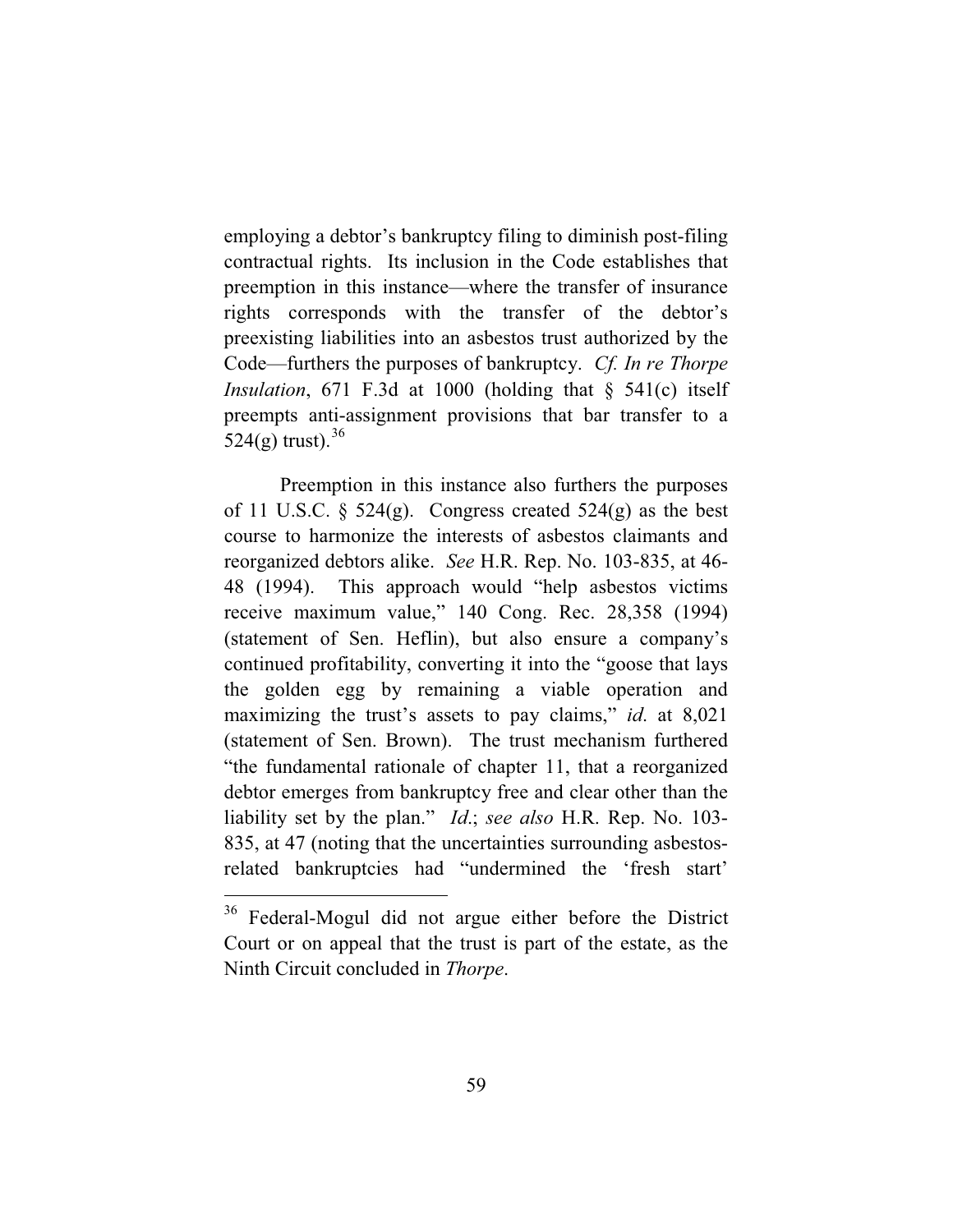objectives of bankruptcy"). As these statements demonstrate, Congress believed the transfer of a corporation's assets to a trust to ensure the equitable compensation of present and future claimants, in return for a release from future liability, served the "fundamental" purposes of bankruptcy. The antiassignment provisions at issue would impede these objectives by depriving both debtors and claimants access to assets specifically intended to compensate for potential losses. In these circumstances, construing  $\S$  1123(a) to preempt these contracts is consonant with congressional intent and public policy. *Cf. In re Thorpe Insulation*, 671 F.3d at 1000-01 (holding that anti-assignment provisions barring transfer to a trust are impliedly preempted because they are an "obstacle to the accomplishment and execution of the full purposes and objectives of Congress" in enacting  $\S$  524(g)).

Insurers argue, however, that the anti-assignment provisions serve an important purpose in protecting them from covering a risk different from the one they bargained for. Although insurance neutrality language in the reorganization plan preserves all other defenses to coverage, Insurers contend that the transfer here nonetheless increases their exposure because the trust allows claims that would be barred in the tort system.

We doubt whether transfer in this instance materially alters Insurers' risk. The bankruptcy here shifted debtor's asbestos-related liabilities—based on events which had already occurred and for which the insurers were already potentially responsible—to the post-confirmation trust. We have questioned whether such a transfer in the asbestos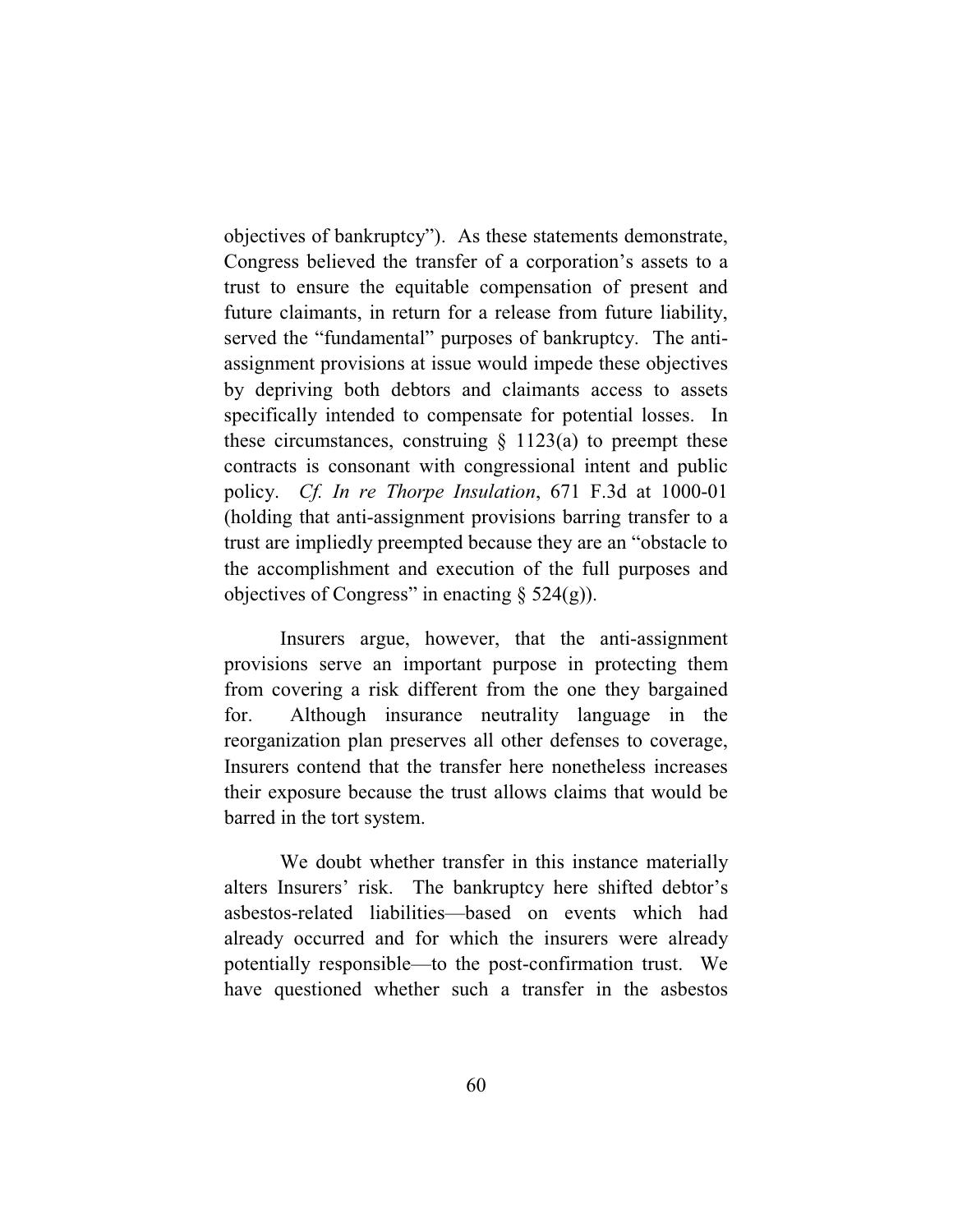context changes the risk an insurer agreed to cover.<sup>37</sup> See *Global Indus. Techs.*, *Inc*., 645 F.3d at 212 (observing that in the *Combustion Engineering* reorganization plan, "the prepetition quantum of asbestos liability was known from four decades of asbestos litigation, and moving the pre-petition asbestos claims out of the tort system and into a trust system did not increase in any meaningful way the insurers' prepetition exposure to asbestos liability."); *see also* 3 *Couch on Insurance* § 35.8 ("The purpose of a no assignment clause is to protect the insurer from increased liability, and after events giving rise to the insurer's liability have occurred, the insurer's risk cannot be increased by a change in the insured's identity."). Here, both the District and Bankruptcy Court strongly challenged Insurers' argument that their risk was substantially altered. *In re Federal-Mogul Global, Inc.*, 402

<sup>37</sup> *Global Industrial Technologies* found that insurers' risk altered when a reorganization plan's creation of a Silica Trust expanded the number of silica claims from 169 to over 4,600, a twenty-seven-fold increase, and when there was substantial evidence of collusion. 645 F.3d at 213-14. No record evidence supports a similar finding here. Instead, Insurers argue transfer to the asbestos trust increases their risk solely because it may "put[] administration of the trust and claims resolution process in the hands of plaintiffs' lawyers" or may "pay[] claims that would not be entitled to payment in the tort system." Br. for Certain Appellants at 53-54; *see also* LMI Br. at 14-16. These bare assertions do not rise to the exceptional and well-documented increase in risk we found in *Global Industrial Technologies*.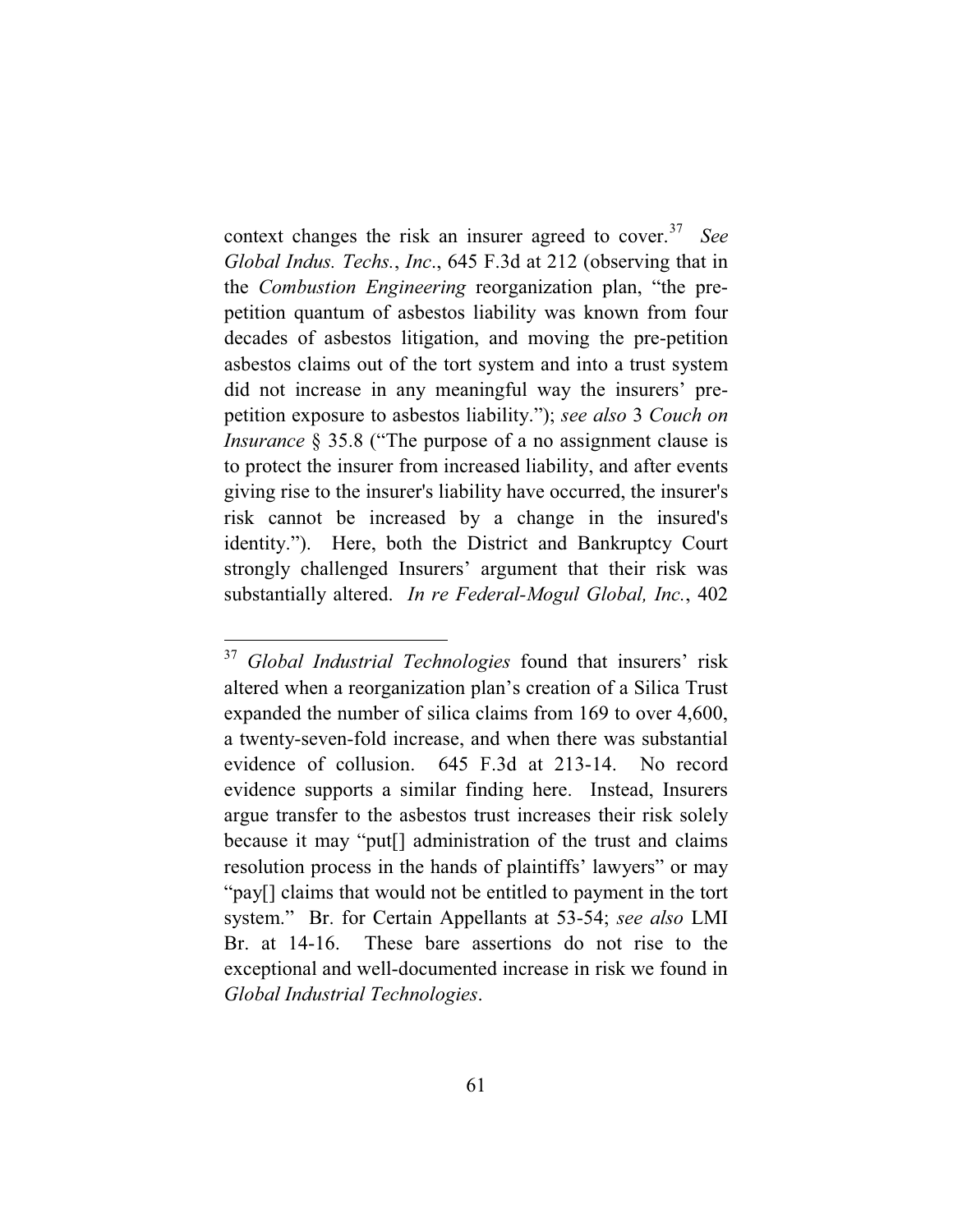B.R. at 645 ("Appellants have no economic incentive to prevent this assignment, particularly whereas here, the events creating exposure to asbestos liability have already occurred."); *In re Federal-Mogul Global, Inc.*, 385 B.R. at 567-69 (collecting cases to establish that "[i]n this case, to the extent that the events giving rise to liability have already occurred, there will be no additional risk to the insurance companies by virtue of the assignments. Coverage issues . . . are all preserved."). Insurers have presented no evidence that the transfer here alters their risk except, perhaps, through the procedural shift that provides recovery through Trust Distribution Protocols rather than through the tort system. Significantly, those TDPs are mandated by Congress for asbestos trusts and must be approved by the bankruptcy court. 11 U.S.C. §  $524(g)(2)(B)(ii)(V)$ . We cannot seriously entertain a claim that the insurers had a contractual right to a particular public policy. If, as has been proposed, Congress removed all asbestos claims to a nationwide asbestos trust that could recover from Federal-Mogul and other responsible parties, with procedures identical to those currently provided in the  $\S$  524(g) trusts, the insurers would have no antiassignment claim. As this hypothetical demonstrates, Insurers' true objection seems to be against the public policy Congress chose to enact.<sup>38</sup>

<sup>&</sup>lt;sup>38</sup> Insurers also urge that the anti-assignment defense is no different from the other defenses specifically preserved to them under the plan's insurance neutrality, and so should also be preserved. We disagree. Insurers could have offered the fact-specific coverage defenses preserved to them in any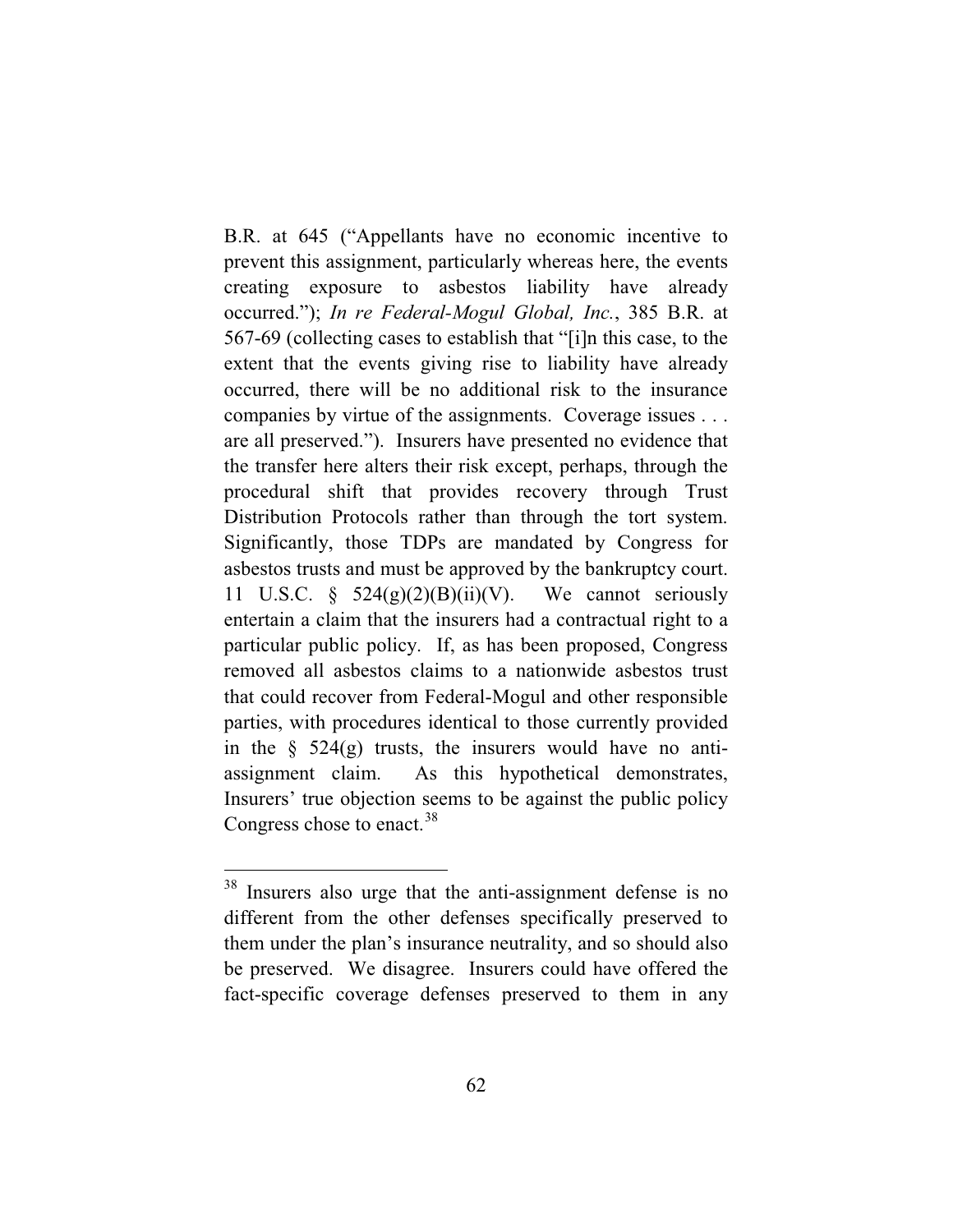Insurers also allege the trust mechanism might distort ordinary incentives between insurer and insured, encouraging the debtor to collude with claimants and impose costs on the insurer. But as Federal-Mogul points out, this shift in incentives is not unique to the asbestos context and occurs in bankruptcy where there is a discharge of the liability of the debtor but not that of the insurer. *See* 11 U.S.C. § 524(e) ("[D]ischarge of the debt of the debtor does not affect the liability of any other entity on, or the property of any other entity for, such debt."). Nor do the Insurers provide any evidence of such collusion in this case. Such bare speculation does not establish an increase in risk.

Although not present here, there may be circumstances where the creation of a trust does alter an insurer's exposure—for instance, when its mere existence attracts dramatically more claimants—although this is less likely given the lengthy history of asbestos liability. *See In re Global Indus. Techs., Inc.*, 645 F.3d at 212 (detailing how the creation of a silica trust alone "staggeringly increased—by more than 27 times—the pre-petition liability exposure," while distinguishing the asbestos context because the

asbestos proceeding prior to bankruptcy. By contrast, the anti-assignment defense here would exist only after and by virtue of the bankruptcy reorganization, and could be invoked by an insurer against any claim by the Trust, no matter how meritorious. Moreover, to the extent a determination rested on the legitimacy of the TDPs as a method of adjudication, it could invite courts to second-guess the judgment of Congress and the bankruptcy court.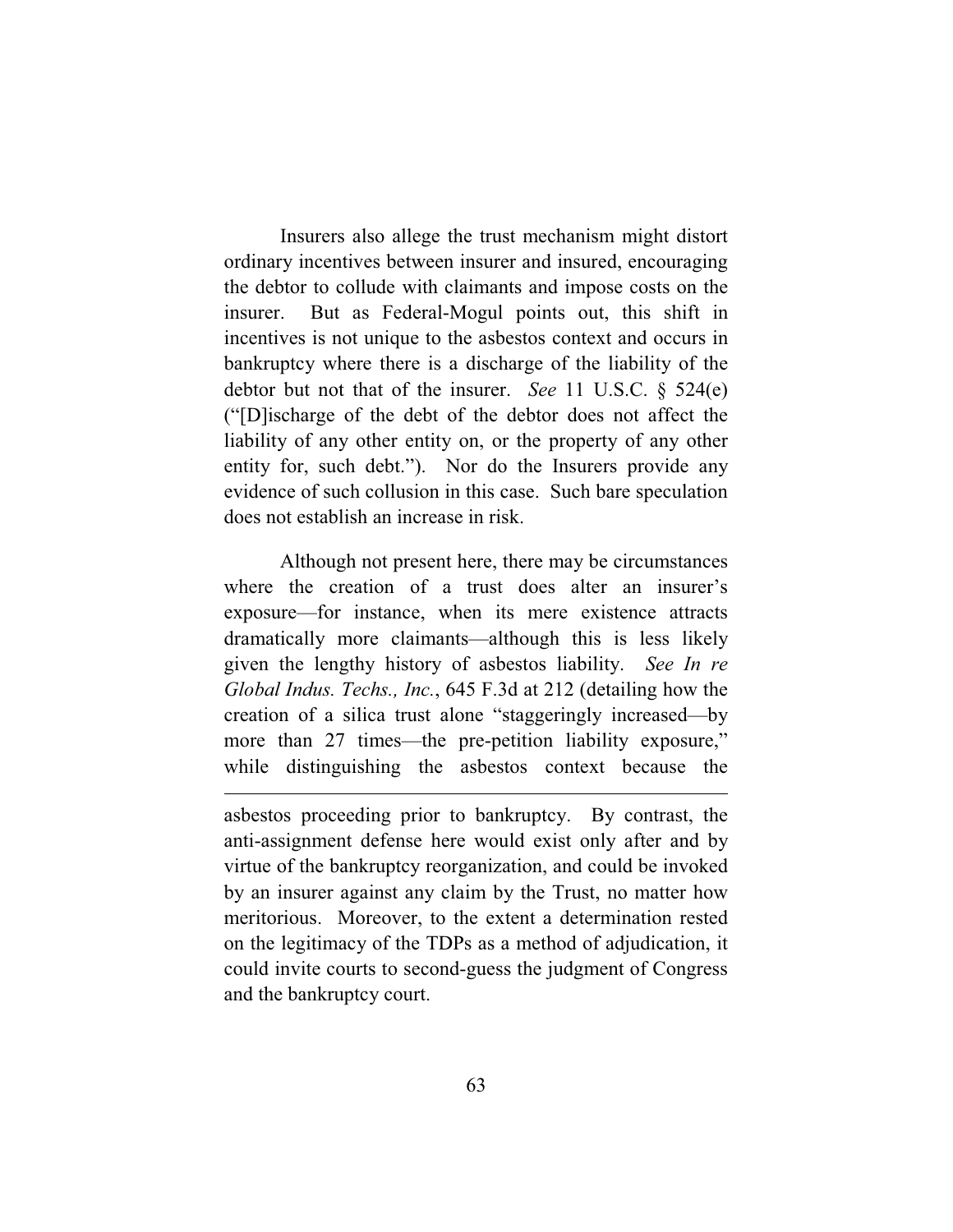quantum of liability has been established from "four decades of asbestos litigation."). As our precedent has also recognized, there may also be instances where the evidence suggests possible collusion between the debtor and the claimants. *See id.* at 214. But granting a private party powerful leverage that may amount to a *de facto* veto over the reorganization proceeding does not seem a promising solution to these potential problems. *Cf. In re Thorpe Insulation Co.*, 671 F.3d at 1001 ("[E]nforcing the anti-assignment provisions would subject virtually all  $\S$  524(g) reorganizations to an insurer veto").

Congress sought to address these issues when it enacted  $\S$  524(g) by codifying the "exceptional precautions at every stage of the proceeding" employed in the original Manville case. H.R. Rep. No. 103-835, at 47. Section 524(g) accordingly contains many requirements that must be satisfied before such a trust can be approved. *See Combustion Eng'g*, 391 F.3d at 234 & n.45. In conjunction with the requirements for plan approval and the rest of the Bankruptcy Code, these provisions are intended to protect the interests of all affected parties. *Id.* We recently ruled that insurers have standing to participate in bankruptcy proceedings when the creation of a trust "staggeringly increase[s]" insurers' risk and exposure. *In re Global Indus. Techs.*, *Inc.*, 645 F.3d at 204, 212; *see also In re Thorpe Insulation*, 671 F.3d at 999 (holding that insurers have bankruptcy standing "to participate in the proceedings culminating in approval of [a]  $\S$  524(g) plan"). We have redressed procedural deficiencies in asbestos-related bankruptcies that did not adequately satisfy the requirements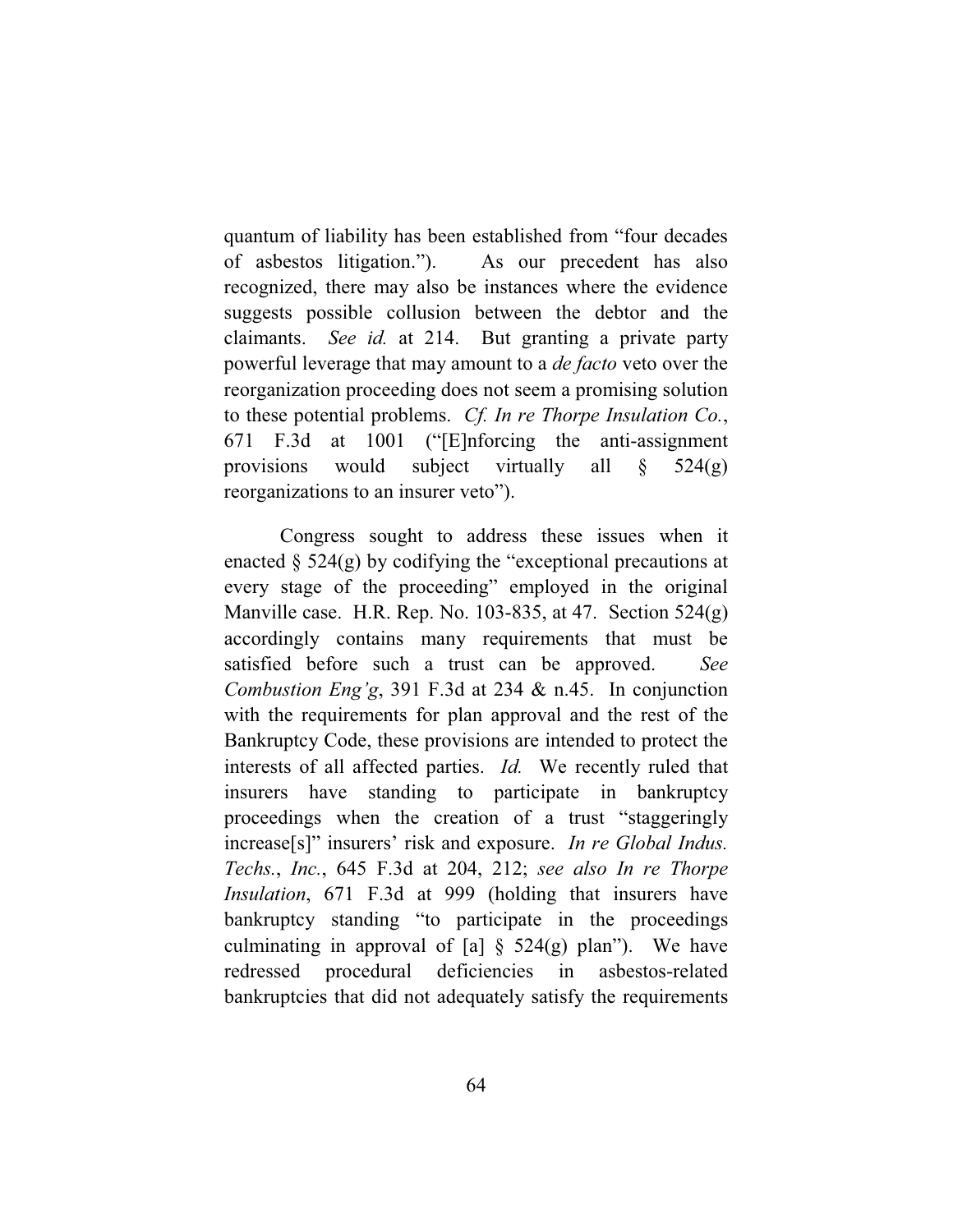of the Code, including § 524(g). *In re Congoleum Corp.*, 426 F.3d at 687-93; *In re Combustion Eng'g*, 391 F.3d at 233-48. As these examples underscore, we believe careful consideration of the protections of the Bankruptcy Code, together with traditional requirements of procedural due process, adequately guard the interests of all affected parties.

## **III.**

Insurers raise hypotheticals proposing scenarios where Chapter 11 debtors might employ the Bankruptcy Code to avoid the strictures of federal or state law, and argue Congress could not have intended this absurd result. Because the Bankruptcy Code clearly provides preemption in this instance, we need not decide whether it would also be proper in the situations imagined by Insurers. Nonetheless, we would find problematic attempts under § 1123(a) to disregard large swaths of state and federal regulatory schemes. *Cf. Pac. Gas*, 350 F.3d at 937 (rejecting an "across-the-board, take-noprisoners preemption strategy" in which the debtor, a public utility, sought to disaggregate notwithstanding contrary state law under § 1123(a), thereby avoiding regulation by the California Public Utility Commission). Eighteen states have previously filed an amicus brief with us on this issue, cautioning that an "overly broad reading" of  $\S$  1123(a) "would destroy [their] ability to preserve their regulatory authority in the face of a bankruptcy filing." Br. and App. of Amicus Curiae States at 1-3, *In re Global Indus. Techs., Inc.*, 645 F.3d 201 (3d Cir. 2011) (No. 08-3650), 2008 WL 8134099 at \*1-\*3.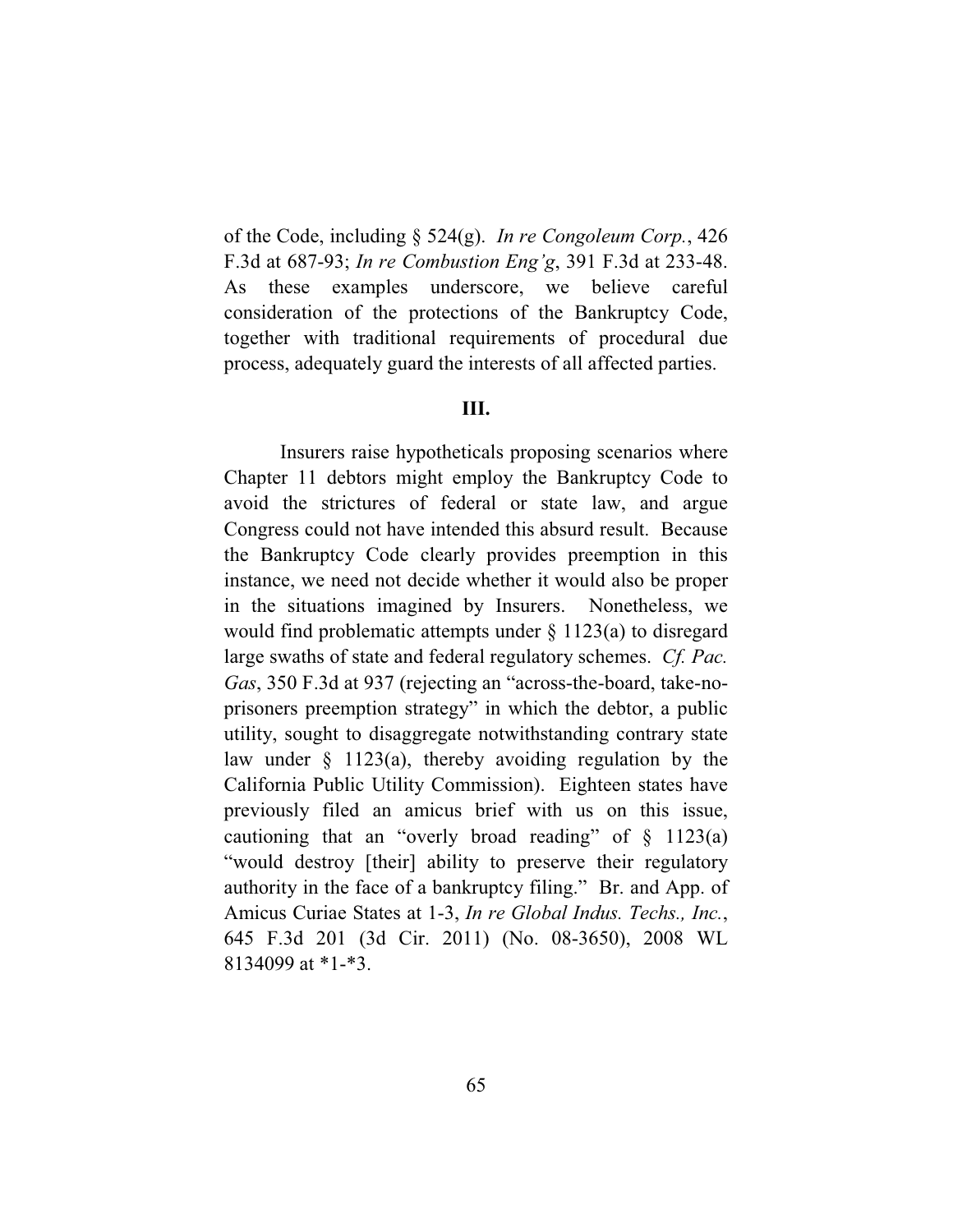But the scope of preemption under  $\S$  1123(a) is not unlimited, and our holding does not suggest otherwise. Any reorganization plan must still comply with all aspects of the Bankruptcy Code and be approved by the bankruptcy court. In particular, it must satisfy 11 U.S.C.  $\S$  1129(a)(3), which provides that a court shall confirm a reorganization plan only if it "has been proposed in good faith and not by any means forbidden by law." We have stated that this good faith standard ensures that a plan will "fairly achieve a result consistent with the objectives and purposes of the Bankruptcy Code." *In re PWS Holding Corp.*, 228 F.3d 224, 242 (3d Cir. 2000) (quoting *In re Abbotts Dairies of Pa., Inc.*, 788 F.2d 143, 150 n.5 (3d Cir. 1986)).

Moreover, although the text of  $\S$  1123(a) does not explicitly state a limitation on its preemptive scope, wellestablished principles suggest that its scope is not unbounded. One important restriction is the long-standing presumption against preemption of state police power laws and regulations rooted in "federalism concerns and the historic primacy of state regulation of matters of health and safety." *Lohr*, 518 U.S. at 485. The Supreme Court relied on similar principles to hold that the trustee of a debtor in Chapter 7 liquidation proceedings could not abandon property in contravention of state environmental law, despite enjoying the authority under 11 U.S.C. § 554(a) to abandon "any property of the estate that is burdensome to the estate." *Midlantic Nat'l Bank v. N.J. Dep't of Envtl. Prot.*, 474 U.S. 494 (1986). Notwithstanding the language of the statute, the Court reasoned that Congress did not intend the abandonment power under § 554 to preempt all state laws, citing as evidence pre-Code practice,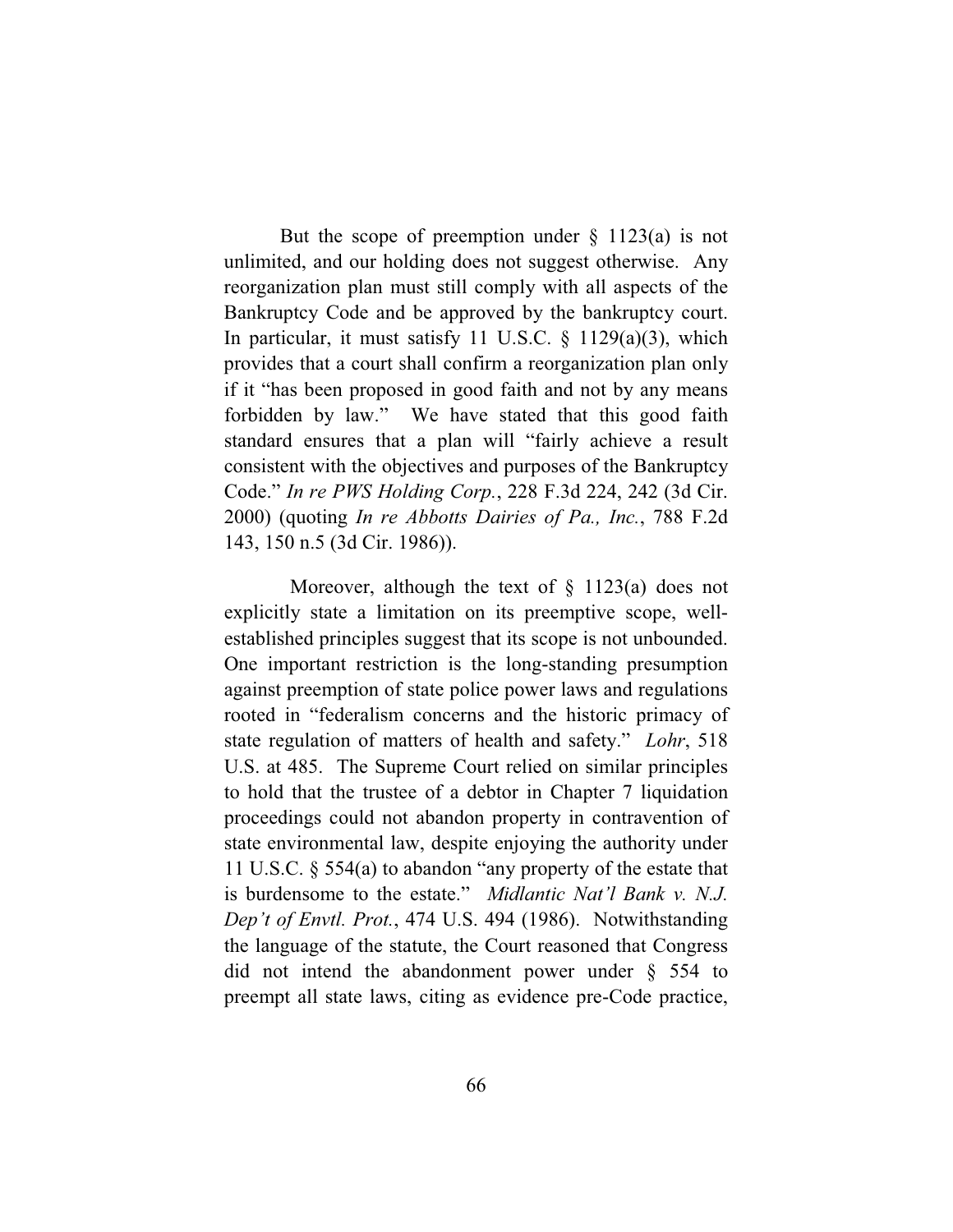the Bankruptcy Code's general solicitude for state safety and health regulations, and congressional interest in enforcing similar laws. *Id.* at 500-07. Although prior practice is more mixed in this case,  $39$  the other justifications the Court invoked to construct a common-law limitation also apply to  $\S 1123(a)$ . In *Montgomery County, Md. v. Barwood, Inc.*, 422 B.R. 40 (D. Md. 2009), the District of Maryland applied the Court's holding in *Midlantic*, as well as other relevant precedent, to the preemptive scope of  $\S$  1123(a). It concluded that " $\S$ 1123(a) does not preempt otherwise applicable nonbankruptcy laws that are concerned with protecting public health, safety, and welfare." *Id*. at 47.

The anti-assignment provisions at issue here do not implicate public health, safety, and welfare. But limitation of § 1123(a)'s preemptive scope on these grounds is sensible, and seemingly consonant with congressional intent, the purposes of the Bankruptcy Code, and precedent. It has often been noted that the Code exists not to provide a "haven for wrongdoers," but to "relieve the honest debtor from the weight of oppressive indebtedness and permit him to start afresh." *In re Davis*, 194 F.3d 570, 573-74 (5th Cir. 1999) (quoting in part *Local Loan Co. v. Hunt*, 292 U.S. 234, 244

<sup>39</sup> At oral argument, Insurers distinguished *Midlantic* on this basis. Tr. of Oral Arg. at 76, Nov. 9, 2011. But, as noted, prior practice was only one of three grounds for the Court's decision. Moreover, under the Insurers' characterization of prior practice—one which, as discussed above, we regard as accurate in part—the logic the Court employed in *Midlantic*  would control here as well.